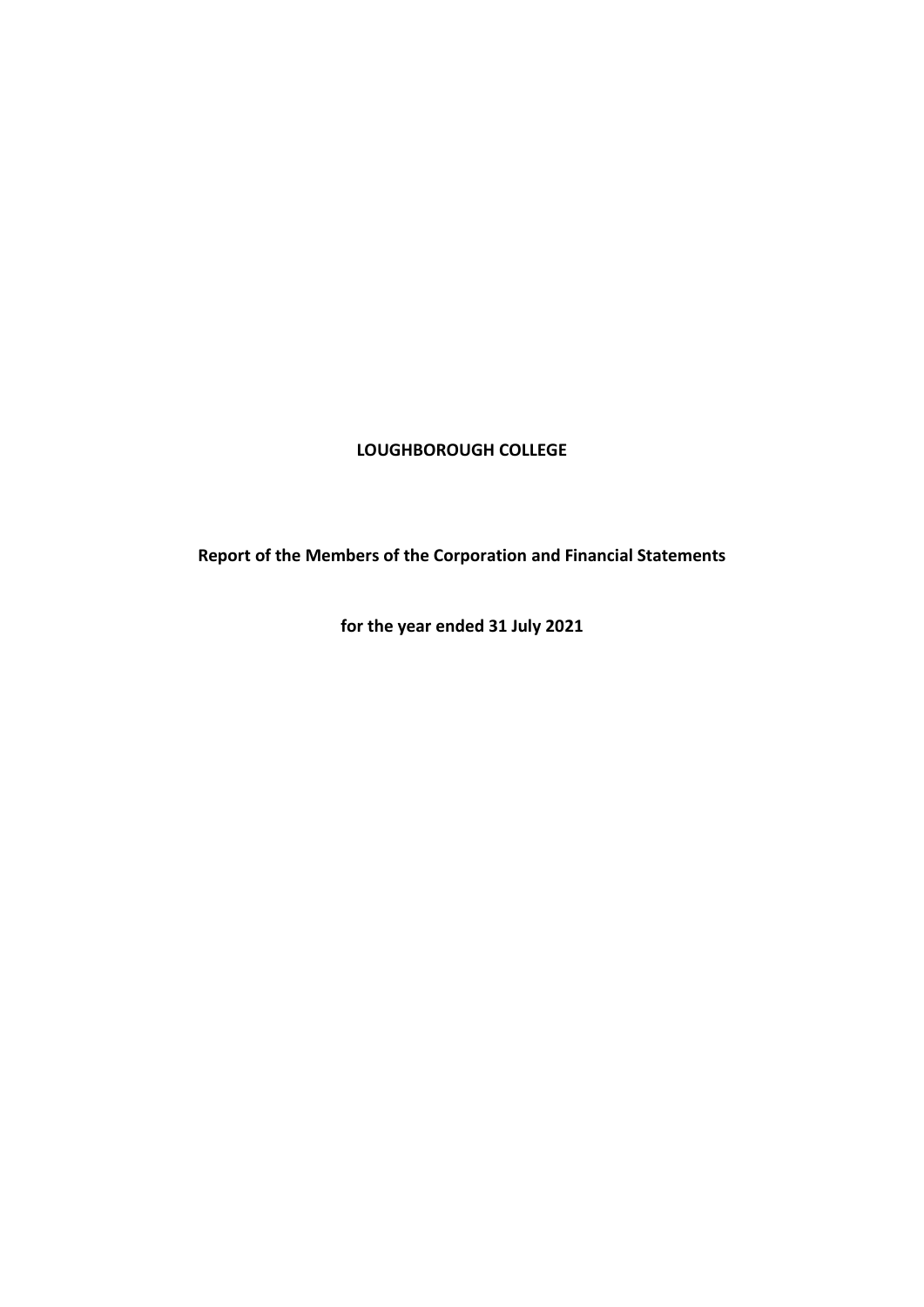## **Key Management Personnel, Board of Governors and Professional advisers**

#### **Key Management Personnel**

Key management personnel are defined as members of the College Executive Team and were represented by the following in 2020/21

Ms J Maher – Chief Executive Officer; Accounting officer Mr H Khurmi – Vice Principal Finance and Infrastructure Mr C Butler – Vice Principal People, Planning and Marketing. Acting Principal Miss AM Francis – Vice Principal Curriculum, Quality Mrs H Clarke – Assistant Principal Learner Experience and Quality Mrs H Van Aardt – Assistant Principal Curriculum Delivery Mr I Jones – Director of Governance and Legal (from January 2021)

#### **Board of Governors**

A full list of Governors is given on page 21 of the report of the Members.

Mr I Jones acted as Clerk to the Corporation.

#### **Registered Office**

Radmoor Road Loughborough Leicestershire LE11 3BT

#### **Professional advisers**

#### **Financial Statements Auditors and Reporting Accountants**

RSM UK Audit LLP St Philips Point Birmingham B2 5AF

#### **Independent Assurance Advisors**

Icca Education Training & Skills Limited Charles House Great Charles Street Birmingham B3 3HT

#### **Bankers**

Santander Bootle Merseyside L30 4GB

Lloyds Bank Plc 1st Floor, Butt Dyke House 33 Park Row Nottingham NG1 6GY

Royal Bank of Scotland 1st Floor 5 Market Street Leicester LE1 6DN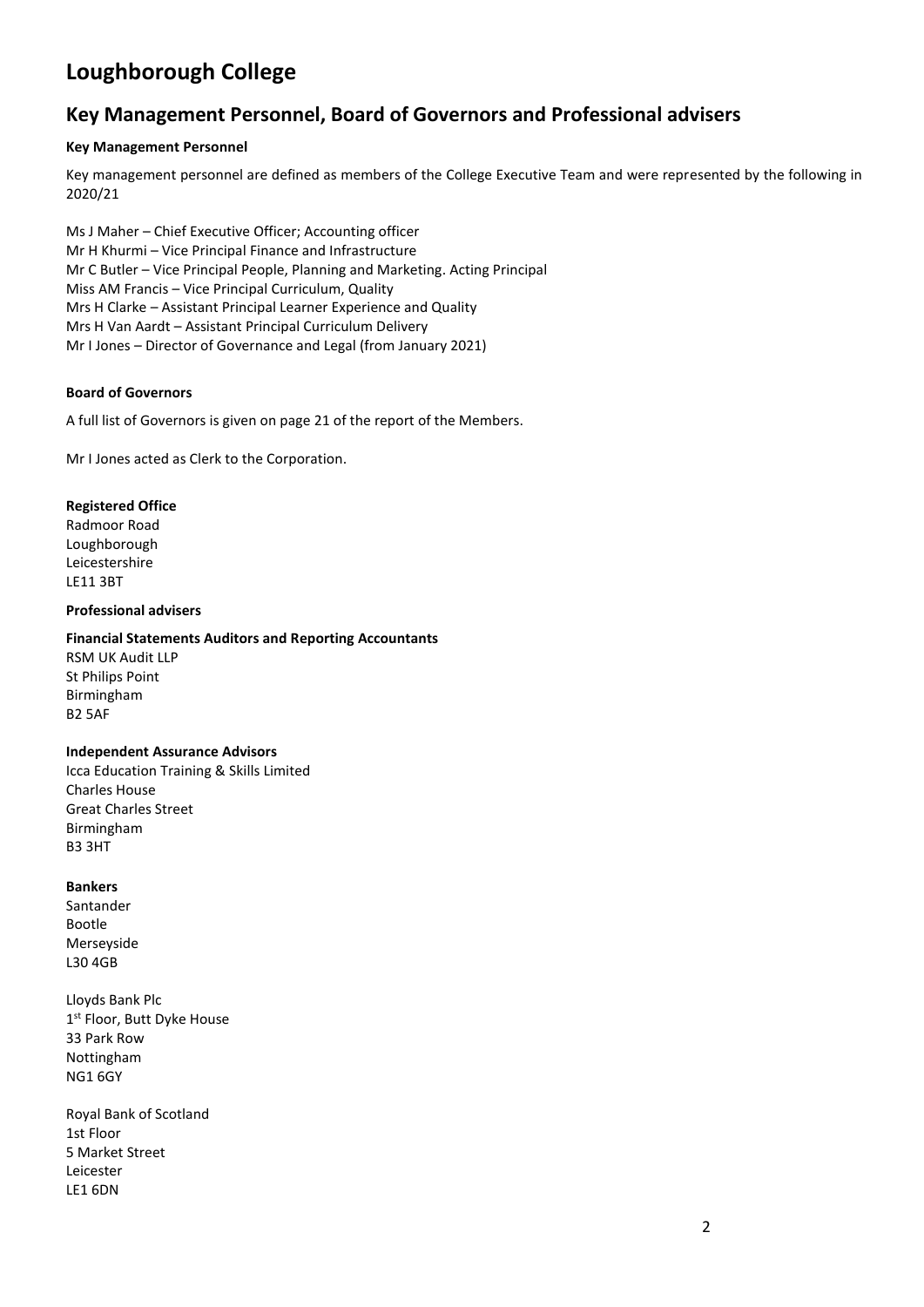| <b>Contents</b>                                                                                                                                                                                   | <b>Page Number</b> |
|---------------------------------------------------------------------------------------------------------------------------------------------------------------------------------------------------|--------------------|
| Members' Report                                                                                                                                                                                   | 4                  |
| Statement of Corporate Governance and Internal Control                                                                                                                                            | 20                 |
| Governing Body's statement on the College's regularity, propriety and Compliance with Funding body<br>terms and conditions of funding                                                             | 27                 |
| Statement of Responsibilities of the Members of the Corporation in respect of the Financial<br><b>Statements</b>                                                                                  | 28                 |
| Independent Auditors' Report to the Corporation of Loughborough College                                                                                                                           | 29                 |
| Independent Reporting Accountant's Report on Regularity to The Corporation of Loughborough<br>College and The Secretary of State for Education Acting Through Education and Skills Funding Agency | 32                 |
| Consolidated and College Statements of Comprehensive Income and Expenditure                                                                                                                       | 34                 |
| Consolidated and College Statements of Changes in Reserves                                                                                                                                        | 35                 |
| Consolidated and College Balance Sheets                                                                                                                                                           | 36                 |
| <b>Consolidated Statement of Cash Flows</b>                                                                                                                                                       | 37                 |
| Notes to the Financial Statements                                                                                                                                                                 | 38                 |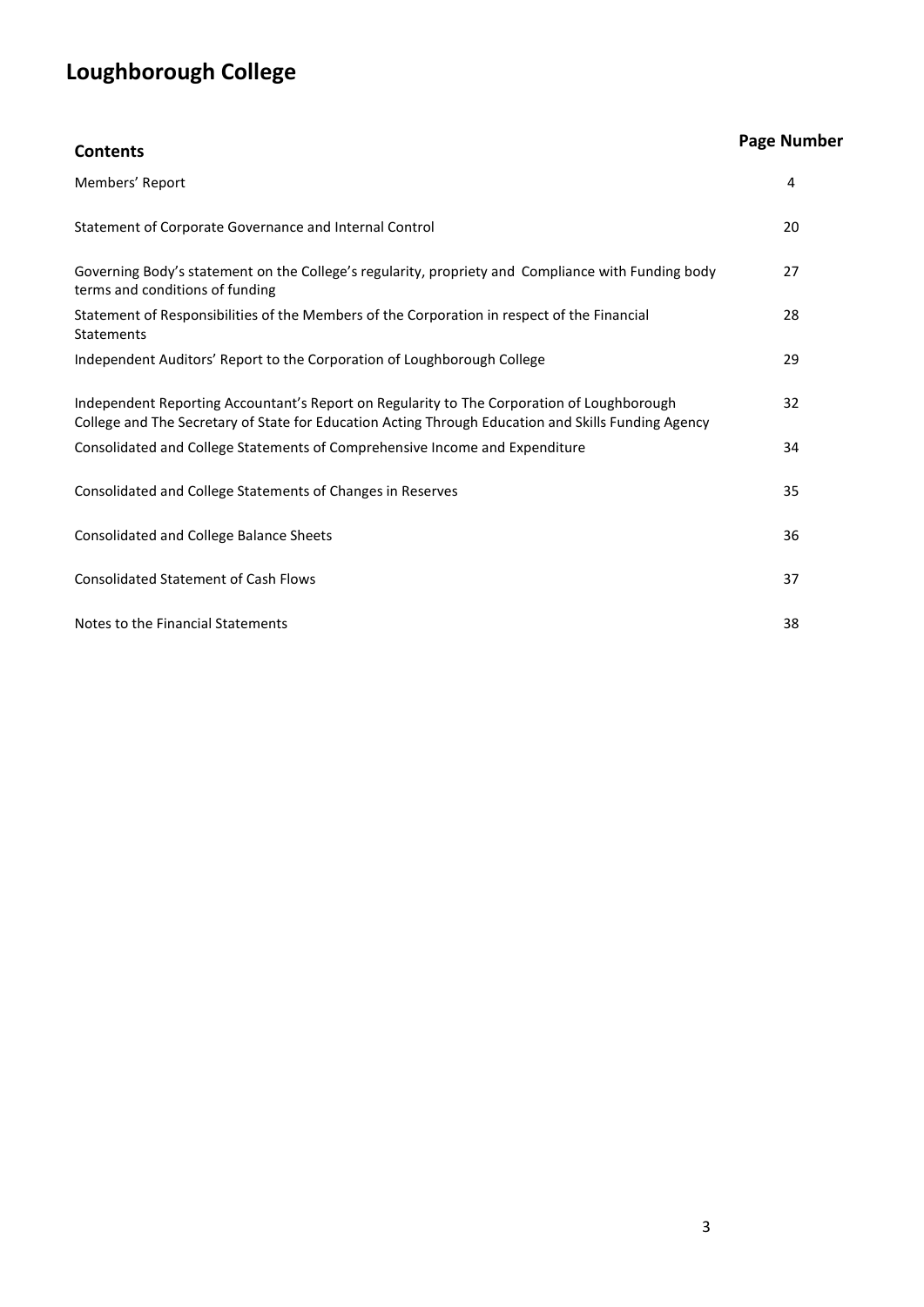## **Members' Report**

## **Nature, Objectives and Strategies**

The members present their annual report and the audited financial statements for the year ended 31 July 2021.

### **Legal Status**

The Corporation was established under the Further and Higher Education Act 1992 for the purpose of conducting Loughborough College ("the College"). The College is an exempt charity for the purposes of Part 3 of the Charities Act 2011.

#### **Vision and Mission**

The College's vision is "Broadening horizons, Transforming lives and Shaping futures", its mission is "To transform and enrich lives through lifelong learning, empowering the workforce of tomorrow".

#### **Public Benefit**

Loughborough College is an exempt charity under Part 3 of the Charities Act 2011 and following the Machinery of Government changes in July 2016 is regulated by the Secretary of State for Education. The members of the Governing Body, who are trustees of the charity, are disclosed on page 21.

In setting and reviewing the College's strategic objectives, the Governing Body has had due regard for the Charity Commission's guidance on public benefit and particularly upon its supplementary guidance on the advancement of education. The guidance sets out the requirement that all organisations wishing to be recognised as charities must demonstrate, explicitly, that their aims are for the public benefit.

In delivering its mission, the College provides the following identifiable public benefits through the advancement of education:

- High-quality teaching;
- Widening participation and tackling social exclusion;
- Excellent employment record for students;
- Strong student support systems;
- Links with employers, industry and commerce;
- Links with Local Enterprise Partnerships (LEPs)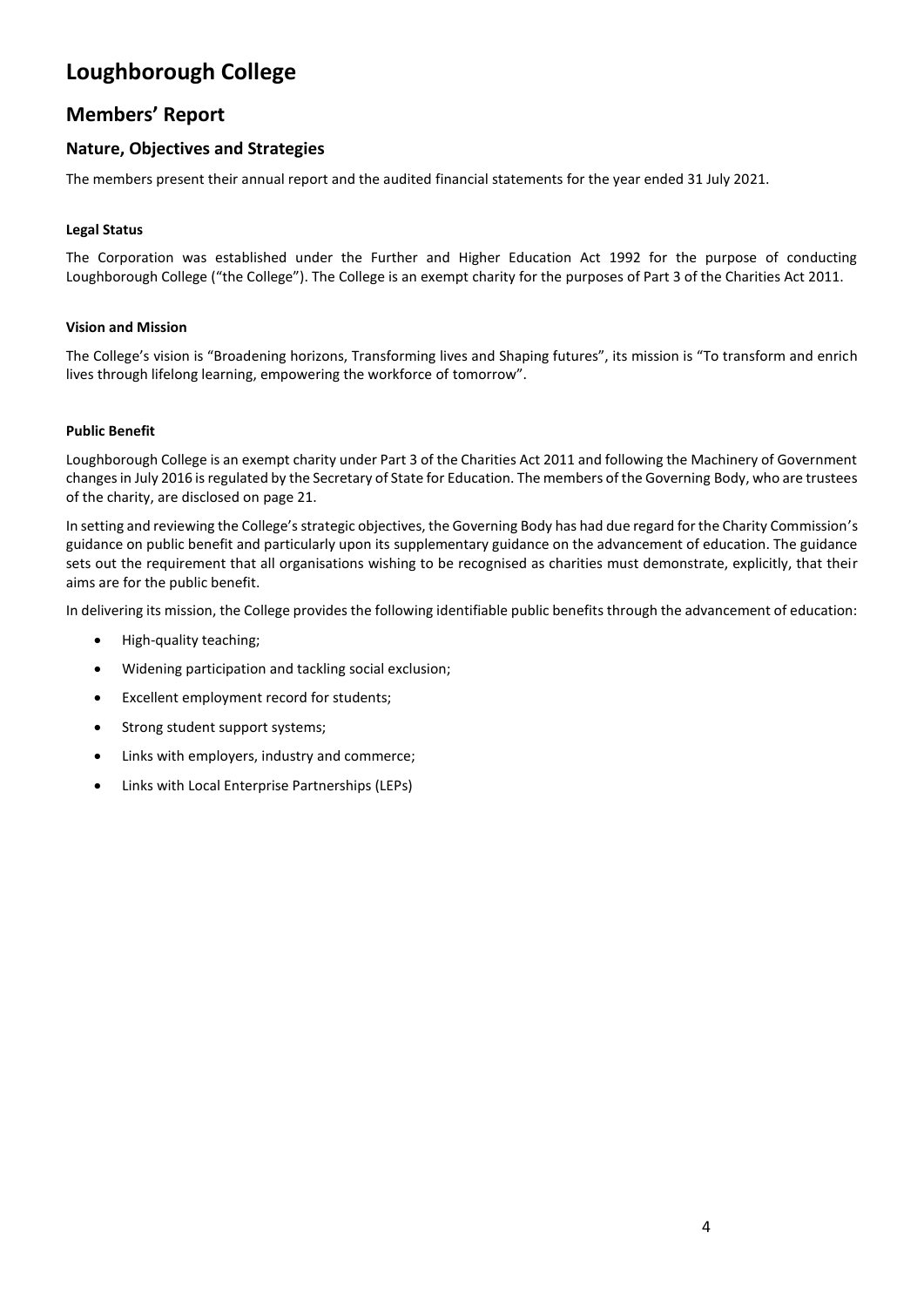# **Members' Report (continued)**

### **Implementation of Strategic Plan**

In December 2020 the College adopted a College strategy for the period 1 August 2020 to 31 July 2025. This strategy includes property and financial plans. The Corporation monitors the performance of the College against these plans. The plans are reviewed and updated each year. The College's continuing strategic objectives is to achieve the following by July 2025:

- Deliver a technical and academic curriculum offer that enables progression in to employment, higher education and supports the community we serve;
- High performance standards across all aspects of provision compared to national benchmarks;
- Financial performance enabling investment in learning, staffing and resources required for industry 4.0;
- Learners, staff and employers have a great experience at College;
- Excellence in all aspects of our work with the College operating effectively, efficiently and safely.

The College has an annual leadership and business plan with strategic priorities and actions which enables the College to support achievement of its strategy. The core priorities for 2020/21 were as follows prior to the College 2025 strategy being approved by the Board-

- We have finalised and implemented the College 2025 strategy and associated plans by December 2020;
- A blended learning curriculum offer is introduced across all aspects of provision by September 2020;
- T levels are ready for delivery in 2021/22 by July 2021;
- Funding received for estates developments and work underway by July 2021;
- Learner achievement rates are increased and are above national rates with no gaps in achievement by July 2021;
- The College is Ofsted ready to achieve as a minimum Good by December 2020;
- TEF Gold is maintained by July 2021;
- Financial health is Good by July 2021;
- Staff engagement has increased by 2% from last level by July 2021;
- Student engagement levels are increased by 2% from last levels by July 2021;
- Employer engagement levels are increased by 2% from last levels by July 2021;
- The College continually remains COVID 19 secure;
- Management systems leading to accreditation for ISO9001/14001/45001 have been implemented by July 2021;
- The College remains compliant with external requirements.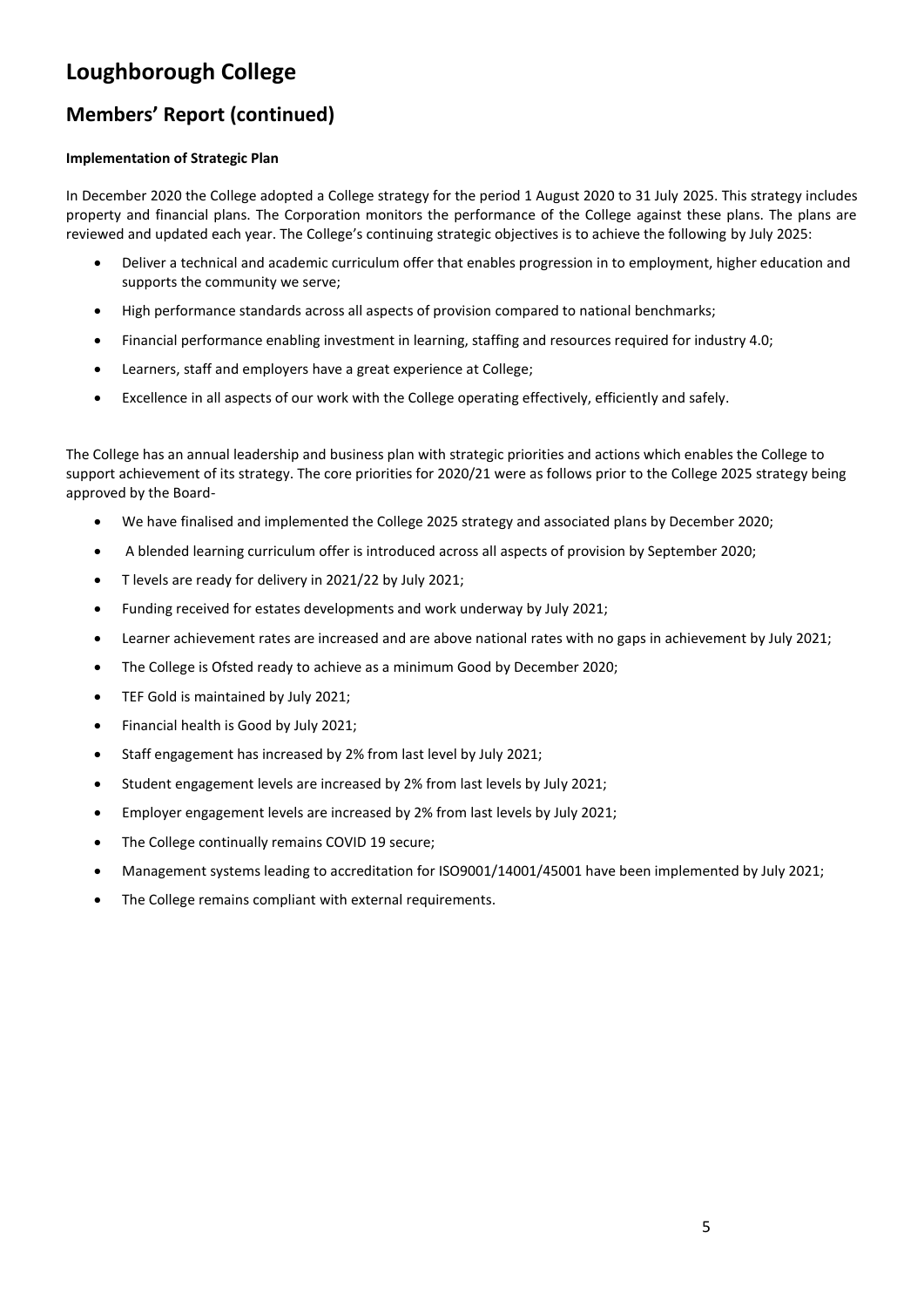# **Members' Report (continued)**

### **COVID 19 Impact**

The College successfully managed the impact of COVID 19 during 2020/21 and overall outturn financial performance was an underlying surplus of £407k in comparison to the original budget deficit of £380k.

The College's underlying operational budget was set on a reasonable worst case scenario basis at a deficit of £380k for 2020/21, this was due to the ongoing high level of uncertainty caused by the COVID 19 pandemic. The deficit budget allowed the College to also retain its Good financial health rating.

All major income streams were risk assessed and benchmarked to national sector averages at the time of setting the budget due to the rapidly deteriorating wider financial climate. Levels of risk were included for anticipated reductions to income and increased resources put in place for ongoing campus needs to ensure all health and safety needs to cope with the pandemic were sufficient. Commercial and apprenticeships delivery activity was anticipated to reduce, particularly in harder hit sectors with the economic slowdown and a higher level of expected redundancies. Higher education activity was also expected to reduce due to increased competition, the impact of on line learning and the possibility of students deferring their studies for a year as a result. International work and numbers of overseas learners similarly was expected to reduce with restrictions on travel due to COVID 19.

On site commercial activities such as catering, restaurants, gyms and accommodation residences were expected to reduce due to the likelihood of future government lockdowns, on line learning, social distancing rules and lower overall numbers of expected students, all reducing on site attendance numbers.

There was also considerable uncertainty at the time of setting the budget over the level of government support for harder hit funding streams, furlough support and the impact of future lockdowns, especially if Colleges were expected to fully close for delivery to learners on campus.

The actual outturn underlying performance of the College was a surplus of £407k in comparison to the deficit budget set of £380k. This demonstrated that the College did successfully traverse and manage the significant challenges presented by COVID19, and mitigated the anticipated reductions in income originally expected within the budget.

During 2020/21 the College did provide a mixture of on site and remote learning for all learners, and successfully supported learners to progress and/or complete their studies with improved outcomes and without any significant impact from COVID 19.

The College also remained open during the second national lockdown at the start of November 2020 in line with government guidance, but all public facing activities such as the gym and restaurants were closed as anticipated.

In January 2021 and for the period of the third national lockdown the College remained open to only priority groups of learners again in line with government guidance, with all other learning moving to remote delivery. In March 2021 the College started to reopen its buildings and campus in a limited but safe manner to deliver to learners. This was supported by rigorous on-site testing of learners in line with government guidance.

Close management, monitoring, and collaboration working with all employers and their apprentices by the College's business development team, offset the anticipated reduction in income and numbers of apprentices that were expected to enrol and progress in their learning in 2020/21. Higher education activity levels were higher than anticipated supported by a successful roll out of blended learning programmes, and lower than expected numbers of withdrawals due to the high quality of teaching at the College. International numbers and income were lower than historical levels prior to the pandemic, but higher than in the budget due to a successful recruitment and marketing programme leading to an increased level of enrolments.

There was also a number of national government support mechanisms and targeted education specific support measures which helped support the College to improve on budgeted performance. The College claimed £148k of furlough support from the government to support commercial income generating areas which had been impacted, catch up funding grants were also provided to help those learners most at need due to COVID 19, and adult education funding was protected by a 10% tolerance for under delivery as some key examples of support provided.

The College's finance team worked very closely in collaboration with all budget holders and this was supported by robust systems and controls, and a robust framework of quarterly in year forecasting allowing for timely strategic intervention to support financial performance. Savings and efficiencies were made both in support areas and in curriculum delivery which improved budgeted performance in an improved culture of accountability.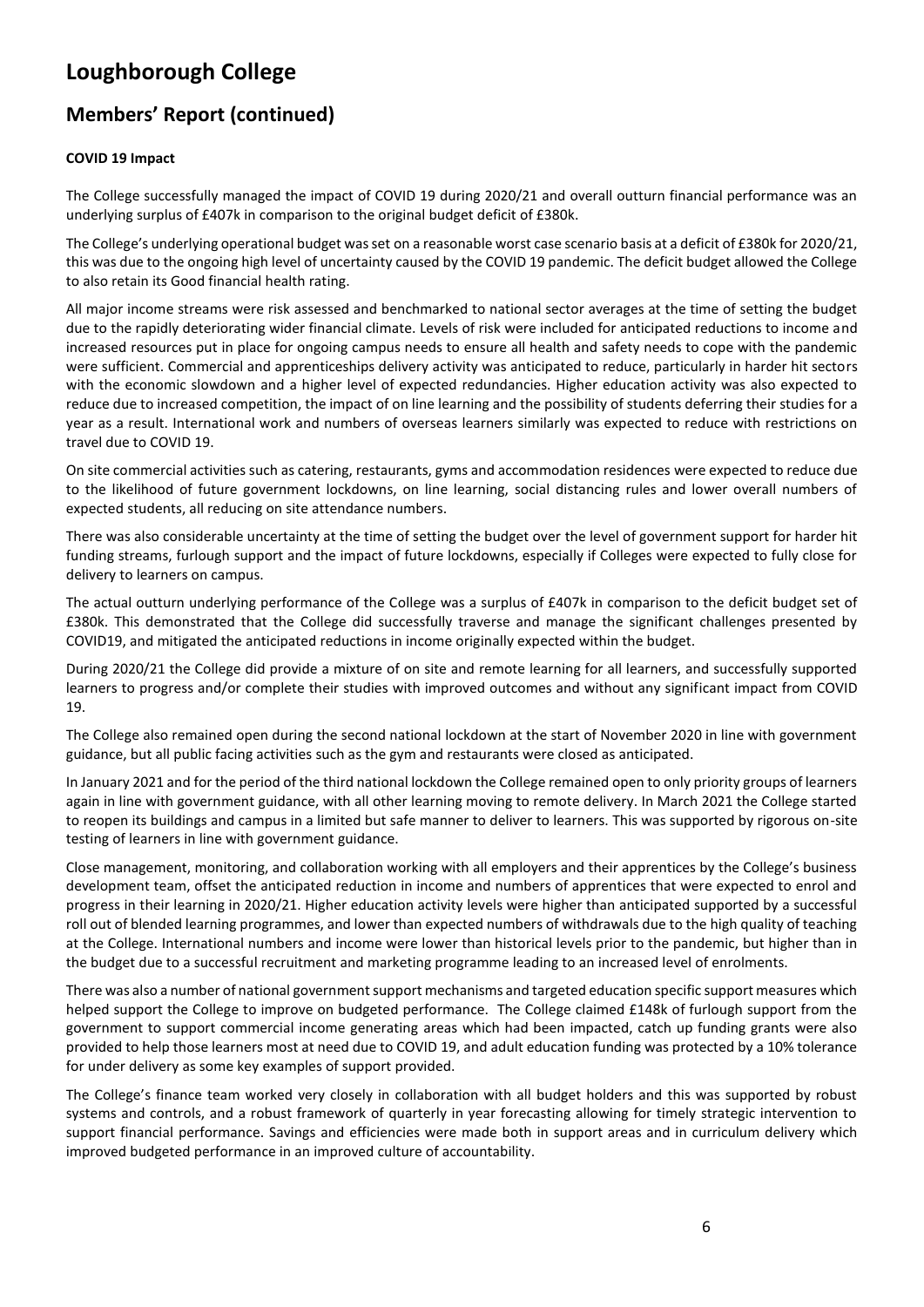# **Members' Report (continued)**

### **COVID 19 Impact (continued)**

The College did incur £95k of additional COVID 19 related expenditure in 2020/21 to continue to ensure its campus was COVID 19 secure. Government guidance continues to be released on a regular basis today to mitigate the impact and spread of COVID 19 and the College continues to ensure all of its sites and processes and procedures support being COVID 19 secure.

### **Financial Objectives**

The College's financial objectives for 2021/22 are:

- To maintain a financial rating of no lower than Good;
- To achieve turnover of £35.374m;
- To achieve a surplus of £302k for underlying operational performance before FRS102 adjustments;
- To achieve an EBITDA of £2.044m or 4.89% of adjusted income by the  $31<sup>st</sup>$  July 2022;
- To achieve an adjusted current ratio of 1.47 by the  $31<sup>st</sup>$  July 2022;
- To continue to strengthen cash balances to £4.86m by the 31<sup>st</sup> July 2022;
- To achieve cash days of 54 by the  $31<sup>st</sup>$  July 2022;
- To maintain borrowing at 16.81% of adjusted income by the 31st July 2022, this excludes the needs of any future estate's strategy or other major developments where this may be agreed to rise;
- Compliance with banking covenants;
- Pay costs as a % of adjusted income at 66%;
- Generating sufficient funds to allow for £0.9m of operational capital expenditure investment for equipment and estates infrastructure needs, this excludes the needs of any future estate's strategy or any specific capital grants where this may be agreed to change; and
- To support the delivery of the College's new T level building project which is expected to cost in total £2.95m of which £2.1m is funded by the DFE. Associated T level specialist equipment needs are expected to be £510k of which 50% or £255k is funded by the DFE.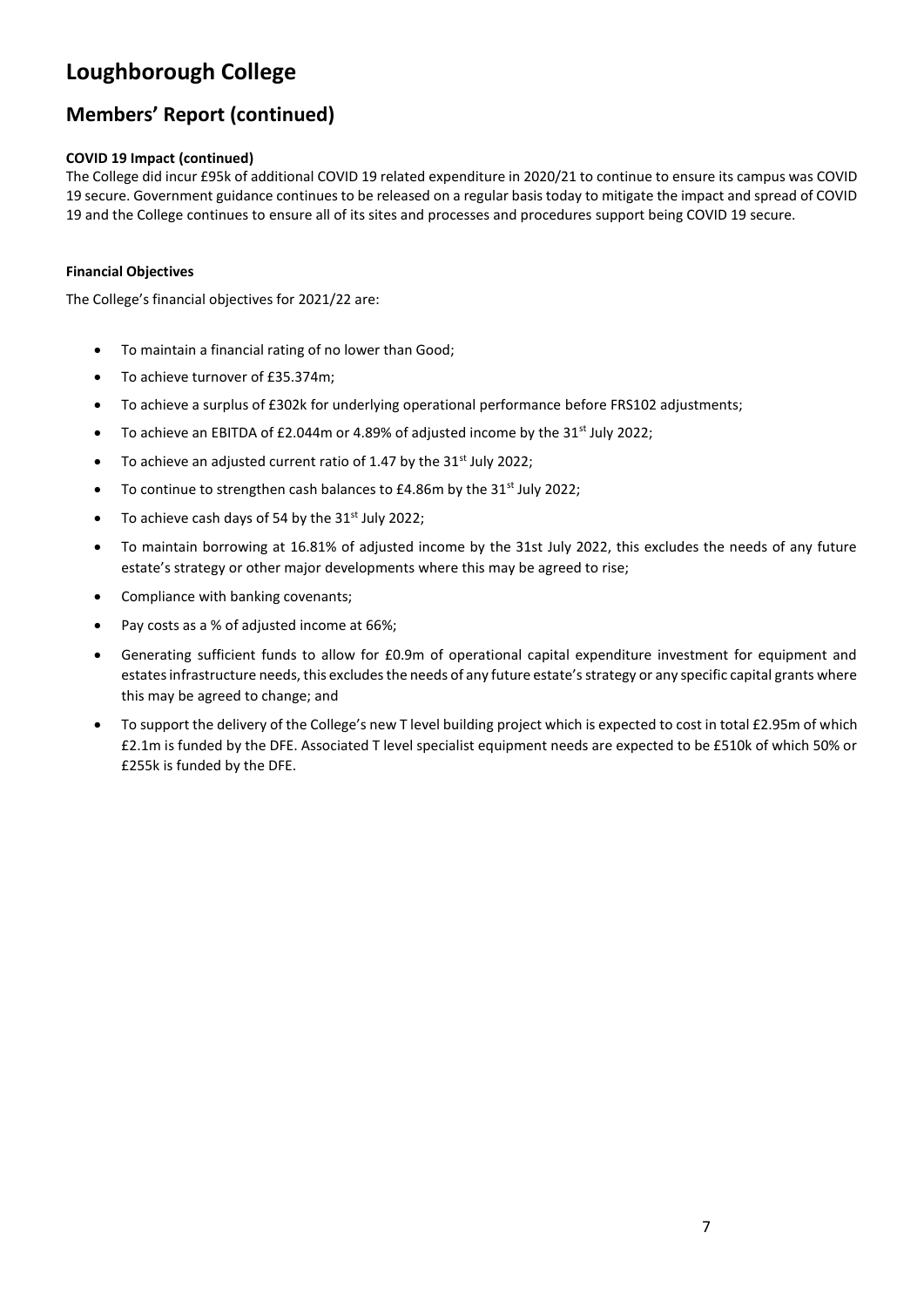# **Members' Report (continued)**

### **Performance Indicators**

The College specific objectives for 2020/21 and the achievement of those objectives are addressed below:

| <b>Budget Objectives 2020/21</b>                     | Achievement Status 2020/21                                       |
|------------------------------------------------------|------------------------------------------------------------------|
| Total Income £32.808m                                | Total Income £35.039m                                            |
| Operating deficit position of £380k excluding FRS102 | Operating underlying surplus of £407k excluding FRS102 pension   |
| pension adjustments                                  | adjustments (£2.732m).                                           |
| EBITDA of £1.314m or 4.05% of income                 | EBITDA of £2.082m or 6.03% of income                             |
| Financial Health Category: Good                      | Financial Health Category: Good                                  |
| Adjusted Current Ratio: 1.29                         | Adjusted Current Ratio: 1.39                                     |
| Strengthen Cash Balances to £4.22m                   | Cash balances strengthened to £6.404m                            |
| Cash days of 50 days                                 | Cash days of 72 days                                             |
| Borrowing as a % of Income 18.68%                    | Borrowing as a % of Income 17.92%                                |
| Staff costs as a % of Income 63%                     | Staff costs as a % of Income 62.32%                              |
| (excluding FRS102 adjustments)                       | (excluding FRS102 pensions adjustments)                          |
| Capital expenditure £0.75m                           | Capital expenditure £1.032m for underlying core operational      |
|                                                      | needs and £1.386m associated with capital grant funded projects. |

The College is committed to observing the importance of sector measures and indicators and uses the FE Choices data available on the GOV.UK website which looks at measures such as success rates. The College is required to complete the annual Finance Record for the Education and Skills Funding Agency (ESFA).

The College was assessed by the ESFA as having a "Good" financial health grading for 2019/20. The current self-assessed rating of Good for 2020/21 is considered a positive outcome especially given the challenging financial climate caused by COVID 19.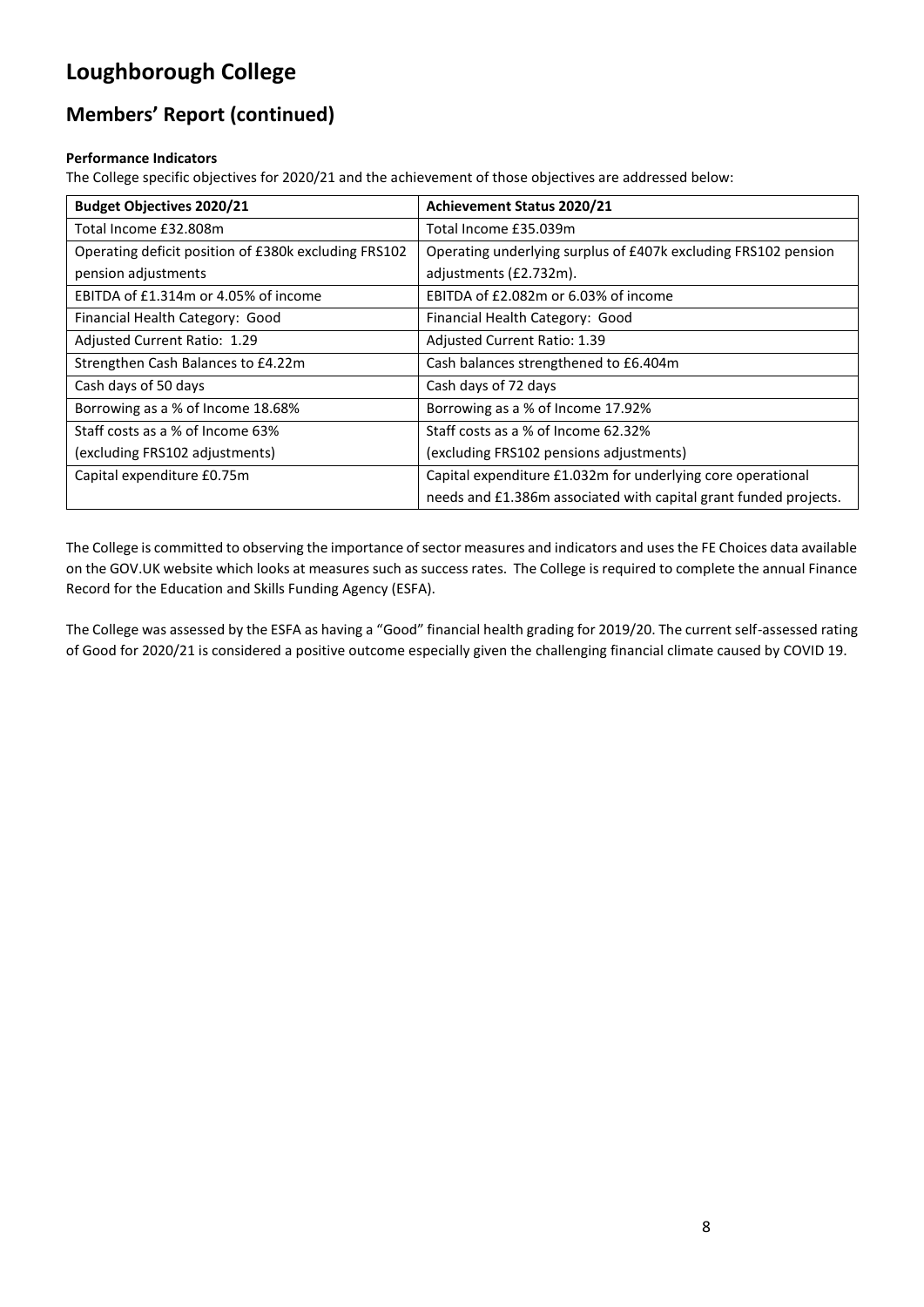# **Members' Report (continued)**

## **Financial Position**

### **Financial Results**

The Group generated total comprehensive expense of £2,325k (2019/20 comprehensive expense of £10,138k), excluding the movement on restricted funds of £3k. The total comprehensive expense in 2020/21 is stated after accounting for the actuarial deficit on pension schemes. The results prior to pension costs and adjustments was total comprehensive income of £407k (2019/20 total comprehensive expense of £346k). The FRS102 'Pension Adjustment' set out in the table below are non-cash adjustments posted to the financial statements. The entries are based on an independent actuarial review of the adequacy of the payments the College makes to its Local Government Pension Scheme.

The table below highlights the consolidated underlying performance before accounting for the pension adjustment.

## **Consolidated Underlying Performance**

|                                                   |                     | Year ended 31 July 2021 |                     |  |
|---------------------------------------------------|---------------------|-------------------------|---------------------|--|
|                                                   | <b>Group Result</b> |                         | <b>Group Result</b> |  |
|                                                   | (including          | <b>Pension</b>          | (excluding          |  |
|                                                   | <b>Pension</b>      | Adjustment              | <b>Pension</b>      |  |
|                                                   | Adjustment)         |                         | Adjustment)         |  |
|                                                   | £'000               | £'000                   | £'000               |  |
| <b>Total Income</b>                               | 35,042              | 0                       | 35,042              |  |
| <b>Total Expenditure</b>                          | 36,517              | (1,892)                 | 34,625              |  |
| (Deficit)/ Surplus before other Gains and Losses  | (1,475)             | 1,892                   | 417                 |  |
| Loss on Disposal of Assets                        | (10)                | 0                       | (10)                |  |
| Comprehensive (expense)/ income                   | (1,485)             | 1,892                   | 407                 |  |
| Loss on Investments                               | (3)                 | 0                       | (3)                 |  |
| Total Tax                                         | 0                   | 0                       | 0                   |  |
| (Deficit)/ Surplus for the year                   | (1,488)             | 1,892                   | 404                 |  |
| Actuarial Deficit in respect of Pensions Schemes  | (840)               | 840                     | 0                   |  |
| Total Comprehensive (Expense)/Income for the year | (2,328)             | 2,732                   | 404                 |  |

The financial results for 2020/21 show that the College has achieved an underlying operational surplus of £407k (prior to FRS102 pension adjustments) and a financial health rating of Good, this is despite having been affected by the COVID 19 pandemic in 2020/21. Commercial income performance especially on campus activities such as the gym, student catering, public facing restaurants and accommodation residences was impacted by the national lockdowns and resulting downturn in the wider financial climate. In addition, significant expenditure of £95k had been incurred in year to ensure the campus and all its operations were COVID secure. Nevertheless, despite the impact and with close monitoring and management of costs together with government support measures a Good health rating was retained.

The group results post FRS102 pension adjustments of the College have also been significantly impacted by the actuarial valuation as at 31st July 2021. As a result, the College experienced an actuarial deficit of £0.84m and other pension adjustments of £1.892m. Overall pension liabilities in the balance sheet increased by £2.732m from £23.55m to £26.282m.

In 2020/21 the College delivered to 3,636 16-18 year old learners against an allocation amounting to 3,564 learners.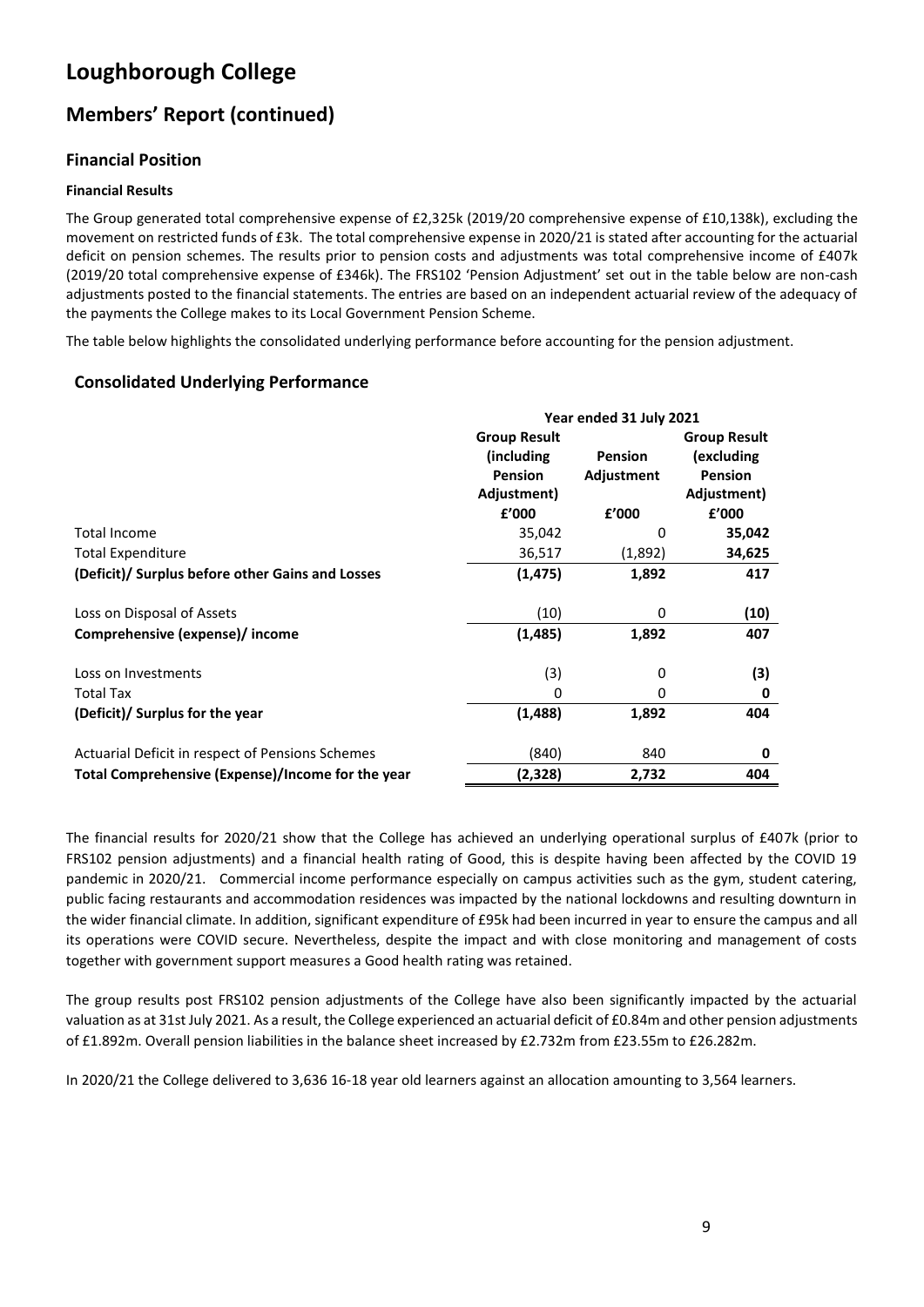# **Members' Report (continued)**

### **Financial Results (continued)**

The Group has accumulated reserves of £1,437,000 (College £2,171,000) and cash and short term investment balances of £6,404,000. Excluding the FRS102 adjustment, the groups reserves increased by £401,000. The Group wishes to continue to accumulate reserves and cash balances in order to create a contingency fund.

Tangible fixed asset additions during the year amounted to £2.418m. This was split between land and buildings acquired of £1.214m, equipment purchased of £1.064m and assets in course of construction for the new T level building of £139k. Disposals of £0.618m for land and buildings and £0.486m for equipment are largely due to the cleardown of assets with a zero net book value, linked to the refurbishment of the College B block and demolition of old Nursery buildings.

The Group has significant reliance on the education sector funding bodies for its principal funding source, largely from recurrent grants. In 2020/21 the FE funding bodies provided 76.3% of the Group's total income (2019/20 71.5%).

The College has only one subsidiary company, The Leicestershire College Ltd

The Leicestershire College Ltd operates on private sector principles, which includes having its own defined pension scheme and its own terms and conditions of supply. The Leicestershire College Ltd was set up in 2016/17, was dormant in 2017/18 and started to trade from the beginning of 2018/19. The Leicestershire College Ltd provides support to Loughborough College with its development and ability to increase competitiveness in the economy whilst providing opportunity for improved quality and efficiency.

#### **Treasury Policies and Objectives**

Treasury management is the management of the College's cash flows, its banking, money market and capital market transactions; the effective control of the risks associated with those activities; and the pursuit of optimum performance consistent with those risks.

The College has a separate treasury management policy in place.

Short term borrowing for temporary revenue purposes is authorised by the Accounting Officer. All other borrowing requires the authorisation of the Corporation and shall comply with the requirements of the Financial Memorandum. The College had  $£6,125,000$  of unsecured bank loans at  $31<sup>st</sup>$  July 2021. The current bank loan was used to refinance the indebtness of the previous borrowers in 2019/20. The previous loans were used to fund capital building replacement and refurbishment projects.

### **Group Cash Flows, Liquidity and Going Concern**

The College's cash balances and cash flows have been monitored and managed carefully and as a result have not been significantly impacted by the pandemic. A range of internal controls to mitigate spend was in place and this combined with government support measures have helped support the College's cash balances and overall health at Good. The College also received £148k of government furlough support and other support measures such as waiver of underperformance from ESFA for particular funding streams and flexibilities for supporting study for apprentices during the pandemic. This has all helped assist cash flow.

The size of the College's total borrowing and its approach to interest rates has been calculated to ensure a reasonable cushion between the total cost of servicing debt and operating cash flow. During the year this margin was comfortably exceeded. The Group and the College are in a net current assets position of £1.522m and £1.382m respectively at 31 July 2021. The Members of the Corporation have concluded the College can continue as a going concern due to the current self-assessed health at Good status and projected health of the College also being at Good status and the strength of underlying cash generation from operations.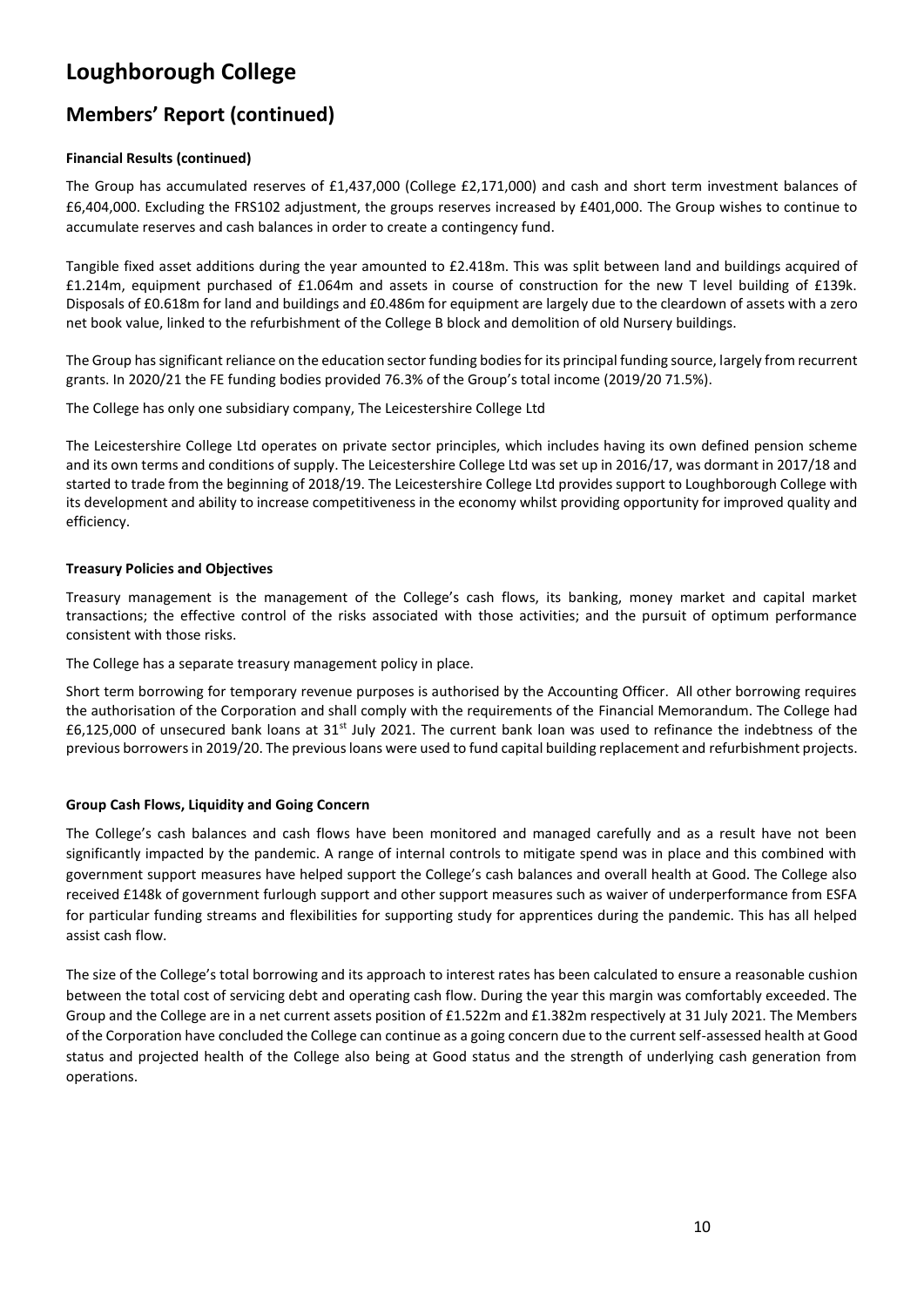# **Members' Report (continued)**

### **Financial Results (continued)**

### **Reserves Policy**

The College has no formal Reserves Policy but recognises the importance of reserves in the financial stability of any organisation, and ensures that there are adequate reserves to support the College's core activities. The Group has reserves of £1,437,000 comprising of (£3,905,000) in general reserves (which is inclusive of £2,732,000 in respect of pensions schemes), £5,067,000 in revaluation reserves and £275,000 in a restricted permanent endowment reserve. It is the Corporation's intention to increase reserves over the life of the strategic plan through the generation of annual operating surpluses.

The College's income and expenditure reserves have been significantly impacted by the actuarial pension fund results as at the 31st July 2021. Mainly due to the discount rate and salary cost inflation, this has increased the overall pension liability by £2.732m from £23.55m to £26.282m. This has resulted in negative income and expenditure reserves of £3.905m.

### **Current and Future Development and Performance**

#### **Financial Health**

The College's health has been assessed by the ESFA as Good for 2019/20. Based on these financial statements the College's health will be Good for 2020/21. A two year financial plan was submitted to the ESFA in July 2021 and it is the College's intention to maintain Good financial health despite the wider economic climate challenges created by the pandemic.

#### **Student Numbers**

|                                                                                                 | <b>Year Ended</b><br>31 July 2021<br>£'000 | <b>Year Ended</b><br>31 July 2020<br>£'000 |
|-------------------------------------------------------------------------------------------------|--------------------------------------------|--------------------------------------------|
| The College has delivered activity against the main Funding Body Main Allocation of<br>(Note 2) | 26,743                                     | 23,302                                     |
|                                                                                                 | <b>Year Ended</b><br>31 July 2021          |                                            |
| The college's approximate student population is as follows:                                     |                                            |                                            |
| <b>Funded Learners</b>                                                                          |                                            |                                            |
| 16-18 year olds*                                                                                | 3,636                                      |                                            |
| Diploma in Sporting Excellence                                                                  | 1,476                                      |                                            |
| Apprentices                                                                                     | 797                                        |                                            |
| <b>Higher Education Students</b>                                                                | 745                                        |                                            |
| <b>International Students</b>                                                                   | 57                                         |                                            |
| <b>Adult Learners</b>                                                                           | 1,369                                      |                                            |
| <b>Total Funded Learners</b>                                                                    | 8,080                                      |                                            |
| <b>Non-Funded Learners</b>                                                                      | 1,087                                      |                                            |
| <b>Total Learners</b>                                                                           | 9,167                                      |                                            |
| * 16-18 Allocation                                                                              | 3,564                                      |                                            |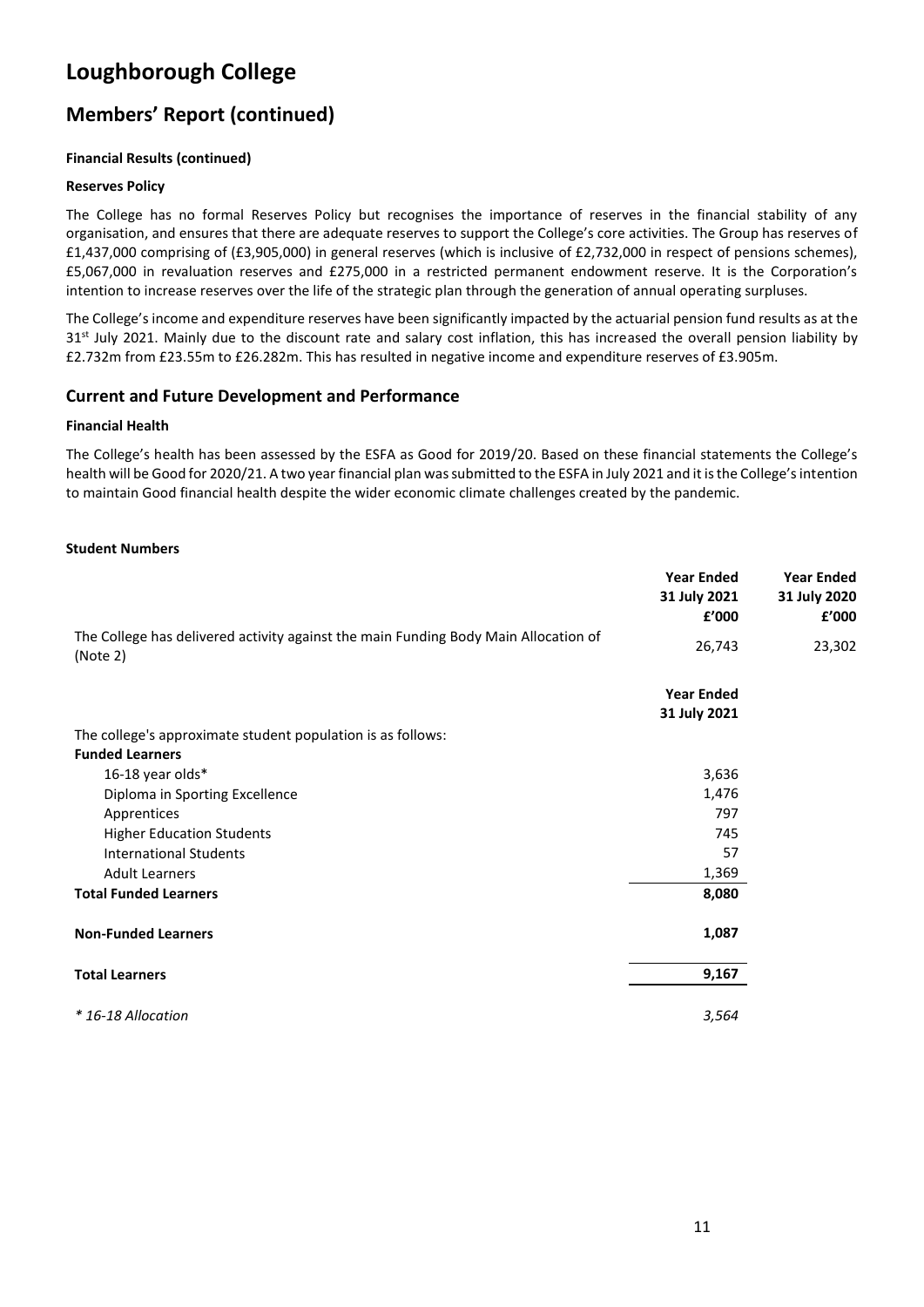# **Members' Report (continued)**

### **Learner Achievements**

The College was rated as Ofsted Good, with Outstanding for Apprenticeships at its last inspection in May 2017.

Outcome data for 2020/21 is determined according to the Ofqual guidance on teacher assessed grades and adapted or delayed assessments. Grades were subject to a robust quality assurance process internally and externally via the various examining bodies awarding qualifications. Overall achievement has improved above pre-pandemic rates and level 3 achievement has improved to 90%.

Student experience and their safety and wellbeing through the pandemic was the College's priority and students reported very positively with a 95% satisfaction rate in March 2021.

Students accessed learning throughout the lockdowns both in College as appropriate to learner need and through online delivery. This was underpinned by a robust digital strategy led by a Microsoft Innovative Educator Expert.

Higher Education students took part in the NSS survey with a completion rate was 74% which is 5% above the sector benchmark, 85% satisfaction which is 3% above 19/20 outturn and 10% above sector benchmark.

#### **Curriculum Developments**

The College has been operating a blended learning model throughout the Covid-19 pandemic. While the majority of provision is planned face to face for 2021-22, an element of blended learning has been retained, with the aim of preparing student for Industry 4.0.

The College offers provision in all sector subject areas except construction and land-based. Provision is organised from preentry to degree level and covers a range of local, regional and LLEP priority sectors. The College has an international reputation for sport and has strong partnerships with Loughborough University, sharing a range of facilities. Across the provision the College has a range of significant employers and relevant partners.

The College has been approved as a provider of technical qualifications (T Levels) from September 2021 as part of the Government's phase 2 rollout of the new provision and has been successful in achieving target numbers.

The desired direction of curriculum development is to meet and address the skills needs of the local, regional and national economy, where appropriate, and the communities the college serves. Central to this is ensuring that learners' destination opportunities are clear and of value to them. The College has successfully introduced a new performance monitoring framework to drive improvement across the College and ensure that the requirements of the Ofsted Education Inspection Framework (EIF) are met.

The College has a partnership with the National Space Academy in Leicester, delivering programmes and apprenticeships in Space Engineering. The College has apprenticeship provision across all ages in Business, Engineering, Customer Service, Logistics, Sport, IT, Care Services, Education and Childcare, Health and Science, Logistics and Service Industries. It is developing a number of new standards and is exploring the introduction of degree apprenticeships with relevant partners. The College achieved the full Matrix reaccreditation in 2019 and is the only FE college in the region to be invited by the East Midlands Chamber of Commerce to join them in being a preferred partner and patron. The College and Charnwood Campus Science, Innovation and Technology Park have forged a unique, new partnership to launch the Charnwood Campus Life Science Skills and Talent Institute, helping create a careers pipeline for students in a range of sectors including healthcare, bioscience, medical equipment, pharmaceuticals and biotechnology.

The College has a significant HE offers, with provision offered at HNC/D, Foundation Degree and Honours Degrees. They are validated by a range of partner universities, including Loughborough, Nottingham Trent, Lincoln and Derby. The offer includes Business and Management, Early Years, Engineering, Music, Public Services, Sports Science, Sports Coaching, Sports Therapy and Teacher Training.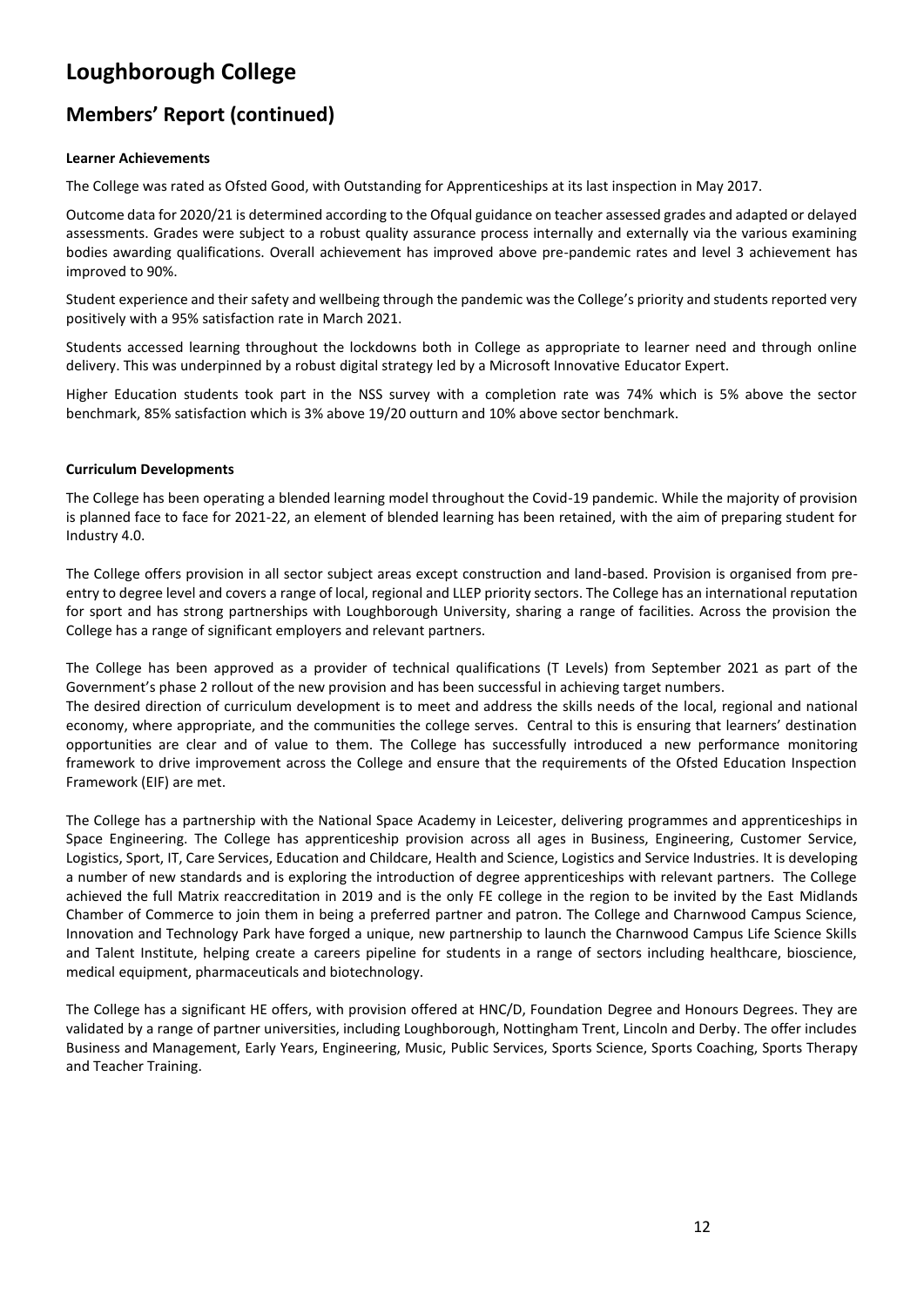# **Members' Report (continued)**

### **Capital Developments**

The College has had a very successful year of capital developments with a number of transformational projects completed and in development. In December 2020 the College was notified of its success with its application to create a state of the art T level new building at the gateway to the campus. The £2.9m project is funded by a DFE grant of £2.1m, and will also be supported by specialist equipment of £0.5m of which 50% is funded by the DFE. Construction commenced in October 2021 and is expected to be completed by the end of June 2022. The centre has been designed to provide a range of flexible teaching and specialist spaces to meet the needs of the T Level qualifications. The course, equivalent to A Levels, was introduced by the government last year and offers students a mix of classroom learning and 'on-the-job' experience.

The College also successfully spent just over £1.3m on the refurbishment of the College's B block building and other areas of the campus utilising DFE further education capital allocation grant monies. This has significantly enhanced the internal and external condition for the benefit of staff and students. In addition to this, the College successfully in collaboration with Loughborough University and Charnwood Borough Council, utilising Towns funds capital monies successfully renovated a vacant prominent high street location, into the Loughborough Careers and Enterprise Hub. This is now a thriving entrepreneurial learning environment open to the public and providing a compelling and assessable skills offer to those that are not traditional participants in learning and development. For enterprise activities the centre also brings together problem solvers, innovators and aspiring entrepreneurs, supporting them to grow their businesses. The centre was opened by the MP Mims Davies in April 2021.

The College also made significant investments in improving the estate and supporting the development of the curriculum with the creation of a new Esports room in the Hub and a new mock airline cabin room in the Radmoor Conference Centre as key examples.

#### **Resources**

The College has various resources that it can deploy in pursuit of its strategic objectives. Tangible resources include the main college site, which contain the recently built HUB building and fully refurbished Sixth Form building.

#### **Financial**

The Group has £1,437,000 of net assets (including £26,282,000 pension liability) and long term debt of £6,125,000.

#### **People**

The Group employs 568 people (expressed as full time equivalents), of whom 278 are teaching staff.

#### **Reputation**

The College has a good reputation locally and nationally. Maintaining a quality brand is essential for the College's success at attracting students and external relationships.

### **Stakeholder Relationships**

In line with other colleges and with universities, Loughborough College has many stakeholders. These include:

- Students;
- Education sector funding bodies;
- Sixth Form /FE Commissioner;
- Staff;
- Local employers;
- Local authorities;
- Local Enterprise Partnerships (LEPs);
- The local community;
- Other FE institutions;
- Trade unions; and
- Professional bodies.

The College recognises the importance of these relationships and engages in regular communication with them through the College Internet site and by meetings.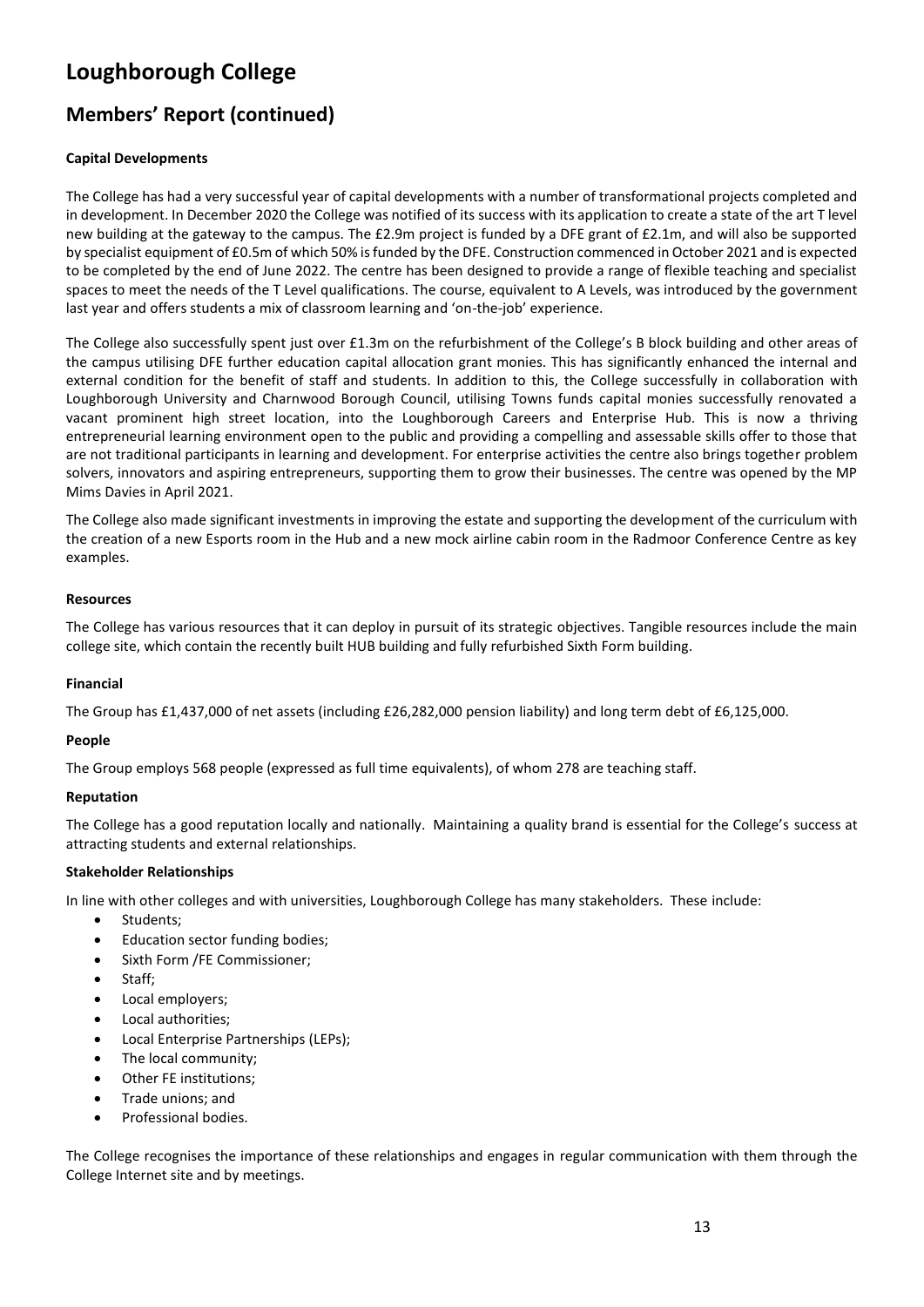# **Members' Report (continued)**

### **Key Performance Indicators**

The College measures itself and is measured externally by certain key performance indicators.

First and foremost, student recruitment, retention and achievement are measured internally and is also scrutinised externally via Ofsted inspections.

The financial health of the College is assessed via a suite of prescribed ESFA formulae. The College is required to submit funding returns each year which sets out its anticipated performance over the life of the financial plan. This model includes all the key ratios widely used in the sector to assess performance.

In terms of staffing the College carries out a staff survey each year.

### **Principal Risks and Uncertainties:**

The College has undertaken further work during the year to develop and embed the system of internal control, including financial, operational and risk management which is designed to protect the College's assets and reputation.

Based on the strategic plan, the executive team and heads of departments undertakes a comprehensive review of the risks to which the College is exposed. They identify systems and procedures, including specific preventable actions which should mitigate any potential impact on the College. The internal controls are then implemented and the subsequent year's appraisal will review their effectiveness and progress against risk mitigation actions. In addition to the annual review, the executive team will also consider any risks which may arise as a result of a new area of work being undertaken by the College.

A College risk register and Corporate risk register is maintained, which is reviewed at least annually by the Audit Committee and more frequently where necessary. The risk register identifies the key risks, the likelihood of those risks occurring, their potential impact on the College and the actions being taken to reduce and mitigate the risks. Risks are prioritised using a consistent scoring system.

This is supported by a risk management training programme to raise awareness of risk throughout the College.

The Corporate risk register which is regularly maintained and monitored highlights the top key principal risks that the College currently manages as part of risk management planning. For 2020/21 the College corporate risk register highlighted thirteen key risks for monitoring and management and not all of these are within the College's control. In 2020/21 cyber security planning was raised to become a significant corporate risk due to the prevalence of incidents in the public sector. Four key corporate risks are highlighted in more detail below including the measures to mitigate them.

### **1 Failure to maintain the short term and long term viability of the College**

The College's financial health is self-assessed as Good for 2020/21, as described further above (Good for 2019/20). This is largely a consequence of rigorous and accurate planning, management and monitoring of College finances. Notwithstanding that, the continuing challenges to the College's financial position remains the constraint on further and higher education funding arising from cuts in public sector funding increased competition in the market place whilst maintaining the student experience and the impact of COVID 19 on income streams and expenditure needs for safety and delivering blended learning models.

The risk is mitigated in a number of ways:

- Rigorous budget setting procedures and sensitivity analysis
- Regular in year business planning forecasts and monitoring of budgets
- Robust financial controls
- Up to date long term financial strategies supporting key income streams
- Regular long term financial plan modelling
- Detailed planning and costing of the curriculum to support budgets
- Accurate and timely management accounts
- Regular liaison with ESFA especially regarding COVID 19 support measures
- Procurement efficiencies constantly being explored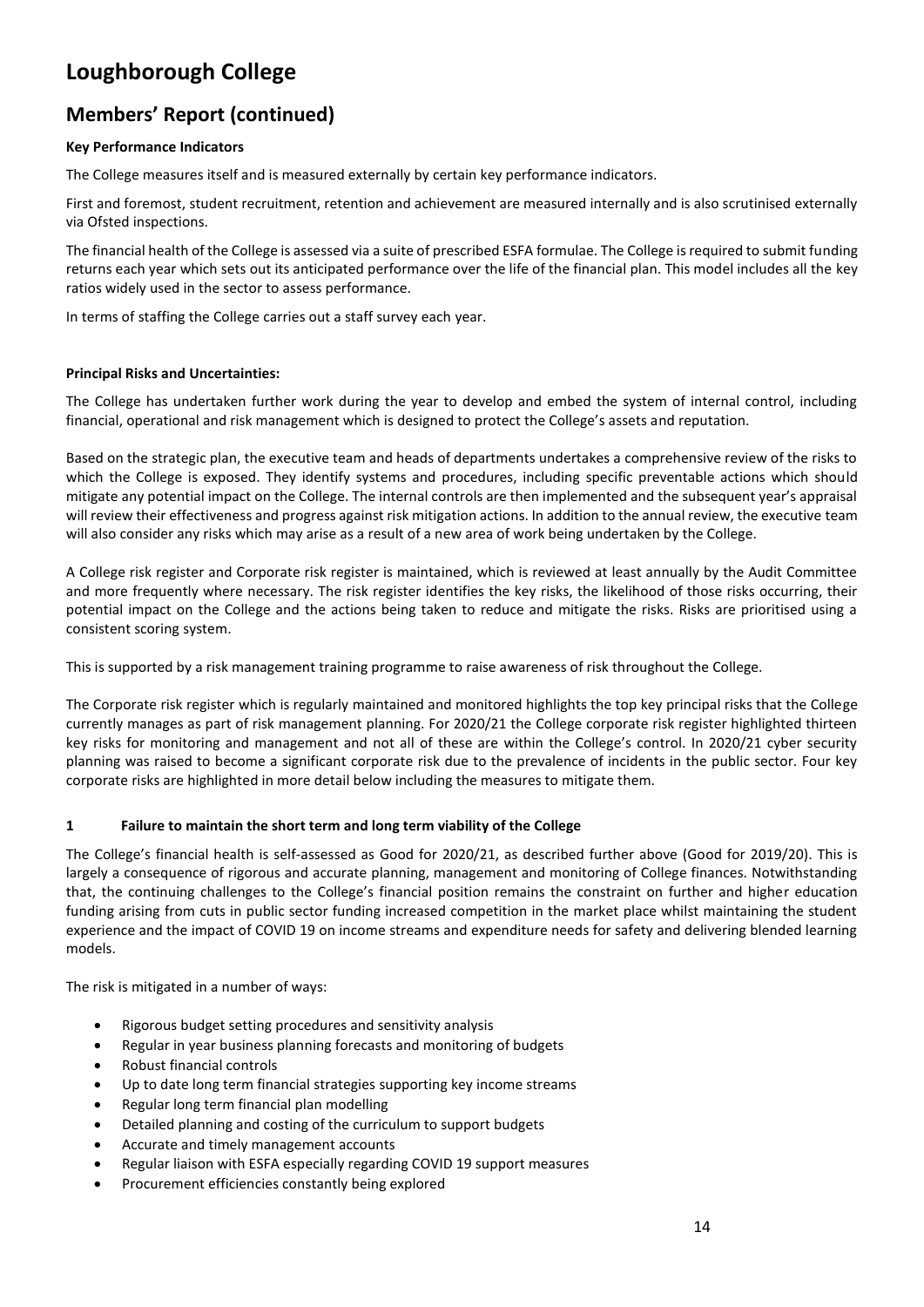# **Members' Report (continued)**

### **2 Lack of Business Continuity Planning**

The risk is that the College's business operations and plans fails to adapt to COVID 19 resulting in learning not taking place effectively, college departments not operating effectively and the risk of an environment which is not safe.

This risk is mitigated in a number of ways:

- A College business continuity plan with supporting department continuity plans
- An up to date and robust College critical incident management plan
- A COVID 19 secure risk assessment with controls and actions implemented and updated on a regular basis
- Robust COVID 19 processes and procedures in place and updated regularly
- An appropriate health and safety team in place
- Regular health and safety committee meetings monitoring compliance
- Regular review of AOC/ESFA and government guidance for COVID 19
- Regular communication and meetings with staff, unions and parents to keep them aware of safety measures and changes to managing COVID 19

### **3 Reducing Apprenticeships Income**

The risk is that the College's work with large and small employers on Levy and Non Levy programmes is impacted by further government reforms and a downturn in relation to the economic climate caused by COVID 19 leading to the College not meetings its income targets.

This risk is mitigated in a number of ways:

- An Apprenticeship strategic plan in place
- An effective sales team in place to support new starts
- Effective policies and procedures in place
- A robust apprenticeship business planning and budget setting process
- Quality assurance and standards framework in place
- Rigorous Self-assessment process in place

### **4 Reducing Higher Education Income**

The risk is that Higher education activity is negatively affected by government policy changes in the future, a reducing demographic trend, learners deferring education for a year due to the pandemic and increasing competition.

This risk is mitigated in a number of ways:

- TEF status at Gold achieved in July 2019
- Robust HE leadership structure in place to oversee HE activities
- Robust HE business planning and budget setting process
- Fee agreement set which is competitively market tested and benchmarked
- A HE Strategic plan in place
- Effective policies and procedures in place
- Quality assurance and standards framework in place
- Rigorous Self-Assessment process in place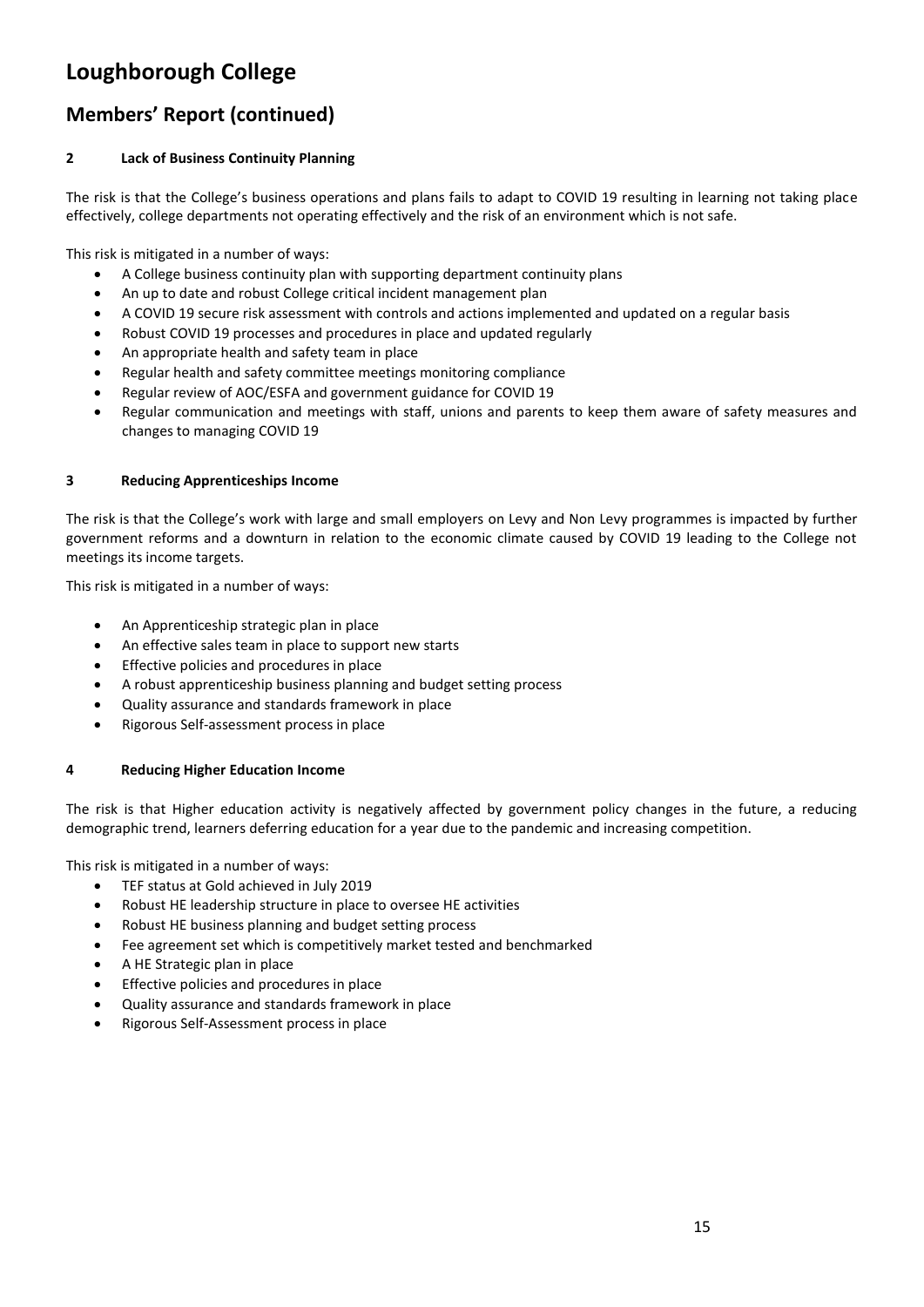# **Members' Report (continued)**

### **5 Fit for Purpose Curriculum Delivery**

The risk is that the curriculum cannot be delivered effectively and efficiently and /or does not meet government and awarding body guidance rules especially due to COVID 19.

This risk is mitigated in a number of ways:

- An effective enrolment plan with social distancing and online/telephone based
- A blended learning plan for all areas
- Close monitoring of remote delivery for all curriculum areas
- Adequate support for staff and learners for laptops and other information technology needs
- Targeted delivery plans in place to support government priority areas for catch up learning and resits for examinations
- T level development and implementation plan in place and monitored on a regular basis

#### **Equality and Diversity Equality**

At Loughborough College we are committed to Fairness, Respect, Equality, Diversity, Inclusion and Engagement, beyond compliance with legislation and towards mainstreaming equality, diversity and inclusion throughout our college community to ensure equality of opportunity for all learners, staff and service users. We work hard to break down barriers to ensure that discrimination in any form is eliminated, unfairness is challenged, diversity is celebrated and achievement gaps between different groups of learners are reduced.

All people are treated with dignity and respect and offered equality of access to aspire to and achieve the best that they can in a safe, welcoming and supportive environment. Equality, diversity and inclusion underpin all key college strategies to ensure equality of opportunity for all Loughborough College learners, employees and stakeholders in all locations and all modes of delivery.

Regular staff training takes place to ensure that all staff are conversant with, and recognise the importance of their responsibilities within the Equality Act in relation to each individual's unique and protected characteristics through the Diversity and Inclusion training. The College uses an Equality Duty Framework (EDF) to ensure compliance with all relevant equality legislation, including the Equality Act 2010. The College undertakes equality impact assessments on all new policies and procedures and for existing policies and procedures on a regular, planned basis.

The College is actively working with the National Centre for Diversity towards the Investors in Diversity Award and has an active Equality, Diversity and Inclusion (EDI) Steering Group with a representative membership to shape college policy and provision. There is a link governor on the college board for Equality and Diversity to ensure representation at senior leadership level. A 'Diversity Hub' has been developed as a repository for EDI information, updates and links to provide current and inspiring content for staff and students.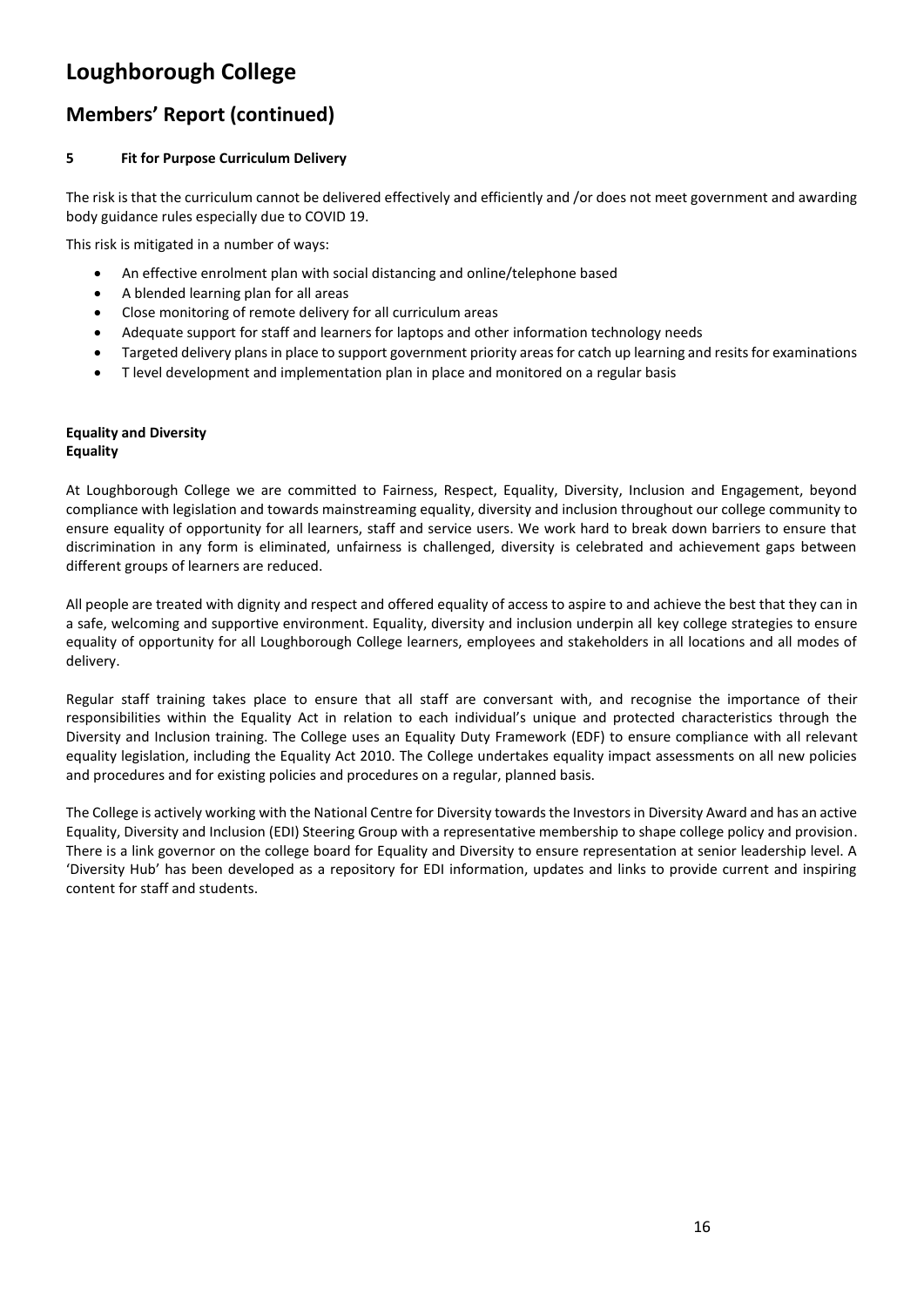# **Members' Report (continued)**

### **Disability Statement**

Loughborough College is an accredited 'disability confident' employer, and we actively encourage applications from underrepresented groups such as potential employees with disabilities. We are committed to making reasonable adjustments and offering additional support to ensure that learners, who may otherwise be disadvantaged due to learning difficulties, physical or sensory disabilities or medical conditions, have an equal chance of being recruited to and successfully completing their programme of learning.

Loughborough College has an inclusive culture whereby the learning needs of learners are promoted and supported throughout their learning. Inclusion is central to our ethos and we welcome a diverse student population from all over the world, every year, to our friendly campus. We want each student to have an individualised learning experience that promotes positive behaviours, attitudes and values. Reasonable adjustments are made and additional support is offered based on assessment and review of each individual's needs.

We have invested significantly to establish a team of specialist lecturers to effectively support students with learning difficulties and/or disabilities. We have a team of Learning Support Co-ordinators who lead a number of learning support assistants who provide a variety of support for student's learning and additional needs. There is a continuing programme of staff development to ensure the provision of high levels of appropriate support for students who have learning difficulties and/or disabilities. In addition, our Welfare and Development Team provides support for learners experiencing challenges related to inclusion, general wellbeing and mental health.

The College has strong links with local authorities and complies with current SEND legislation to ensure best endeavours are applied throughout each learner's journey. The College pays close regard to the SEND Code of Practice and fulfils its statutory duty towards children and young people with SEND.

The College is committed to eliminating discrimination, promoting equality of opportunity and fostering good relations between disabled and non-disabled children and young people.

### **Trade Union Facility Time**

The trade union (Facility Time Publication Requirements) Regulations 2017 require the College to publish information on facility time arrangements for trade union officials at the College.

The College had 6 employees (FTE) who were trade union representatives from 1 April 2020 to 31 March 2021, with the time being spent and approximate costs shown below.

| Percentage of working hours spent on facility time | <b>Number of Employees</b> |
|----------------------------------------------------|----------------------------|
| 0%                                                 | 0                          |
| 1-50%                                              | 6                          |
| 51-99%                                             | 0                          |
| 100%                                               |                            |
|                                                    |                            |
| Total cost of facility time                        | £14,433                    |
| Total pay bill                                     | £20,491,687                |
| Percentage of total bill spent on facility time    | 0.07%                      |
|                                                    |                            |

| Time spent on paid trade union activities as a percentage of total paid facility time | 0% |
|---------------------------------------------------------------------------------------|----|
|---------------------------------------------------------------------------------------|----|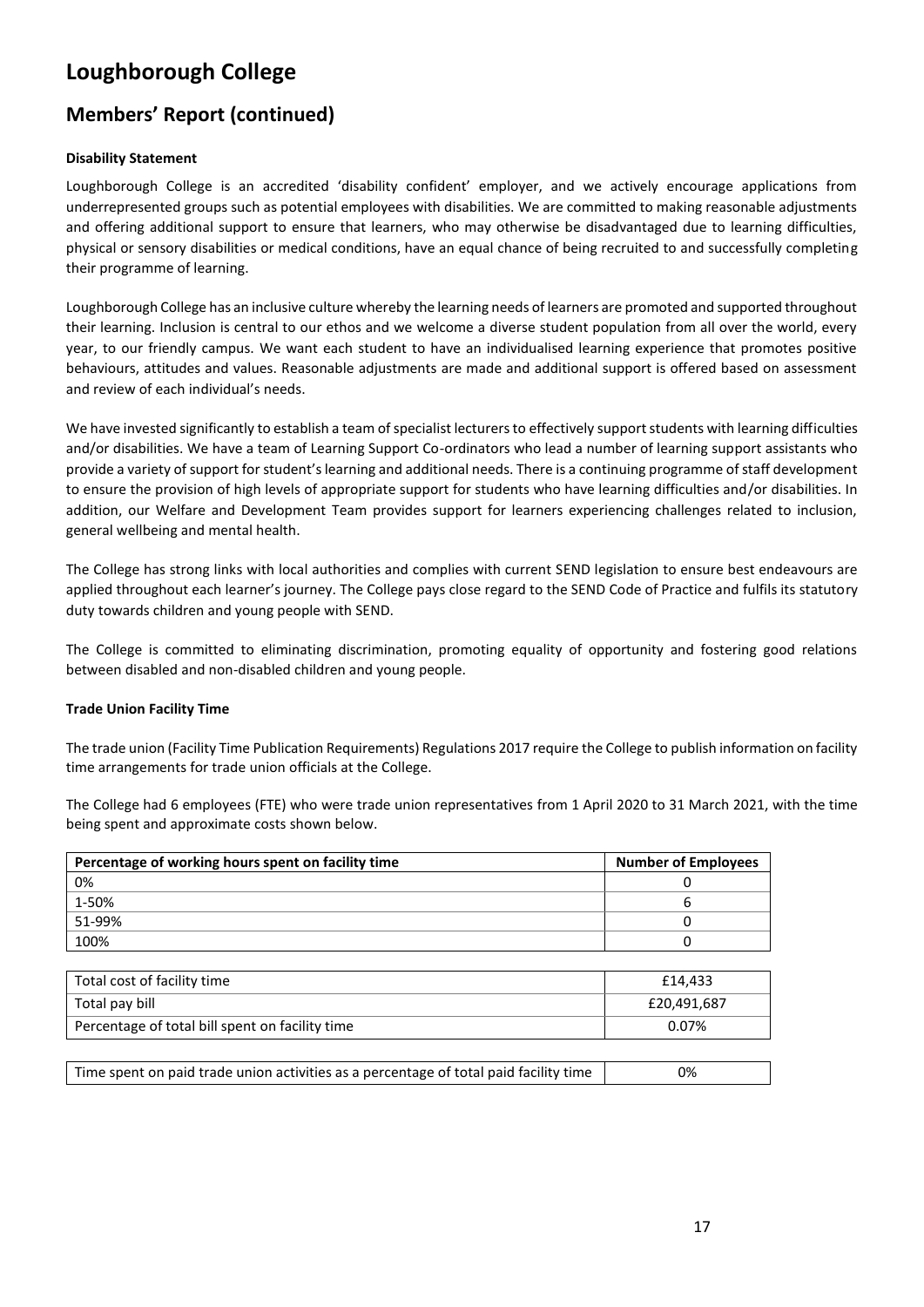# **Members' Report (continued)**

### **Gender Pay Gap Reporting**

### Gender Distribution

In accordance with the Regulations, we have divided the total population of the workforce into four quartiles: the lower quartile (Q1), lower middle (Q2), upper middle (Q3) and upper quartile (Q4) pay bands. The percentage of males and females within each quartile are:

- lower quartlie 18.3% male and 81.7% female
- lower middle quartlie 29.41% male and 70.59% female
- upper middle quartlie 42.0% male and 58.0% female
- upper quartlie  $-51.0\%$  male and 49.0% female

### Gender Pay Gap by Pay Quartile

The Gender Quartile distribution is equal in the Upper Quartile. There are more women in Quartiles 1, 2 and 3. The main roles in Quartile 1 are nursery and cleaning staff where there are predominantly more women. There is a pay gap favourable to female employees in the third and fourth quartiles.

The college publishes its annual gender pay gap report on its website.

### **Payment Performance**

The Late Payment of Commercial Debts (Interest) Act 1998, in the absence of agreement to the contrary, requires organisations to make payments to suppliers within 30 days of either the provision of goods or services or the date on which the invoice was received. During the accounting period 1 August 2020 to 31 July 2021, the College paid 77.65% of its invoices within 30 days of receipt (2019/20 72.69%). The College incurred £362 in respect of late payment for this period (2019/20 £460).

### **Disclosure of Information to Auditors**

The members who held office at the date of approval of this report confirm that, so far as they are each aware, there is no relevant audit information of which the College's auditors are unaware; and each member has taken all the steps that he or she ought to have taken to be aware of any relevant audit information and to establish that the College's auditors are aware of that information.

The key risks that the Group has identified are as follows:

### **1. Financial Risk**

The Group's financial assets and liabilities are generally generated by day-to-day operational activities rather than being held to change the risks facing the Group in undertaking its activities.

The Group's treasury management operations are carried out by the finance department, within parameters defined formally within the Group's standing financial instructions and policies agreed by the Corporation. Group treasury activity is subject to review by the Finance Committee.

### **2. Currency Risk**

The Group is principally a domestic organisation with majority of transactions, assets and liabilities being in the UK and Sterling based. The Group therefore has low exposure to currency rate fluctuations.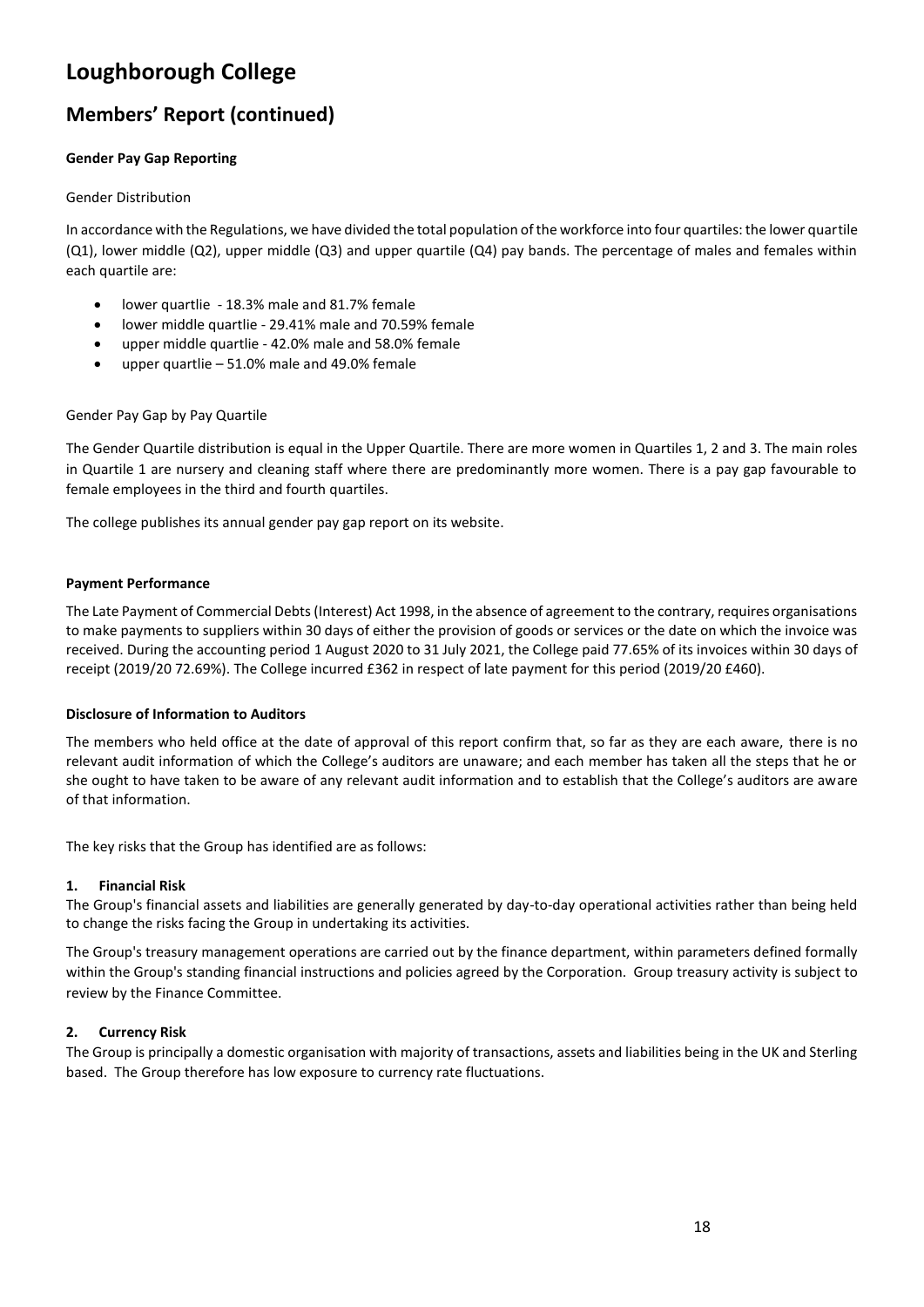# **Members' Report (continued)**

### **Disclosure of Information to Auditors (continued)**

### **3. Market (Interest Rate) Risk**

All of the Group's financial assets and all of its financial liabilities carry nil or fixed rates of interest. The Group is not therefore, exposed to significant interest rate risk.

### **4. Credit Risk**

The majority of the Group's income comes from contracts/funding grants with other public sector bodies, resulting in low exposure to credit risk. The Group mitigates its exposure to credit risk through regular review of debtor balances and by calculating a bad debt provision at the end of the year.

### **5. Liquidity Risk**

The Group continues to monitor its monthly and future cash position through its ESFA finance submissions and has governance arrangements in place to manage cash requirements throughout the year. The Group is not, therefore, exposed to significant liquidity risks.

### **Energy and Carbon Report - Group only**

The college's greenhouse gas emissions and energy use for the period are set out below:

|                                                                           | 2021                                                               | 2020                                                                               |
|---------------------------------------------------------------------------|--------------------------------------------------------------------|------------------------------------------------------------------------------------|
| Total consumption of electricity (kWh)                                    | 3,653,953                                                          | 2,516,560                                                                          |
| Total consumption of gas (kWh)                                            | 2,507,484                                                          | 2,108,447                                                                          |
| Total consumption of fuel for the purposes of transport - Diesel (litres) | 838                                                                | 2,992                                                                              |
| Total consumption of fuel for the purposes of transport - Petrol (litres) | 307                                                                | 1,459                                                                              |
|                                                                           | <b>Tonnes of</b><br><b>Carbon Dioxide</b><br>(kgCO <sub>2</sub> e) | <b>Tonnes of</b><br><b>Carbon Dioxide</b><br>( <b>kgCO</b> <sub>2</sub> <b>e</b> ) |
| Total consumption of electricity                                          | 1,505,611                                                          | 1,036,949                                                                          |
| Total consumption of gas                                                  | 461,370                                                            | 387,948                                                                            |
| Total consumption of fuel for the purposes of transport - Diesel          | 2,188                                                              | 7,814                                                                              |
| Total consumption of fuel for the purposes of transport - Petrol          | 674                                                                | 3,204                                                                              |
|                                                                           | 1,969,843                                                          | 1,435,915                                                                          |

**Approved by order of the members of the Corporation on 15 th December 2021 and signed on its behalf by:**

**Wendy Coy Chair of Governors**  Wendy Coy (Dec 15, 2021, 7:56pm)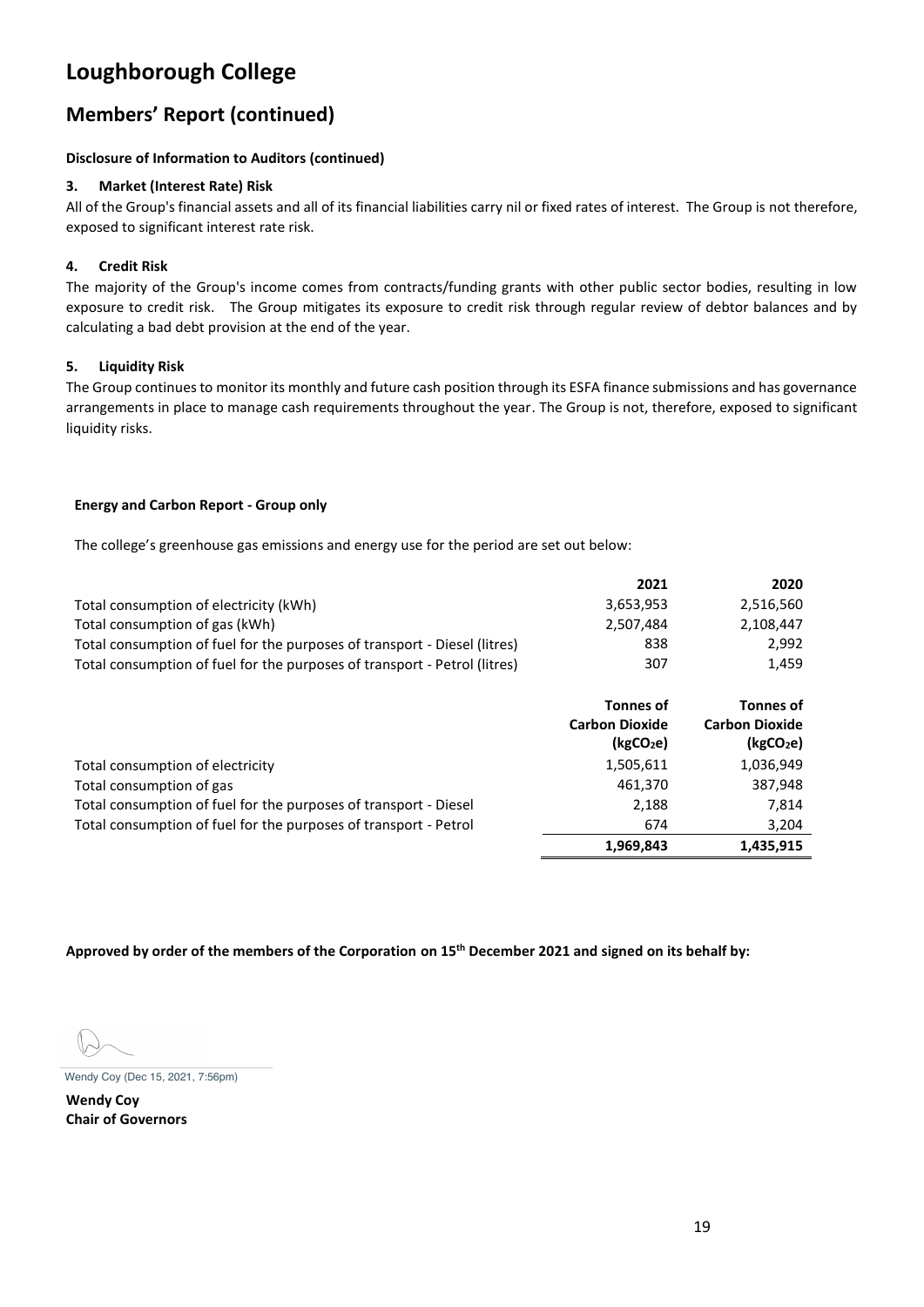## **Statement of Corporate Governance and Internal Control**

The following statement is provided to enable readers of the annual report and financial statements of the College to obtain a better understanding of its governance and legal structure. This statement covers the period from 1st August 2020 to 31st July 2021 and up to the date of approval of the annual report and financial statements.

The College endeavours to conduct its business:

- i. in accordance with the seven principles identified by the Committee on Standards in Public Life (selflessness, integrity, objectivity, accountability, openness, honesty and leadership);
- ii. in full accordance with the guidance to colleges from the Association of Colleges in The Code of Good Governance for English Colleges ("the Code"); and
- iii. having due regard to the UK Corporate Governance Code 2014 insofar as it is applicable to the further education sector.

The College is committed to exhibiting best practice in all aspects of corporate governance and, in particular, the College has adopted and complied with the Code. We have not adopted, and therefore, do not apply, the UK Corporate Governance Code. However, we have reported on our Corporate Governance arrangements by drawing upon best practice available, including those aspects of the UK Corporate Governance Code we consider to be relevant to the further education sector and best practice.

In the opinion of the Governors, the College complies with/exceeds all the provisions of the Code, and it has complied throughout the year ending 31 July 2021. The Governing Body recognises that, as a body entrusted with both public and private funds, it has a particular duty to observe the highest standards of corporate governance at all times. In carrying out its responsibilities, it takes full account of The Code of Good Governance for English Colleges issued by the Association of Colleges which it formally adopted on 20th July 2015, with effect from 1st August 2015 and having due regard to the Remuneration Code as amended in May 2019.

The College is an exempt charity within the meaning of Part 3 of the Charities Act 2011. The Governors, who are also the Trustees for the purposes of the Charities Act 2011, confirm that they have had due regard for the Charity Commission's guidance on public benefit and that the required statements appear elsewhere in these financial statements.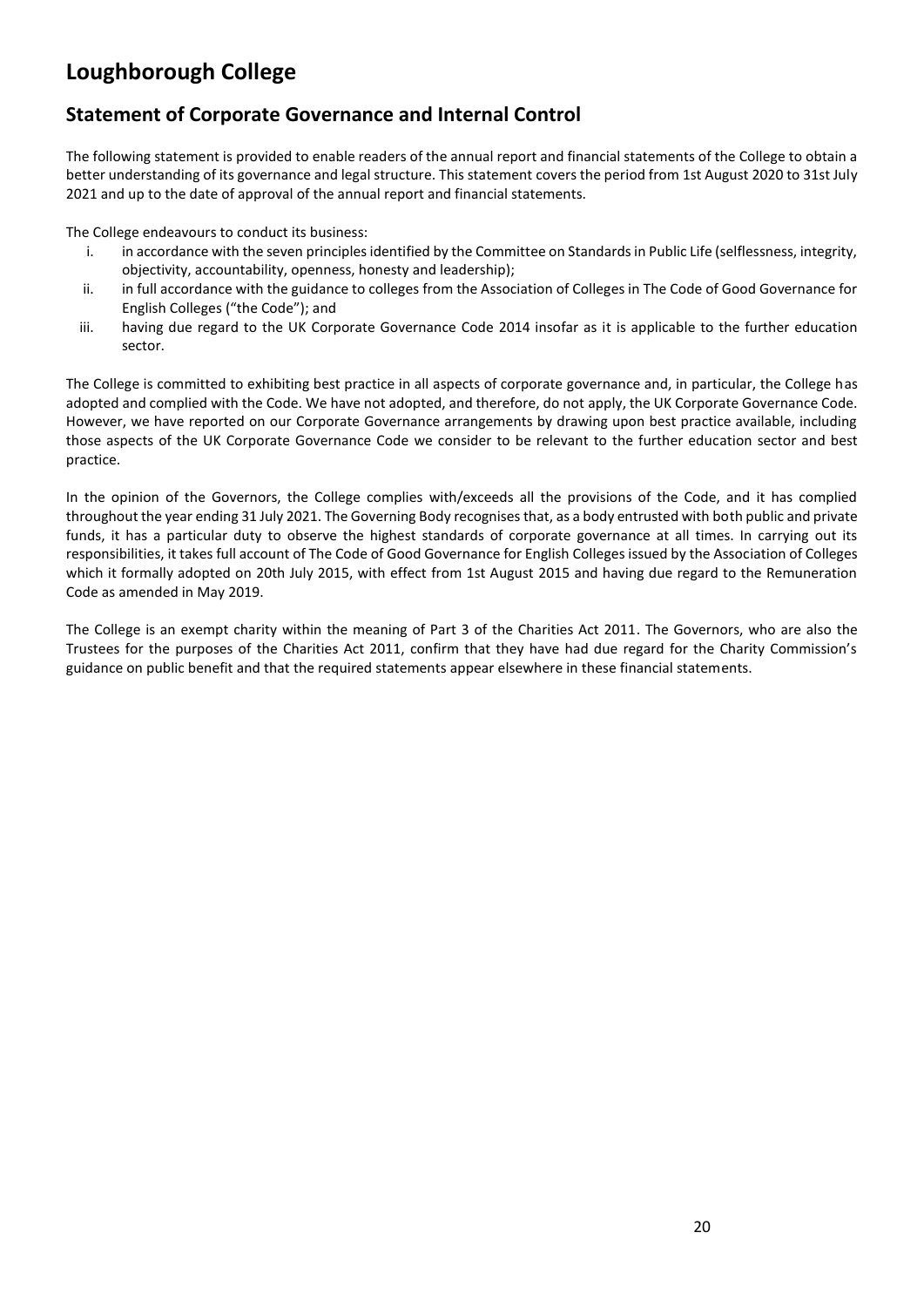### **The Corporation**

The members who served on the Corporation during the 1 August 2020 - 31 July 2021 and up to the date of the signature of this report are listed in the table below. Attendance is reported for the academic year 2020/21.

|                                  | Date of<br>Appointment<br>to Corporation                                           | Term of<br>office | Date of<br>Resignation/<br>expiry of term | Status of<br>appointment      | <b>Committees served in</b><br>addition to Corporation<br>Board in year 2020/21 and<br>up to date of signature | % Overall<br>attendance inc.<br>Board &<br><b>Committees in</b><br>vear 2020-21<br>(as percentage<br>of possible<br>attendance) | Corporation<br><b>Board</b><br>Attendance in<br>year 2020-21 (as<br>percentage of<br>possible<br>attendance) |
|----------------------------------|------------------------------------------------------------------------------------|-------------------|-------------------------------------------|-------------------------------|----------------------------------------------------------------------------------------------------------------|---------------------------------------------------------------------------------------------------------------------------------|--------------------------------------------------------------------------------------------------------------|
| Ms E Compson                     | May 2019<br>reappointed for<br>2nd term of<br>office.<br>Sabbatical<br>Dec20-Aug21 | 4 years           |                                           | Independent<br>Governor       | Chairs Standing and<br>Remuneration wef Aug 21<br>(Chairs' Standing, QTLA, HE<br>Panel to Dec 20)              | 90%                                                                                                                             | 50%                                                                                                          |
| Mrs W Coy                        | <b>July 2018</b>                                                                   | 4 years           |                                           | Chair                         | <b>FPEC</b><br>Remuneration<br>Chairs' Standing                                                                | 86%                                                                                                                             | 83%                                                                                                          |
| Mrs J Dickenson-<br>Darcy        | October 2020                                                                       | 4 years           |                                           | Independent<br>Governor       | <b>QTLA</b><br>Audit & Risk wef Sept21                                                                         | 89%                                                                                                                             | 100%                                                                                                         |
| Mr G Grieve                      | October 2019                                                                       | 4 years           | 03 Sept 20                                | Independent<br>Governor       | <b>QTLA</b>                                                                                                    | n/a                                                                                                                             | n/a                                                                                                          |
| Ms K Herbert                     | November 2019<br>reappointed for<br>2nd term of<br>office                          | 4 years           |                                           | <b>Staff Governor</b>         | <b>QTLA</b>                                                                                                    | 100%                                                                                                                            | 100%                                                                                                         |
| Mrs S James<br>(formerly Cazley) | October 2020                                                                       | 4 years           |                                           | Independent<br>Governor       | <b>QTLA</b>                                                                                                    | 67%                                                                                                                             | 50%                                                                                                          |
| Mr I Jones                       | October 2020                                                                       | 4 years           |                                           | Independent<br>Governor       | Audit & Risk                                                                                                   | 100%                                                                                                                            | 100%                                                                                                         |
| Mr S Lindeman                    | <b>July 2020</b><br>reappointed for<br>2nd term                                    | 4 years           |                                           | Vice-Chair                    | Chairs' Standing<br>QTLA wef Dec20<br>HE Panel wef Dec20<br>(Audit & Risk to Dec20)                            | 91%                                                                                                                             | 83%                                                                                                          |
| Miss B Kotecha                   | December 2020                                                                      | 1 year            | 31 July 21                                | Student<br>Governor FE        | <b>QTLA</b>                                                                                                    | 33%                                                                                                                             | 25%                                                                                                          |
| Prof. C Linton                   | <b>July 2020</b><br>reappointed for<br>2nd term of<br>office                       | 4 years           |                                           | Independent<br>Governor       | Remuneration                                                                                                   | 80%                                                                                                                             | 83%                                                                                                          |
| Ms J Maher                       | April 2020                                                                         | n/a               |                                           | CEO & Principal               | FPEC, QTLA, Chairs<br>Standing, HE Panel                                                                       | 100%                                                                                                                            | 100%                                                                                                         |
| Mr C Manton                      | Nov 2018                                                                           | 4 years           |                                           | <b>Staff Governor</b>         | <b>FPEC</b>                                                                                                    | 100%                                                                                                                            | 100%                                                                                                         |
| Mr I Marron                      | Sept 2017<br>(*reappointed<br>for 2 <sup>nd</sup> term wef<br>Sept 2021)           | 4 years           |                                           | Independent<br>Governor       | Audit & Risk wef 14Dec20<br>Chairs' Standing wef 14Dec<br>20<br>(FPEC to Dec20)                                | 100%                                                                                                                            | 100%                                                                                                         |
| Mr J Morgan                      | June 2017                                                                          | 4 years           | 31 May 2021                               | Vice-Chair                    | Remuneration<br>Chairs' Standing, QTLA                                                                         | 59%                                                                                                                             | 75%                                                                                                          |
| Mr M Pearson                     | September<br>2019<br>reappointed for<br>2nd term                                   | 4 years           |                                           | Independent<br>Governor       | <b>FPEC</b><br>Chairs' Standing                                                                                | 100%                                                                                                                            | 100%                                                                                                         |
| Mr I Sharpe                      | September<br>2018<br>reappointed for<br>2nd term                                   | 4 years           |                                           | Independent<br>Governor       | <b>FPEC</b>                                                                                                    | 92%                                                                                                                             | 83%                                                                                                          |
| Mr M Vyner                       | October 2019                                                                       | 4 years           |                                           | Independent<br>Governor       | Audit & Risk                                                                                                   | 92%                                                                                                                             | 83%                                                                                                          |
| Miss H Young                     | December 2020<br>(*reappointed<br>October 21)                                      | 1 year            |                                           | Student<br>Governor HE        | HE Panel wef Nov20                                                                                             | 86%                                                                                                                             | 80%                                                                                                          |
| Mr S Gohil*                      | October 2021                                                                       | 1 year            |                                           | <b>Student</b><br>Governor FE | QTLA                                                                                                           | n/a                                                                                                                             | n/a                                                                                                          |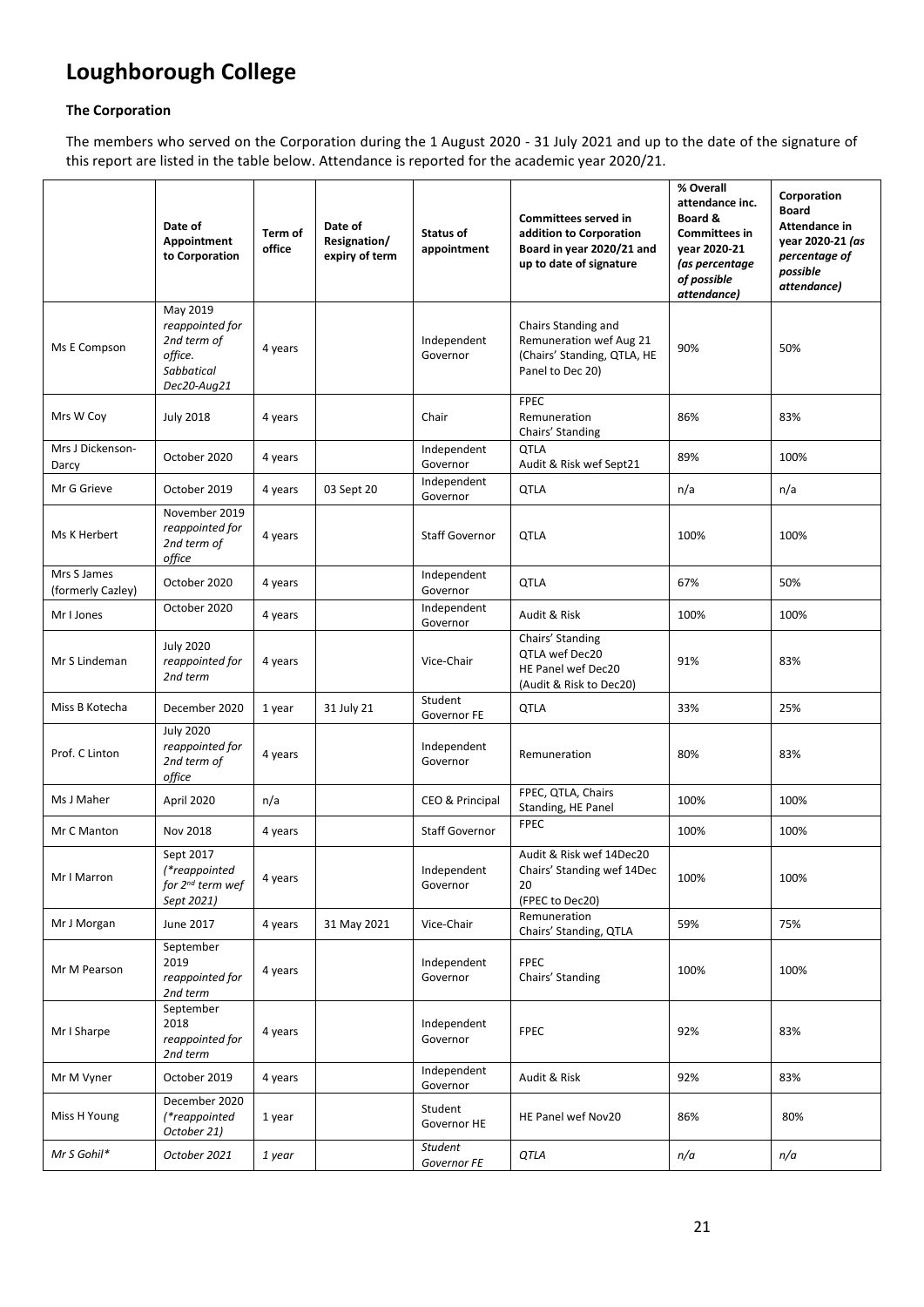### **The Corporation** *(continued)*

**Note** 

- Where the governors attended meetings of committees to which they were not appointed, these are not reflected in the meeting membership attendance figures
- \* denotes Members appointed/re-appointed after 31 July 2021 up to the date of signature of this report
- Chairs' Standing Committee includes Search Committee function
- QTLA Quality, Teaching, Learning & Assessment Committee
- FPEC Financial Performance & Efficiency Committee
- HE HE Panel
- The independent governor Ian Jones is not connected with the Director of Governance & Legal Services of the same name.

Jo Maher was the College Chief Executive and Principal for the academic year. Ian Jones was the Director of Governance and Legal Services for the period. This role includes Clerk to the Corporation, Data Protection Officer and lead on the College legal provision.

It is the Corporation's responsibility to bring independent judgement to bear on issues of strategy, performance, resources, and standards of conduct.

The Corporation is provided with regular and timely information on the overall financial performance of the College together with other information such as performance against funding targets, proposed capital expenditure, quality matters, and personnel-related matters such as health and safety and environmental issues. The Corporation Board meets between 2-3 times per term and has met 7 times in the 2020/21 academic year. Additional Away Days for strategic development are held, as are governors training and development events throughout the year.

The Corporation conducts its business through board meetings, 5 committees, and task and finish groups, as required. Each committee has terms of reference, which are approved by the Corporation annually and presented to each of the individual committees at their first meeting of the academic year for information and review as appropriate. These committees are the Audit & Risk Committee, Chairs' Standing Committee (including Search Committee function), the Quality of Teaching, Learning & Assessment Committee, Financial Performance & Efficiency Committee and Remuneration Committee. The HE Panel created during the 2019/20 academic year continues to provide improved assurance of its Higher Education functions, reporting through the QTLA to allow greater scrutiny and monitoring of HE quality and compliance. Full minutes of all meetings, except those deemed confidential by the Corporation, are available on the College's website [at www.loucoll.ac.uk] or from the Director of Governance & Legal Services at: Loughborough College, Radmoor Road, Loughborough, LE11 3BT.

The Director of Governance & Legal Services maintains a register of financial and personal interests of the governors. The register is available for inspection at the above address.

All governors are able to take independent professional advice in furtherance of their duties at the College's expense and have access to the Director of Governance & Legal Services, who is responsible to the Board for ensuring that all applicable procedures and regulations are complied with. The appointment, evaluation, and removal of the Director of Governance & Legal Services are matters for the Corporation as a whole.

Formal agendas, papers, and reports are supplied to governors in a timely manner, prior to the Board meetings. Briefings are provided on an ad hoc basis.

The Corporation has a strong and independent non-executive element, and no individual or group dominates its decisionmaking process. The Corporation considers that each of its non-executive members is independent of management and free from any business or other relationship that could materially interfere with the exercise of their independent judgement.

There is a clear division of responsibility in that the roles of the Chair and Accounting Officer are separate.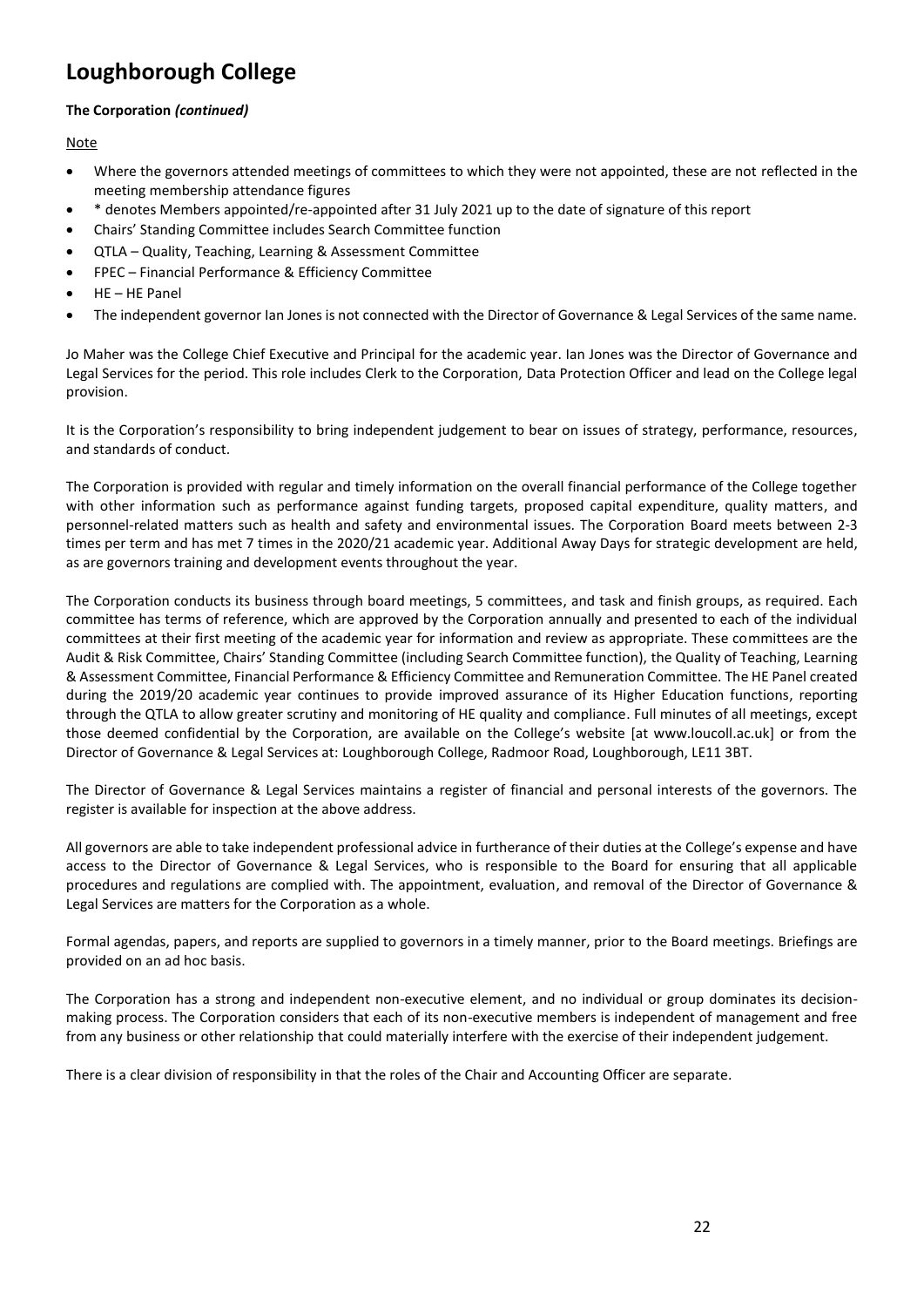### **The Corporation** *(continued)*

#### **Appointments to the Corporation**

Any new appointments to the Corporation are matters for the consideration of the Corporation as a whole. Appointments are made on the recommendation of the Chairs' Standing Committee which consists of six members of the Corporation. The Corporation is responsible for ensuring that appropriate training is provided as required. Appointments are made on the basis of skills and experience, taking into consideration the areas of need. The desire to improve diversity is included in recruitment campaigns. Members of the Corporation are appointed for a term of office not exceeding four years, but may be reappointed for a second term of office.

### **Corporation performance**

During the year to July 2021, the Corporation Board's work was focused on the quality of the College's provision, its financial performance, and its long-term College strategy, including funding for capital investments, and on ensuring the College has the right people and structures to deliver these aims. The first part of the academic year included continuing work on business continuity and curriculum delivery in response to the Covid-19 pandemic.

Jo Maher was Chief Executive and Principal for the period. Anne-Marie Francis was appointed to the College's Executive Team during the year as Vice Principal (Quality and Curriculum).

Corporate policies approved during the year include the College Fees Policy and Sub-Contractor Fees and Charges Policy, as well as the Risk Management Policy, and amendments to the Financial Regulations and HE Tuition Fees. In support of the focus on improving the quality of provision for all learners and strengthening the College's financial performance, the Board monitored performance against a range of high-level key performance indicators and reviewed the College's long-term strategic direction, alongside a close review of the College's current financial position and planning. In addition, the Board monitored progress against the Leadership Business Plan Objectives 2020/21 with governor oversight provided by each activity being allocated to one of the committees.

During the year, the Board approved the submission of capital funding bids in support of the College's estates strategy, approved in December 2020 and in consideration of the College's strategic direction on curriculum. Submissions approved included capital bids to improve the condition of the College estate, to support T Level delivery and a consortium bid to develop curriculum through an IOT.

The Corporation reviewed the arrangements in response to the Covid-19 pandemic to ensure the College is operating a covid-19 secure campus, giving oversight of the Covid response arrangements regarding opening and closing of the campus to the Chairs' Standing Committee. Governor oversight has continued through virtual meetings during the academic year up to June 2021 both in relation to the College's response to the crisis, contingency planning and for "business as usual" key decisionmaking. Face to face meetings have resumed in June 2021, with the option of virtual attendance continuing where necessary for some members.

Three new independent governors and two Student Governors (HE and FE) were appointed to the Corporation Board during the period. A new FE student governor has also been appointed since 31 July 2020, and up to the date of signature of this report. There is one independent governor vacancy as of 31 July 2021.

#### **Remuneration Committee**

As at the year ending 31<sup>st</sup> July 2021 the College's Remuneration Committee comprised four members of the Corporation. The Committee's responsibilities are to make recommendations to the Board on the remuneration and benefits of the Accounting Officer and other key management personnel. Details of remuneration for the year ended 31<sup>st</sup> July 2021 are set out in the financial statements.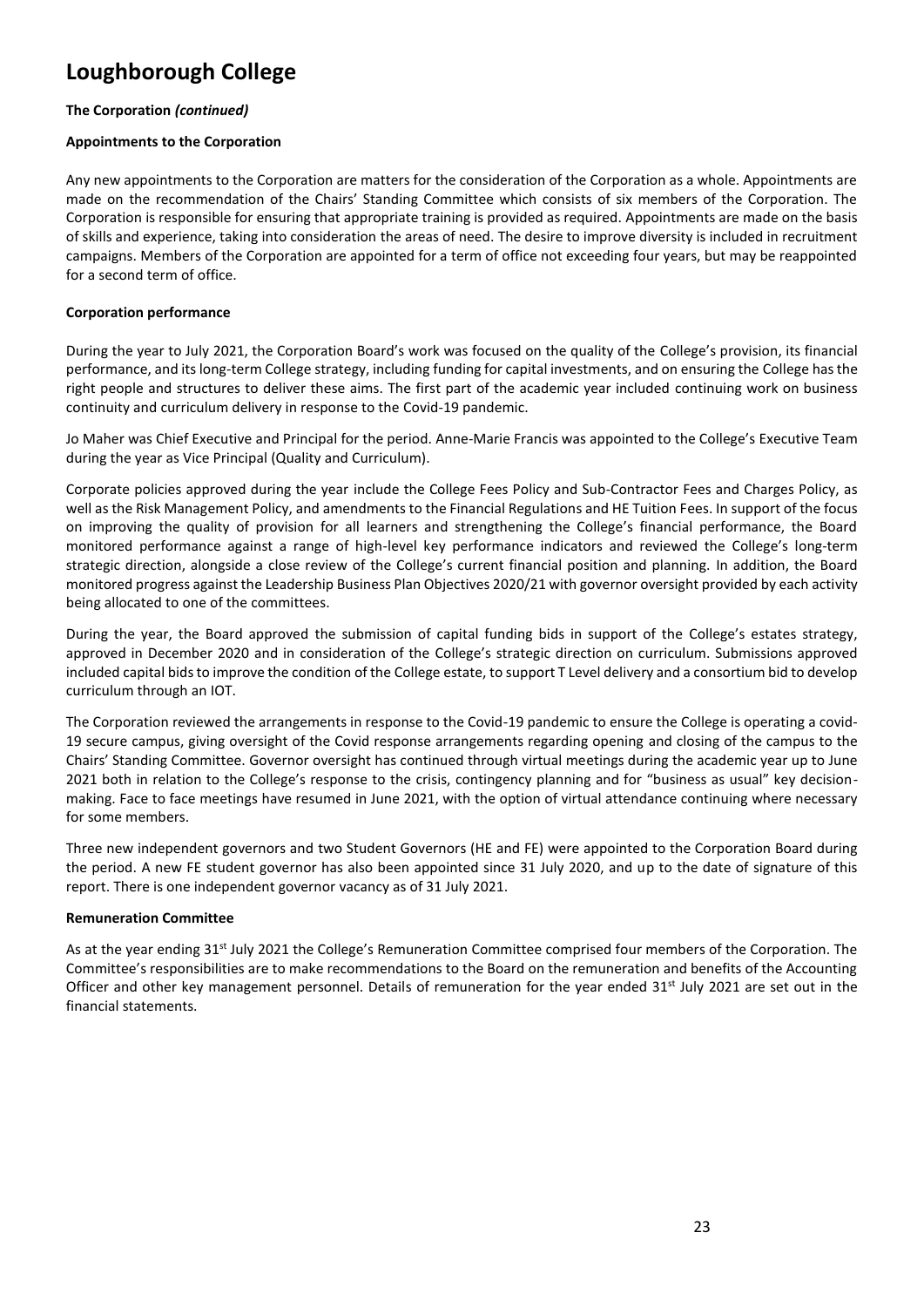#### **The Corporation (continued)**

#### **Audit & Risk Committee**

The Audit & Risk Committee comprises four members, and does not include the Accounting Officer or Chair. One of the members was a co-opted member throughout the whole period, while another was initially co-opted but then became an independent governor in October 2020 and continues to serve on the Committee. The Committee operates in accordance with written terms of reference approved by the Corporation and reviewed annually by the Committee.

New and separate auditors were appointed for the internal and external audit provisions with effect from 1<sup>st</sup> August 2020.

The Audit & Risk Committee meets at least termly and provides a forum for reporting by the College's internal, reporting accounts and financial statements auditors, who have access to the Committee for independent discussion without the presence of College management. The Committee also receives and considers reports from the main FE funding bodies as they affect the College's business.

The College's independent assurance advisers review the systems of internal control, risk management controls, and governance processes in accordance with an agreed plan of input and report their findings to management and the Audit & Risk Committee.

Management is responsible for the implementation of agreed audit recommendations, and the independent assurance advisers undertake periodic follow-up reviews to ensure such recommendations have been implemented.

The Audit & Risk Committee also advises the Corporation on the appointment of independent assurance advisors, reporting accountants, and financial statements auditors and their remuneration for audit and non-audit work, as well as reporting annually to the Corporation.

#### **Internal control**

#### *Scope of responsibility*

The Corporation is ultimately responsible for the College's system of internal control and for reviewing its effectiveness. However, such a system is designed to manage rather than eliminate the risk of failure to achieve business objectives and can provide only reasonable, not absolute assurance against material misstatement or loss.

The Corporation has delegated the day-to-day responsibility to the Chief Executive as Accounting Officer, for maintaining a sound system of internal control that supports the achievement of the College's policies, aims and objectives whilst safeguarding the public funds and assets for which he is personally responsible, in accordance with the responsibilities assigned to her in the Financial Memorandum/Financial Agreement between Loughborough College and the funding bodies. The CEO is also responsible for reporting to the Corporation any material weaknesses or breakdowns in internal control.

#### *The purpose of the system of internal control*

The system of internal control is designed to manage risk to a reasonable level rather than to eliminate all risk of failure to achieve policies, aims and objectives; it can therefore only provide reasonable and not absolute assurance of effectiveness. The system of internal control is based on an ongoing process designed to identify and prioritise the risks to the achievement of College policies, aims and objectives, to evaluate the likelihood of those risks being realised and their impact should they be realised, and to manage them efficiently, effectively and economically. The system of internal control has been in place in Loughborough College for the year ended 31 July 2021 and up to the date of approval of the annual report and accounts.

#### *Capacity to handle risk*

The Corporation has reviewed the key risks to which the College is exposed, together with the operating, financial, and compliance controls that have been implemented to mitigate those risks. The Corporation is of the view that there is a formal ongoing process for identifying, evaluating, and managing the College's significant risks that has been in place for the year ended 31 July 2021 and up to the date of approval of the annual report and accounts. This process is regularly reviewed by the Corporation.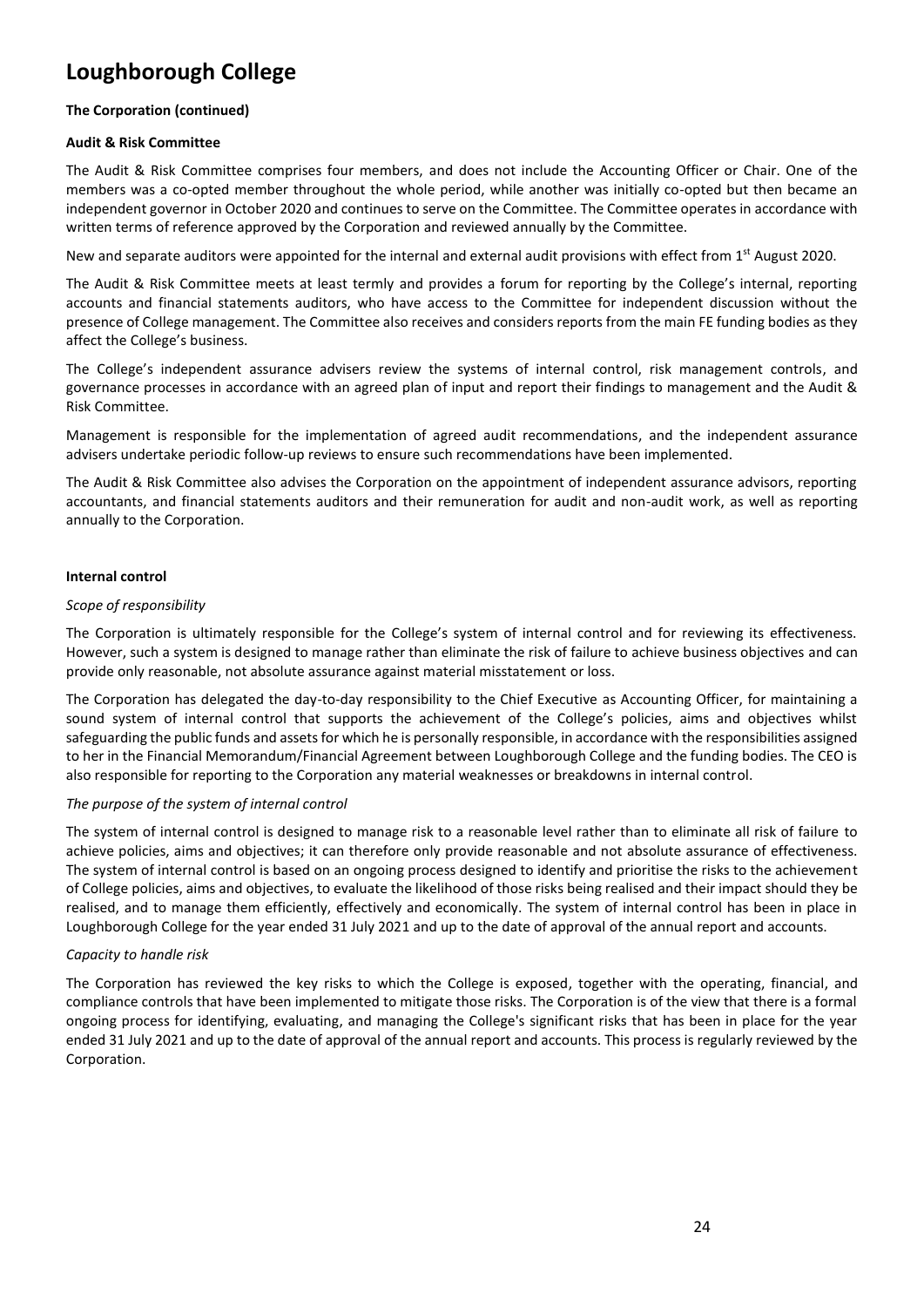### **The Corporation (continued)**

### **Internal control (continued)**

### *The risk and control framework*

The system of internal control is based on a framework of regular management information, administrative procedures including the segregation of duties, and a system of delegation and accountability. In particular, it includes:

- comprehensive budgeting systems with an annual budget, which is reviewed and agreed by the governing body
- regular reviews by the governing body of periodic and annual financial reports which indicate financial performance against forecasts
- setting targets to measure financial and other performances
- clearly defined capital investment control guidelines
- the adoption of formal project management disciplines, where appropriate.

Loughborough College has an independent assurance service, whose work is informed by an analysis of the risks to which the College is exposed, and annual plans are also based on this analysis. The analysis of risks and the assurance plans are endorsed by the Corporation on the recommendation of the audit committee. At a minimum, annually, the governing body is provided with a report on assurance activity in the College. The report includes an independent opinion on the adequacy and effectiveness of the College's system of risk management, controls, and governance processes.

#### *Review of effectiveness*

As Accounting Officer, the Chief Executive and Principal have responsibility for reviewing the effectiveness of the system of internal control. The CEO's review of the effectiveness of the system of internal control is informed by:

- the work of the independent assurance advisers
- the work of the executive managers within the College who have responsibility for the development and maintenance of the internal control framework
- comments made by the College's financial statement auditors, the reporting accountant for regularity assurance in their management letters and other reports.

The Chief Executive has been advised on the implications of the result of this review of the effectiveness of the system of internal control by the Audit & Risk Committee, which oversees the work of the independent assurance advisers and other sources of assurance, and a plan to address weaknesses and ensure continuous improvement of the system is in place.

The Executive team receives reports from senior management setting out key performance and risk indicators and considers possible control issues brought to their attention by early warning mechanisms, which are embedded within the departments and reinforced by risk awareness training. The senior management team and the Audit & Risk Committee also receive regular reports from the independent assurance advisers and other sources of assurance, which include recommendations for improvement. The Audit & Risk Committee's role in this area is confined to a high-level review of the arrangements for internal control. The Corporation's agenda includes a regular item for consideration of risk and control and receives reports thereon from the senior management team and the Audit and Risk Committee. The emphasis is on obtaining the relevant degree of assurance and not merely reporting by exception. At the December 2021 meeting, the Corporation carried out the annual assessment for the year ended 31 July 2021 by considering documentation from the senior management team and independent assurance advisers, and taking account of events since 31 July 2021.

Based on the advice of the Audit & Risk Committee and the Chief Executive, the Corporation is of the opinion that the College has an adequate and effective framework for governance, risk management and control, and has fulfilled its statutory responsibility for "the effective and efficient use of resources, the solvency of the institution and the body, and the safeguarding of their assets".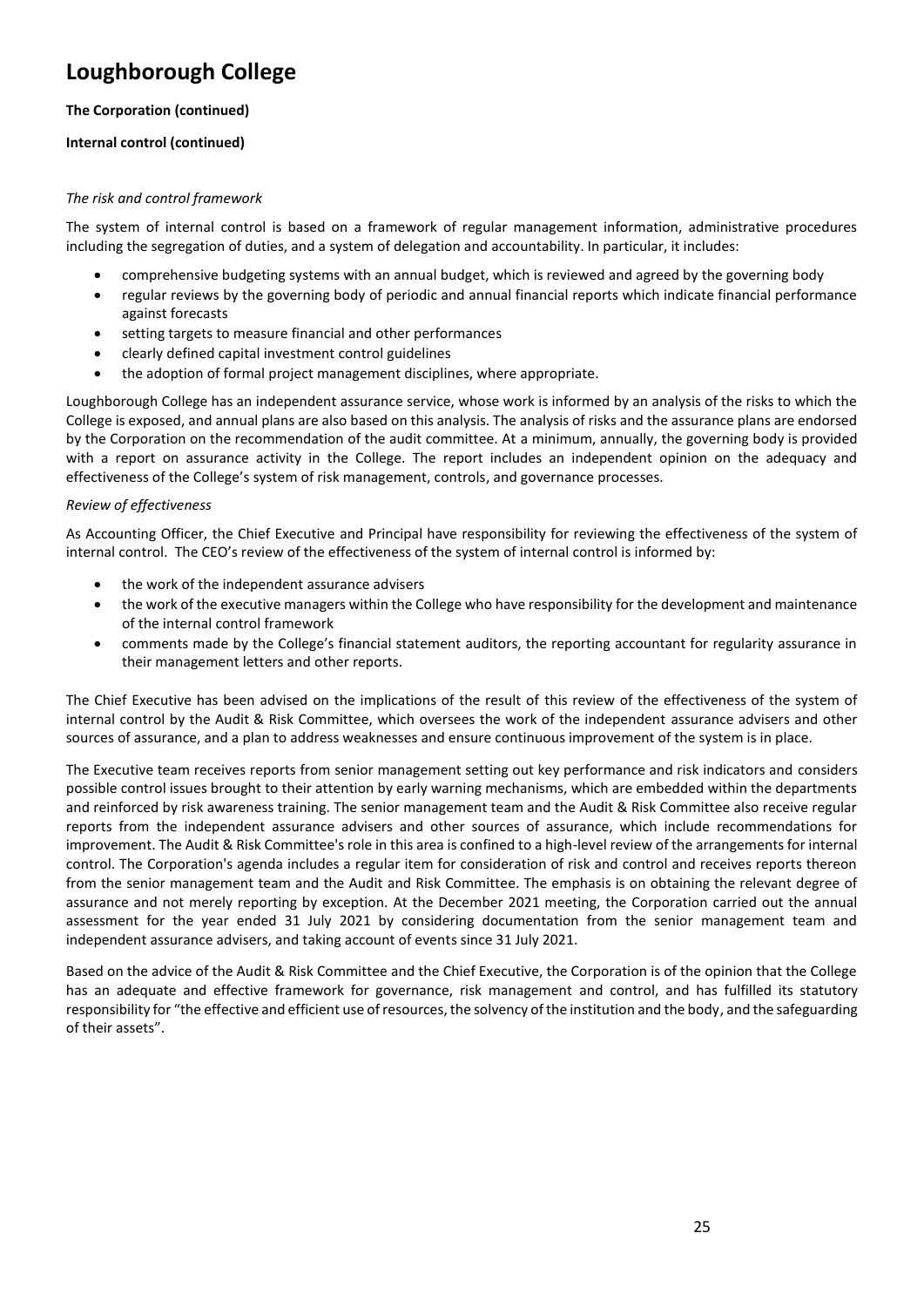### **The Corporation (continued)**

#### **Going concern**

At the time of approving the financial statements, the governors have a reasonable expectation that the college has adequate resources to continue in operational existence for the foreseeable future. Thus, the governors continue to adopt the going concern basis of accounting in preparing the financial statements. Following the uncertainty presented by Covid 19, cash balances and cash flows have been monitored and managed carefully and as a result have not been significantly impacted by the pandemic. Management has reassessed the going concern assumption and confirm that it remains appropriate based on the strong cash and net asset position, excluding long term pension liabilities, which enables it to meet its liabilities as they fall due.

The College currently has £6.125m of unsecured loans outstanding with bankers on terms negotiated in 2020. The terms of the existing agreements are for 20 years.

The College's forecasts and financial projections indicate that it will be able to operate within this existing facility and covenants for the foreseeable future.

The trustees make this assessment in respect of a period of at least one year from the date of authorisation for issue of the financial statements and have concluded that the trust has adequate resources to continue in operational existence for the foreseeable future and there are no material uncertainties about the college's ability to continue as a going concern.

Thus, they continue to adopt the going concern basis of accounting in preparing the financial statements.

#### **Approved by order of the members of the Corporation on 15 th December 2021 and signed on its behalf by:**

Wendy Coy (Dec 15, 2021, 7:56pm) Jo Maher (Dec 15, 2021, 7:57pm)

**Wendy Coy Jo Maher Chair of Governors Chief Executive**

**SQQD**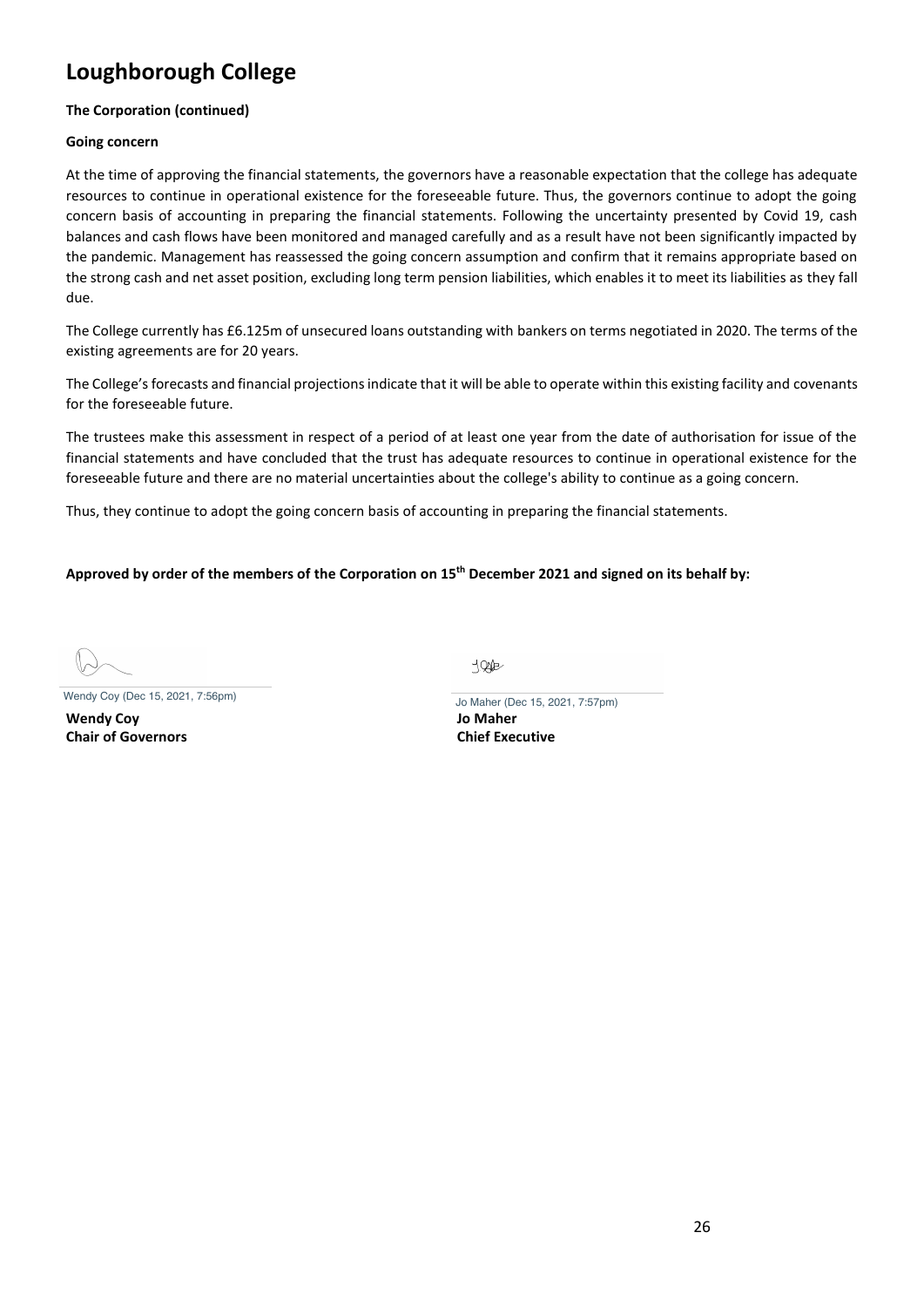# **Governing Body's statement on the College's regularity, propriety and compliance with Funding body terms and conditions of funding**

The corporation has considered its responsibility to notify the ESFA of material irregularity, impropriety and non-compliance with terms and conditions of funding, under the college's grant funding agreements and contracts with the ESFA. As part of our consideration we have had due regard to the requirements of grant funding agreements and contracts with the ESFA.

We confirm on behalf of the corporation that after due enquiry, and to the best of our knowledge, we are able to identify any material irregular or improper use of funds by the College, or material non-compliance with the terms and conditions of funding, under the college's grant funding agreements and contracts with the ESFA.

We confirm that no instances of material irregularity, impropriety or funding non-compliance have been discovered to date. If any instances are identified after the date of this statement, these will be notified to the ESFA.

Wendy Coy (Dec 15, 2021, 7:56pm) Jo Maher (Dec 15, 2021, 7:57pm)

**Wendy Coy Jo Maher Chair of Governors Chief Executive 15 th December 2021 15**

J RID-

**th December 2021**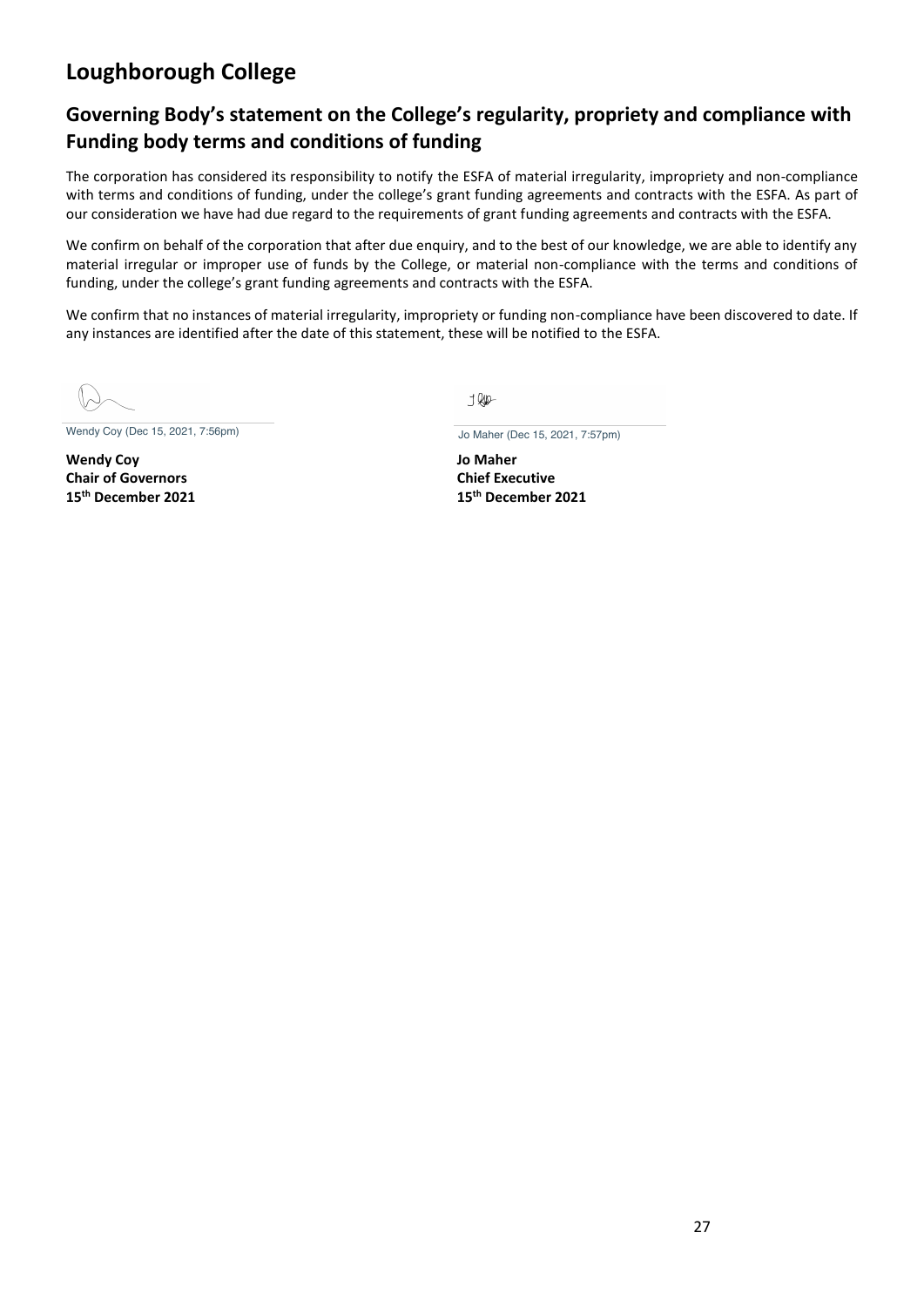# **Statement of Responsibilities of the Members of the Corporation in respect of the Financial Statements**

The members of the Corporation (who act as trustees for the charitable activities of the College are required to present audited financial statements for each financial year.

law applicable to charities in England and the terms and conditions of the Funding Agreement between the Education and Skills Funding Agency and the Corporation of the College, requires the corporation of the college to prepare financial statements and the Member's Report for each financial year in accordance with the Statement of Recommended Practice – Accounting for Further and Higher Education Institutions the annual Accounts Direction issued by the Education and Skills Funding Agency, Accounts Direction issued by the Office for Students and in accordance with United Kingdom Generally Accepted Accounting Practice (United Kingdom Accounting Standards) and which give a true and fair view of the state of affairs of the College and of the College's surplus/deficit of income over expenditure for that period.

- In preparing the financial statements, the corporation is required to:
- select suitable accounting policies and apply them consistently
- make judgements and estimates that are reasonable and prudent
- state whether applicable UK Accounting Standards have been followed, subject to any material departures disclosed and explained in the financial statements
- prepare financial statements on the going concern basis, unless it is inappropriate to assume that the College will continue in operation.

The Corporation is responsible for keeping proper accounting records which disclose with reasonable accuracy, at any time, the financial position of the College, and enable it to ensure that the financial statements are prepared in accordance with the Charities Act 2011 and other relevant accounting standards. It is responsible for taking steps in order to safeguard the assets of the College and to prevent and detect fraud and other irregularities.

The maintenance and integrity of the College website is the responsibility of the Corporation of the College; the work carried out by the auditors does not involve consideration of these matters and, accordingly, the auditors accept no responsibility for any changes that may have occurred to the financial statements since they were initially presented on the website. Legislation in the United Kingdom governing the preparation and dissemination of financial statements may differ from legislation in other jurisdictions.

Members of the Corporation are responsible for ensuring that funds from the Education and Skills Funding Agency are used only in accordance with the authorities that govern them as defined by and in accordance with Further & Higher Education Act 1992, subsequent legislation and related regulations and the Funding Agreement with the Education and Skills Funding Agency and any other conditions that may be prescribed from time to time. They are also responsible for ensuring funds from Office for Students or other sources are properly applied for the purposes for which they have been given and in accordance with relevant legislation or terms and conditions attached to them.

Approved by order of the members of the Corporation on 15<sup>th</sup> December 2021 and signed on its behalf by:

Wendy Coy (Dec 15, 2021, 7:56pm)

**Wendy Coy Chair of Governors**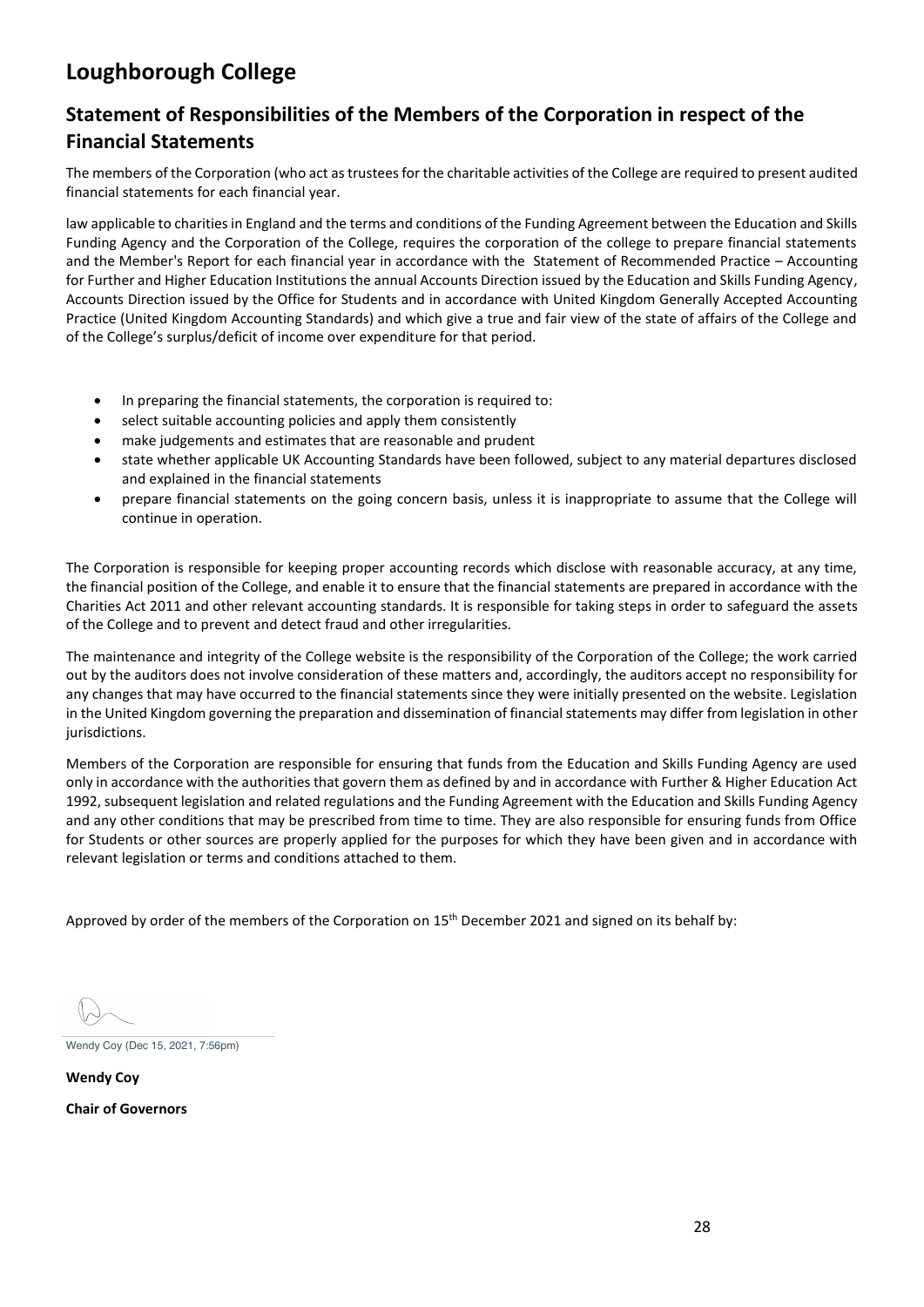# **Independent auditors' report to the Corporation of Loughborough College**

### **Opinion**

We have audited the financial statements of Loughborough College (the "College") and its subsidiary (the "Group") for the year ended 31 July 2021 which comprise the consolidated and college statements of comprehensive income, the consolidated and college balance sheets, the consolidated and college statements of changes in reserves, the consolidated statement of cash flows and notes to the financial statements, including significant accounting policies. The financial reporting framework that has been applied in their preparation is United Kingdom Accounting Standards, including FRS 102 "The Financial Reporting Standard applicable in the UK and Republic of Ireland" (United Kingdom Generally Accepted Accounting Practice).

In our opinion the financial statements:

- give a true and fair view of the state of the Group's and of the College's affairs as at 31 July 2021 and of the Group's and the College's deficit of income over expenditure for the year then ended; and
- have been properly prepared in accordance with United Kingdom Generally Accepted Accounting Practice.

#### **Basis for opinion**

We conducted our audit in accordance with International Standards on Auditing (UK) (ISAs (UK)) and applicable law. Our responsibilities under those standards are further described in the Auditor's responsibilities for the audit of the financial statements section of our report. We are independent of the group and college in accordance with the ethical requirements that are relevant to our audit of the financial statements in the UK, including the FRC's Ethical Standard and we have fulfilled our other ethical responsibilities in accordance with these requirements. We believe that the audit evidence we have obtained is sufficient and appropriate to provide a basis for our opinion.

#### **Conclusions relating to going concern**

In auditing the financial statements, we have concluded that the governors' use of the going concern basis of accounting in the preparation of the financial statements is appropriate.

Based on the work we have performed, we have not identified any material uncertainties relating to events or conditions that, individually or collectively, may cast significant doubt on the group's or the college's ability to continue as a going concern for a period of at least twelve months from when the financial statements are authorised for issue.

Our responsibilities and the responsibilities of the governors with respect to going concern are described in the relevant sections of this report.

#### **Other information**

The other information comprises the information included in the Report and Financial Statements other than the financial statements and our auditor's report thereon. The governors are responsible for the other information contained within the Report and Financial Statements. Our opinion on the financial statements does not cover the other information and we do not express any form of assurance conclusion thereon.

Our responsibility is to read the other information and, in doing so, consider whether the other information is materially inconsistent with the financial statements or our knowledge obtained in the course of the audit or otherwise appears to be materially misstated. If we identify such material inconsistencies or apparent material misstatements, we are required to determine whether this gives rise to a material misstatement in the financial statements themselves. If, based on the work we have performed, we conclude that there is a material misstatement of this other information, we are required to report that fact.

We have nothing to report in this regard.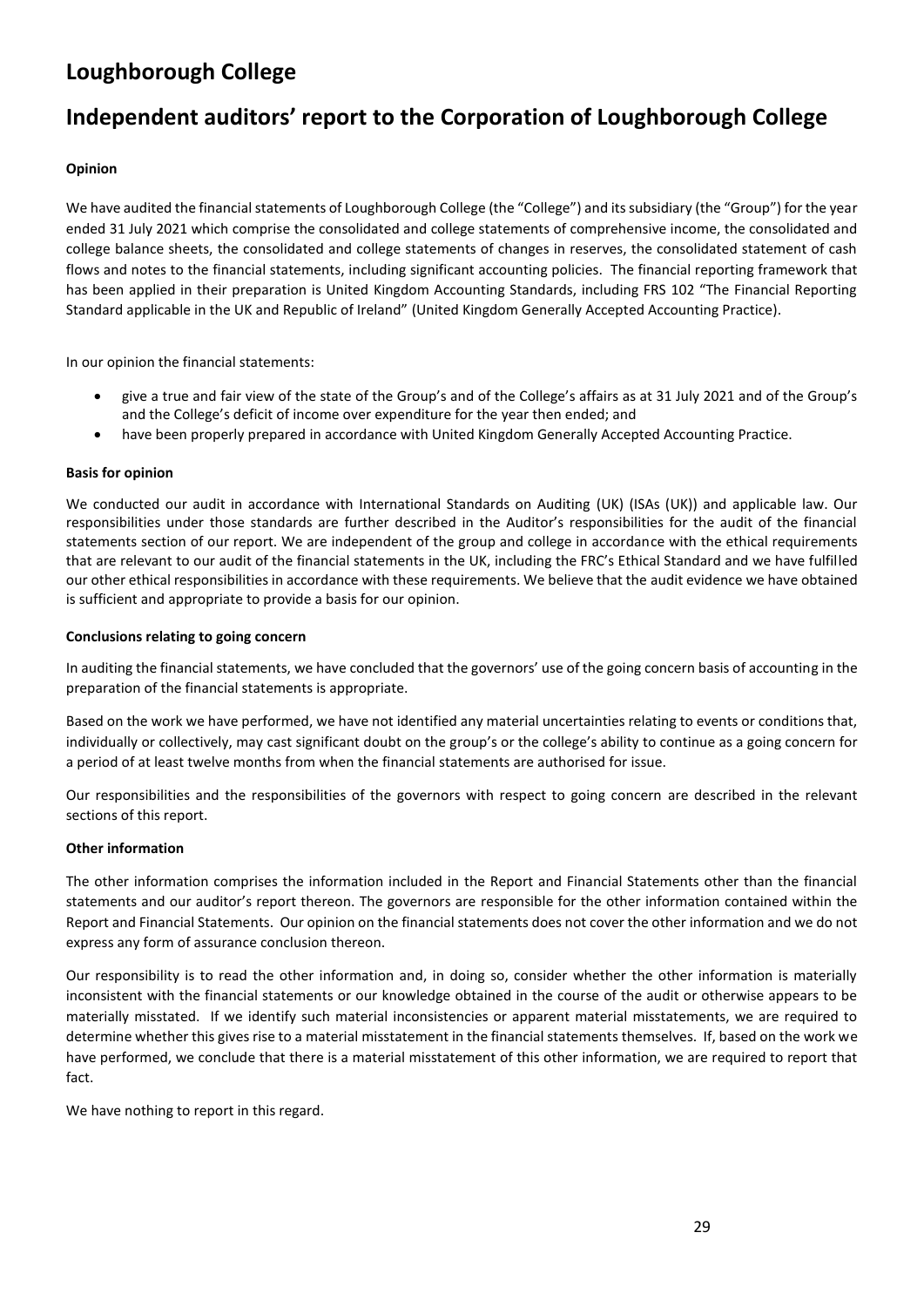# **Independent auditors' report (Continued)**

### **Opinion on other matters prescribed by the Office for Students' Accounts Direction**

In our opinion, in all material respects:

- funds from whatever source administered by the college for specific purposes have been properly applied to those purposes and managed in accordance with relevant legislation;
- funds provided by the Office for Students, UK Research and Innovation (including Research England), the Education and Skills Funding Agency and Department for Education have been applied in accordance with the relevant terms and conditions; and
- the requirements of the Office for Students' accounts direction for the relevant year's financial statements have been met.

#### **Matters on which we are required to report by exception**

We have nothing to report in respect of the following matters where the Post-16 Audit Code of Practice 2020 to 2021 issued by the Education and Skills Funding Agency requires us to report to you if, in our opinion:

- adequate accounting records have not been kept;
- the financial statements are not in agreement with the accounting records; or
- we have not received all the information and explanations required for our audit.

We have nothing to report in respect of the following matters where the Office for Students' accounts direction requires us to report to you if:

- the College's grant and fee income, as disclosed in the note [X] to the accounts, has been materially misstated.
- The College's expenditure on access and participation activities for the financial year has been materially misstated.

#### **Responsibilities of the Corporation of Loughborough College**

As explained more fully in the Statement of the Corporation's Responsibilities set out on page 28, the Corporation is responsible for the preparation of financial statements and for being satisfied that they give a true and fair view, and for such internal control as the Corporation determine is necessary to enable the preparation of financial statements that are free from material misstatement, whether due to fraud or error.

In preparing the financial statements, the Corporation is responsible for assessing the Group's and the College's ability to continue as a going concern, disclosing, as applicable, matters related to going concern and using the going concern basis of accounting unless the Corporation either intend to liquidate the Group or the College or to cease operations, or have no realistic alternative but to do so.

#### **Auditors' responsibilities for the audit of the financial statements**

Our objectives are to obtain reasonable assurance about whether the financial statements as a whole are free from material misstatement, whether due to fraud or error, and to issue an auditor's report that includes our opinion. Reasonable assurance is a high level of assurance, but is not a guarantee that an audit conducted in accordance with ISAs (UK) will always detect a material misstatement when it exists. Misstatements can arise from fraud or error and are considered material if, individually or in the aggregate, they could reasonably be expected to influence the economic decisions of users taken on the basis of these financial statements.

#### **The extent to which the audit was considered capable of detecting irregularities, including fraud**

Irregularities are instances of non-compliance with laws and regulations. The objectives of our audit are to obtain sufficient appropriate audit evidence regarding compliance with laws and regulations that have a direct effect on the determination of material amounts and disclosures in the financial statements, to perform audit procedures to help identify instances of noncompliance with other laws and regulations that may have a material effect on the financial statements, and to respond appropriately to identified or suspected non-compliance with laws and regulations identified during the audit.

In relation to fraud, the objectives of our audit are to identify and assess the risk of material misstatement of the financial statements due to fraud, to obtain sufficient appropriate audit evidence regarding the assessed risks of material misstatement due to fraud through designing and implementing appropriate responses and to respond appropriately to fraud or suspected fraud identified during the audit.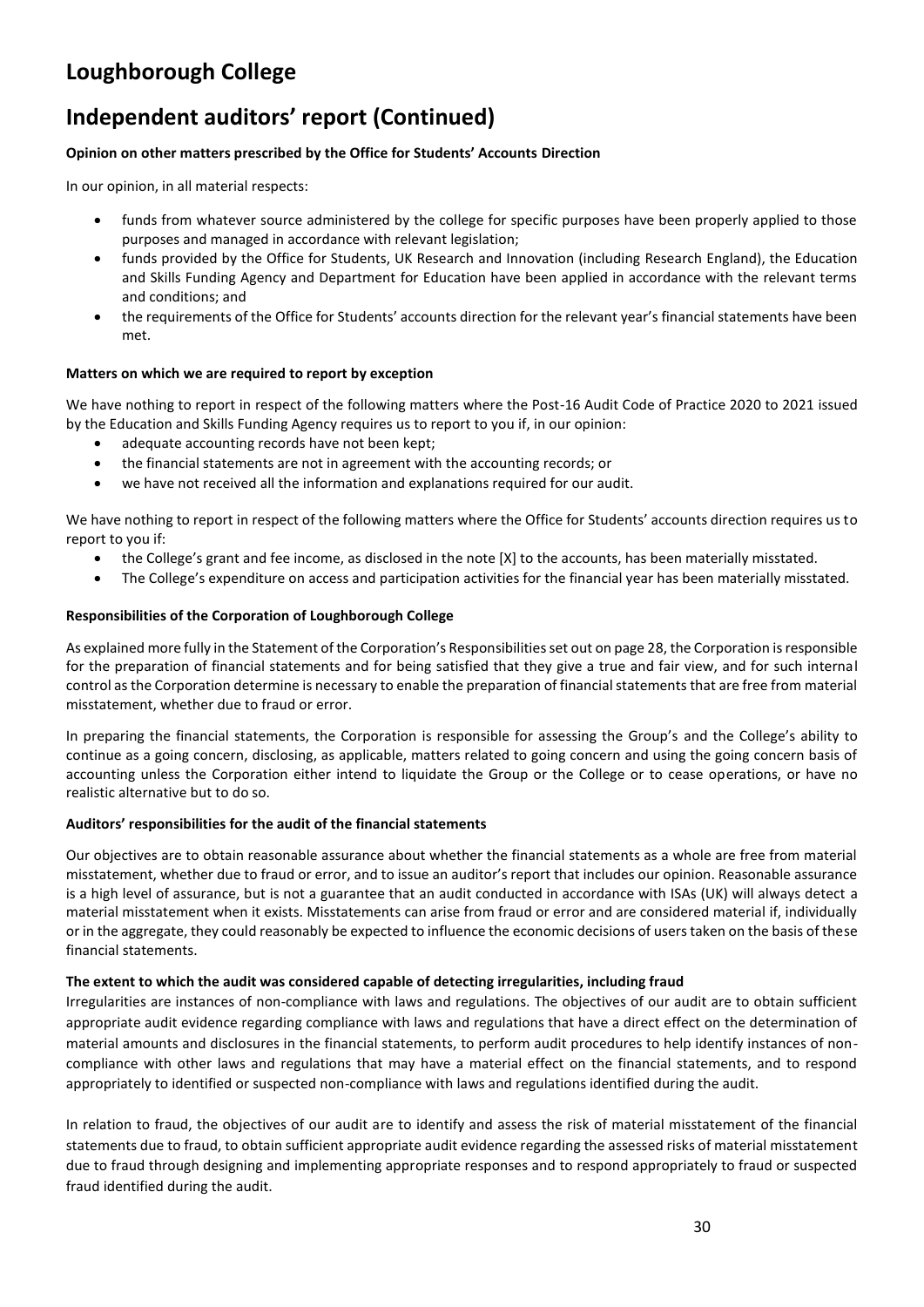# **Independent auditors' report (Continued)**

#### **The extent to which the audit was considered capable of detecting irregularities, including fraud (continued)**

However, it is the primary responsibility of management, with the oversight of those charged with governance, to ensure that the entity's operations are conducted in accordance with the provisions of laws and regulations and for the prevention and detection of fraud.

In identifying and assessing risks of material misstatement in respect of irregularities, including fraud, the group audit engagement team:

- obtained an understanding of the nature of the sector, including the legal and regulatory frameworks that the group and College operates in and how the group and college are complying with the legal and regulatory frameworks;
- inquired of management, and those charged with governance, about their own identification and assessment of the risks of irregularities, including any known actual, suspected or alleged instances of fraud;
- discussed matters about non-compliance with laws and regulations and how fraud might occur including assessment of how and where the financial statements may be susceptible to fraud.

As a result of these procedures we consider the most significant laws and regulations that have a direct impact on the financial statements are FRS 102, Further and Higher Education SORP, the College Accounts Direction published by the Education and Skills Funding Agency, and tax compliance regulations. We performed audit procedures to detect non-compliances which may have a material impact on the financial statements which included reviewing financial statement disclosures inspecting correspondence with local tax authorities and evaluating advice received from internal/external tax advisors.

The most significant laws and regulations that have an indirect impact on the financial statements are those which are in relation to the Education Inspection Framework under the Education and Inspections Act 2006, Keeping Children Safe in Education under the Education Act 2002 and the UK General Data Protection Regulation (UK GDPR) and the Data Protection Act 2018. We performed audit procedures to inquire of management and those charged with governance whether the group is in compliance with these law and regulations and inspected correspondence and inspected correspondence with licensing or regulatory authorities.

The group audit engagement team identified the risk of management override of controls as the area where the financial statements were most susceptible to material misstatement due to fraud. Audit procedures performed included but were not limited to testing manual journal entries and other adjustments and evaluating the business rationale in relation to significant, unusual transactions and transactions entered into outside the normal course of business, challenging judgments and estimates.

A further description of our responsibilities for the audit of the financial statements is located on the Financial Reporting Council's website at http://www.frc.org.uk/auditorsresponsibilities. This description forms part of our auditor's report.

#### **Use of our report**

This report is made solely to the Corporation, as a body, in accordance with the Funding Agreement published by the Education and Skills Funding Agency and our engagement letter dated 2 November 2021. Our audit work has been undertaken so that we might state to the Corporation, as a body, those matters we are engaged to state to them in an auditor's report and for no other purpose. To the fullest extent permitted by law, we do not accept or assume responsibility to anyone other than the Corporation, as a body, for our audit work, for this report, or for the opinions we have formed.

RSM UK Audit LLP

Paul Oxtoby (Dec 16, 2021, 9:27am)

**RSM UK AUDIT LLP** Chartered Accountants St Philips Point Temple Row Birmingham B2 5AF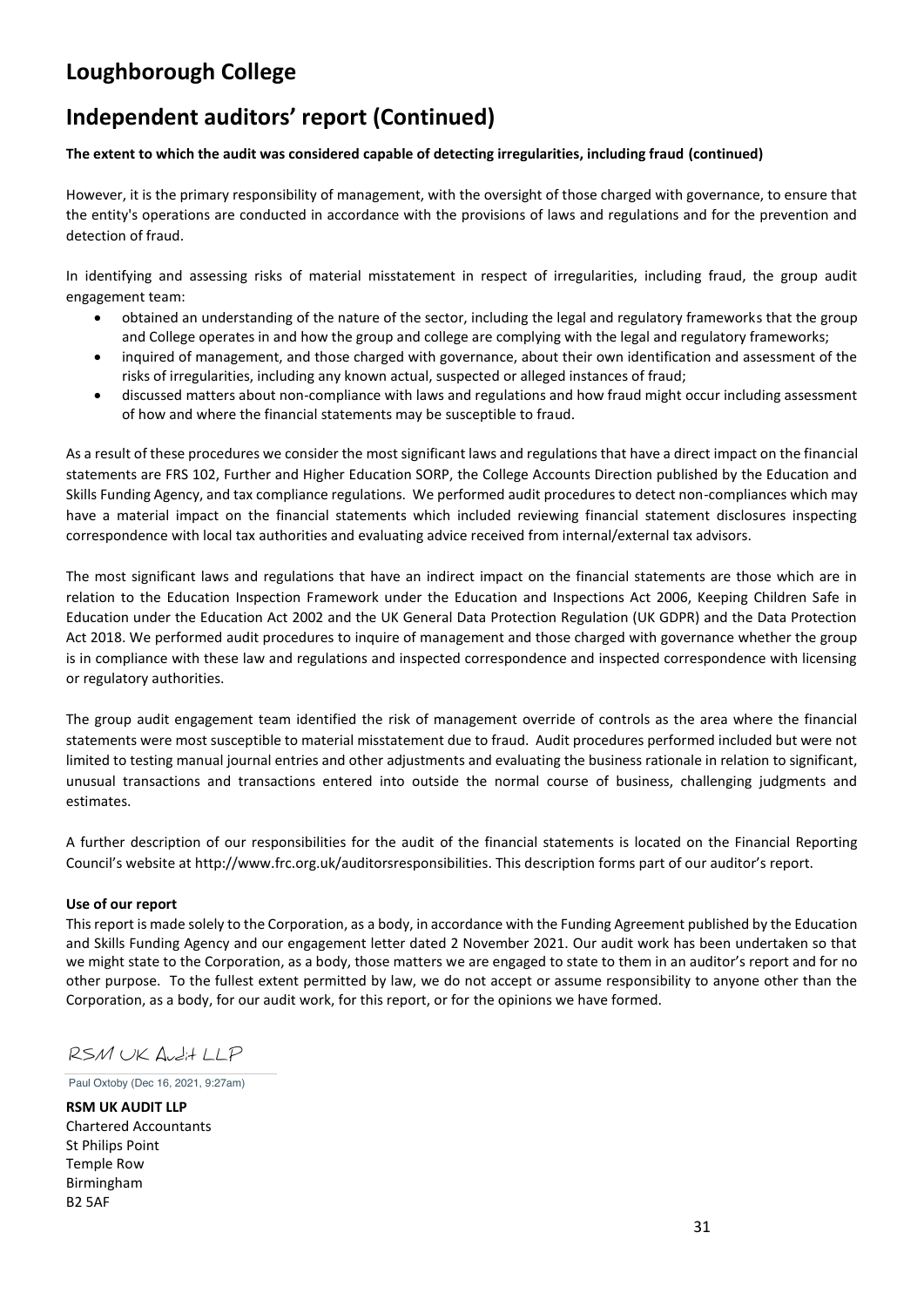# **Independent Reporting Accountant's Report on Regularity to The Corporation of Loughborough College and The Secretary of State for Education Acting Through Education and Skills Funding Agency**

### **Conclusion**

We have carried out an engagement, in accordance with the terms of our engagement letter dated 2 November 2021 and further to the requirements of the grant funding agreements and contracts with the Education and Skills Funding Agency (the "ESFA") or any other public funder, to obtain limited assurance about whether the expenditure disbursed and income received by Loughborough College during the period 1 August 2020 to 31 July 2021 have been applied to the purposes identified by Parliament and the financial transactions conform to the authorities which govern them.

In the course of our work, nothing has come to our attention which suggests that in all material respects the expenditure disbursed and income received during the period 1 August 2020 to 31 July 2021 have not been applied to purposes intended by Parliament and the financial transactions do not conform to the authorities which govern them.

#### **Basis for conclusion**

The framework that has been applied is set out in the Post-16 Audit Code of Practice (the Code) issued by the ESFA and in any relevant conditions of funding concerning adult education notified by a relevant funder. In line with this framework, our work has specifically not considered income received from the main funding grants generated through the Individualised Learner Record (ILR) data returns, for which the ESFA has other assurance arrangements in place.

We are independent of the Loughborough College in accordance with the ethical requirements that are applicable to this engagement and we have fulfilled our ethical requirements in accordance with these requirements. We believe the assurance evidence we have obtained is sufficient to provide a basis for our conclusion

#### **Responsibilities of Corporation of Loughborough College for regularity**

The Corporation of Loughborough College is responsible, under the grant funding agreements and contracts with the ESFA and the requirements of the Further & Higher Education Act 1992, subsequent legislation and related regulations and guidance, for ensuring that expenditure disbursed and income received are applied for the purposes intended by Parliament and the financial transactions conform to the authorities which govern them. The corporation of Loughborough College is also responsible for preparing the Governing Body's Statement of Regularity, Propriety and Compliance.

#### **Reporting accountant's responsibilities for reporting on regularity**

Our responsibilities for this engagement are established in the United Kingdom by our profession's ethical guidance and are to obtain limited assurance and report in accordance with our engagement letter and the requirements of the Code.

The objective of a limited assurance engagement is to perform such procedures as to obtain information and explanations in order to provide us with sufficient appropriate evidence to express a negative conclusion on regularity. A limited assurance engagement is more limited in scope than a reasonable assurance engagement and the procedures performed vary in nature and timing from, and are less in extent than for a reasonable assurance engagement; consequently a limited assurance engagement does not enable us to obtain assurance that we would become aware of all significant matters that might be identified in a reasonable assurance engagement. Accordingly, we do not express a positive opinion.

We report to you whether anything has come to our attention in carrying out our work which suggests that in all material respects, expenditure disbursed and income received during the period 1 August 2020 to 31 July 2021 have not been applied to purposes intended by Parliament or that the financial transactions do not conform to the authorities which govern them.

Our work included identification and assessment of the design and operational effectiveness of the controls, policies and procedures that have been implemented to ensure compliance with the framework of authorities including the specific requirements of the grant funding agreements and contracts with the ESFA and high level financial control areas where we identified a material irregularity is likely to arise. We undertook detailed testing, on a sample basis, on the identified areas where a material irregularity is likely to arise where such areas are in respect of controls, policies and procedures that apply to classes of transactions.

This work was integrated with our audit of the financial statements and evidence was also derived from the conduct of that audit to the extent it supports the regularity conclusion.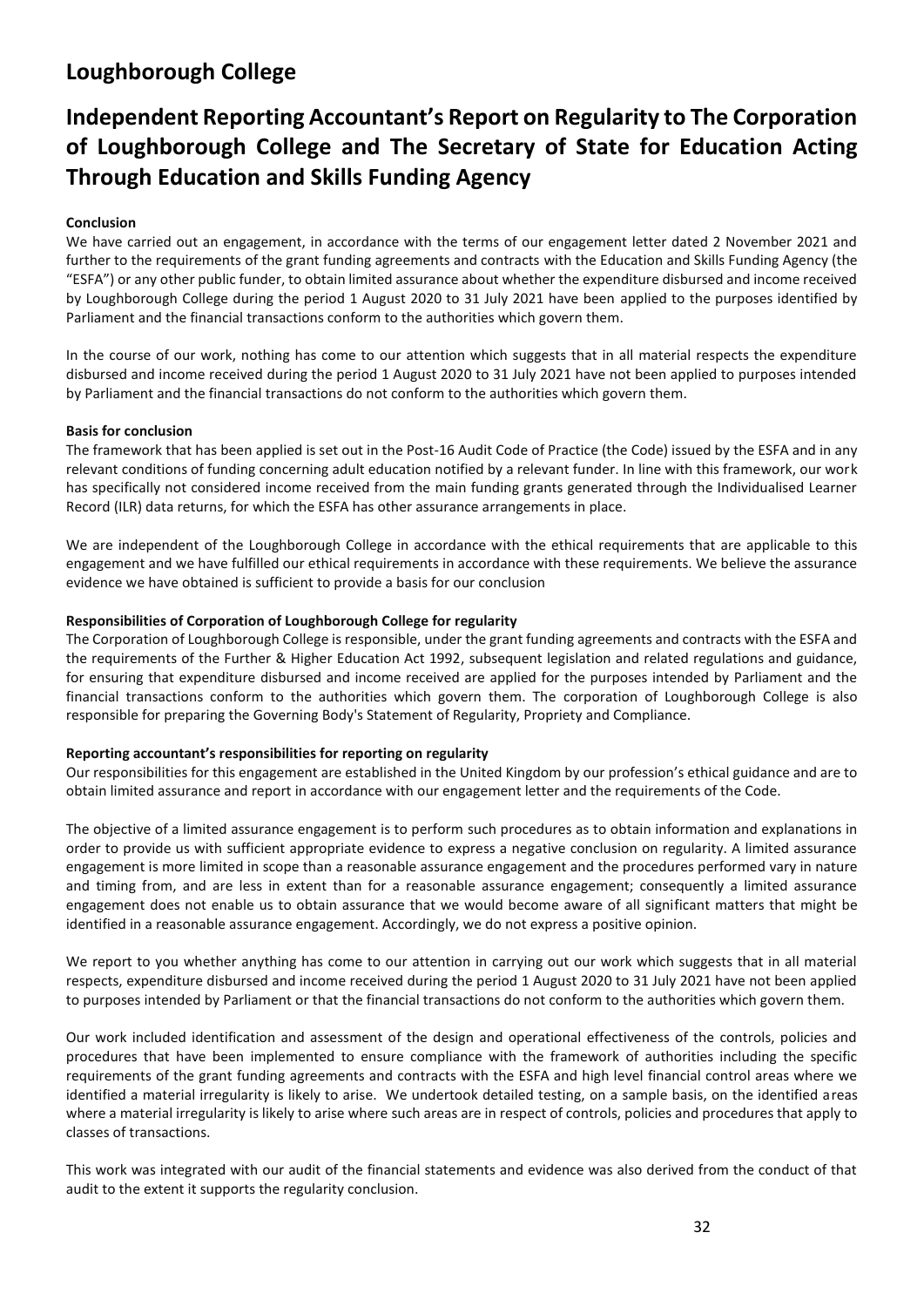# **Independent Reporting Accountant's Report (continued)**

### **Use of our report**

This report is made solely to the Corporation of Loughborough College and the Secretary of State for Education acting through the ESFA in accordance with the terms of our engagement letter. Our work has been undertaken so that we might state to the Corporation of Loughborough College and the Secretary of State for Education acting through the ESFA those matters we are required to state in a report and for no other purpose. To the fullest extent permitted by law, we do not accept or assume responsibility to anyone other than the Corporation of Loughborough College and the Secretary of State for Education acting through the ESFA for our work, for this report, or for the conclusion we have formed.

RSM UK Audit LLP

Paul Oxtoby (Dec 16, 2021, 9:27am)

**RSM UK AUDIT LLP**  Chartered Accountants St Philips Point Temple Row Birmingham B2 5AF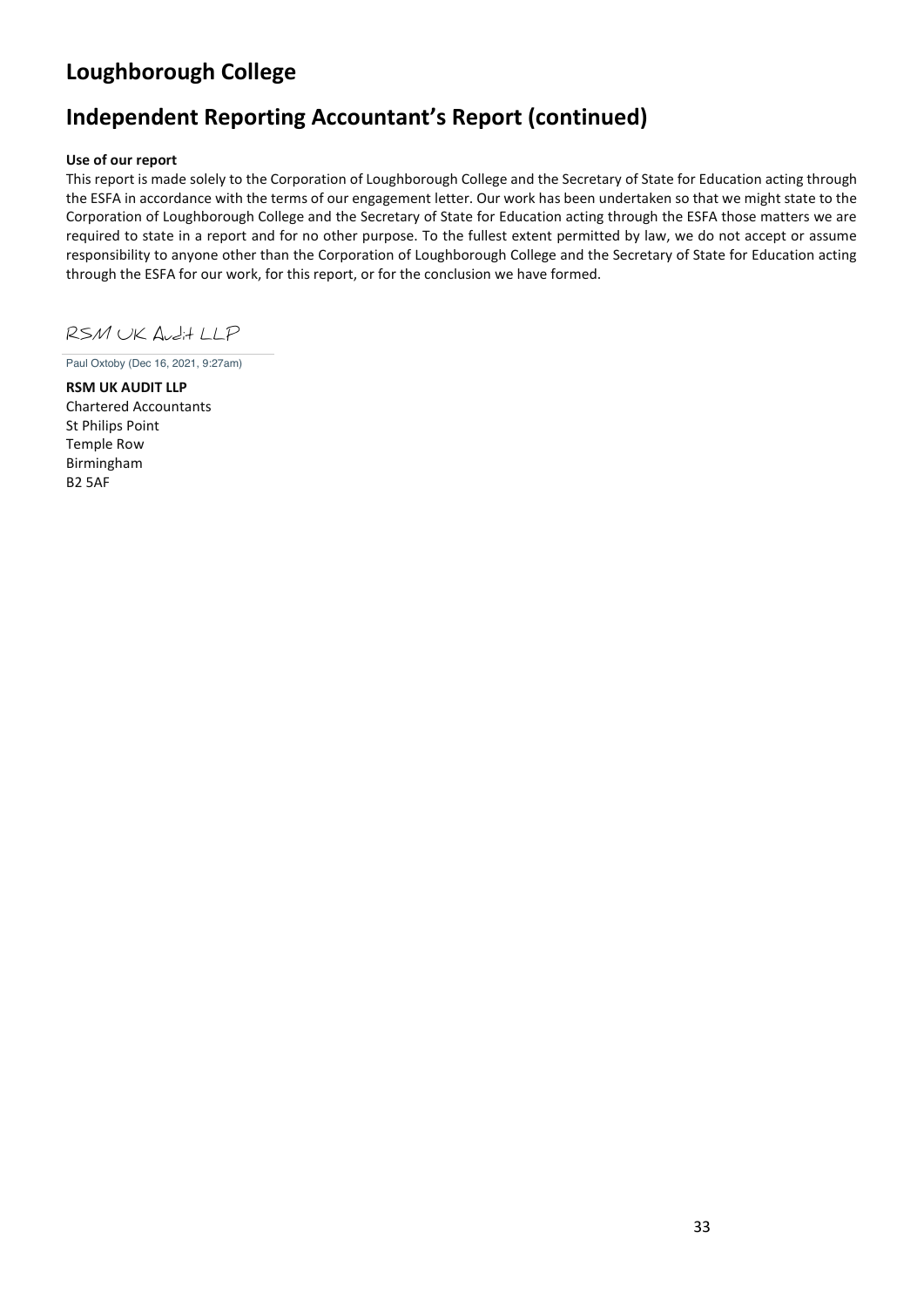## **Consolidated and College Statements of Comprehensive Income and Expenditure Year Ended 31 July 2021**

|                                                                | <b>Note</b>    | Year ended 31 July |          | Year ended 31 July |           |
|----------------------------------------------------------------|----------------|--------------------|----------|--------------------|-----------|
|                                                                |                | 2021               | 2021     | 2020               | 2020      |
|                                                                |                | Group              | College  | Group              | College   |
|                                                                |                | £'000              | £'000    | £'000              | f'000     |
| Income                                                         |                |                    |          |                    |           |
| Funding body grants                                            | $\mathbf 2$    | 26,743             | 26,743   | 23,302             | 23,302    |
| Tuition fees and education contracts                           | 3              | 5,608              | 5,608    | 5,712              | 5,712     |
| Other grants and contracts                                     | 4              | 148                | 126      | 154                | 118       |
| Other income                                                   | 5              | 2,543              | 2,641    | 3,436              | 3,503     |
| Investment Income                                              | 6              | 0                  | 0        | 2                  | 2         |
| <b>Donations and Endowments</b>                                | $\overline{7}$ | $\mathbf 0$        | 0        | 0                  | 0         |
| <b>Total Income</b>                                            |                | 35,042             | 35,118   | 32,606             | 32,637    |
| <b>Expenditure</b>                                             |                |                    |          |                    |           |
| Staff costs                                                    | 8              | 23,389             | 21,467   | 22,432             | 21,188    |
| Other operating expenses                                       | 9              | 10,611             | 12,615   | 9,477              | 10,847    |
| Depreciation                                                   | 12             | 1,992              | 1,992    | 1,938              | 1,938     |
| Interest and other finance costs                               | 10             | 525                | 525      | 858                | 858       |
| <b>Total Expenditure</b>                                       |                | 36,517             | 36,599   | 34,705             | 34,831    |
| Deficit before other gains and losses                          |                | (1, 475)           | (1,480)  | (2,099)            | (2, 195)  |
| (Loss) on disposal of assets                                   | 12             | (10)               | (10)     | (5)                | (5)       |
| Loss on investments                                            |                | (3)                | (3)      | (10)               | (10)      |
| Deficit for the year before tax                                |                | (1, 488)           | (1, 493) | (2, 114)           | (2, 210)  |
| Taxation                                                       | 11             | $\Omega$           | 0        | 0                  | 0         |
| Deficit for the year                                           |                | (1, 488)           | (1, 493) | (2, 114)           | (2, 210)  |
| Unrealised surplus on revaluation of assets                    |                | $\pmb{0}$          | 0        | $\pmb{0}$          | 0         |
| Actuarial (deficit)/ surplus in respect of pensions<br>schemes |                | (840)              | (840)    | (8,024)            | (8,024)   |
| <b>Total Comprehensive (Expense)/Income for the</b><br>year    |                | (2, 328)           | (2, 333) | (10, 138)          | (10, 234) |
| Represented by:                                                |                |                    |          |                    |           |
| Unrestricted comprehensive (Expense)/Income                    |                | (2, 325)           | (2, 330) | (10, 128)          | (10, 224) |
| Restricted comprehensive income                                |                | (3)                | (3)      | (10)               | (10)      |
|                                                                |                | (2, 328)           | (2, 333) | (10, 138)          | (10, 234) |

All Income and Expenditure relates to continuing activities.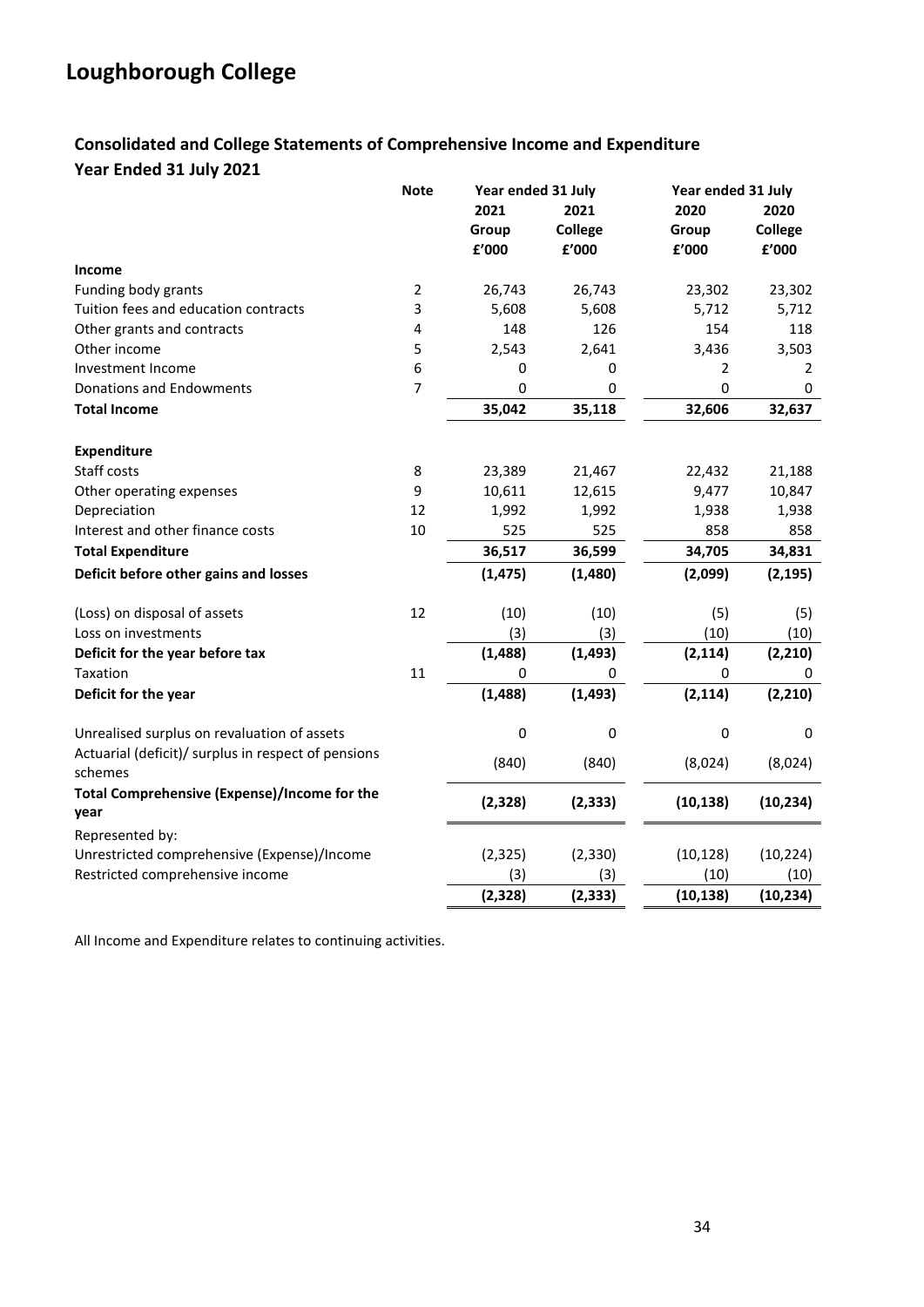## **Consolidated and College Statements of Changes in Reserves Year Ended 31 July 2021**

| Group<br><b>Balance at 31st July 2019</b><br>Deficit for the year from the income and expenditure account | Income and<br><b>Expenditure</b><br>account<br>f'000<br>8,450<br>(2, 114) | <b>Revaluation</b><br>reserve<br>f'000<br>5,168<br>0 | <b>Restricted</b><br>permanent<br>endowment<br>reserve<br>£'000<br>288<br>0 | Total<br>reserves<br>£'000<br>13,907<br>(2, 114) |
|-----------------------------------------------------------------------------------------------------------|---------------------------------------------------------------------------|------------------------------------------------------|-----------------------------------------------------------------------------|--------------------------------------------------|
| Other comprehensive expense                                                                               | (8,024)                                                                   | 0                                                    | 0                                                                           | (8,024)                                          |
| <b>Endowment investments</b><br>Transfers between revaluation and income and expenditure                  | 10<br>51                                                                  | 0<br>(51)                                            | (10)<br>0                                                                   | 0<br>0                                           |
| reserves<br>Total Comprehensive Income/(Expense) for the year                                             | (10,077)                                                                  | (51)                                                 | (10)                                                                        | (10, 138)                                        |
| <b>Balance at 31st July 2020</b>                                                                          | (1,628)                                                                   | 5,117                                                | 278                                                                         | 3,768                                            |
| Deficit for the year from the income and expenditure account                                              | (1, 488)                                                                  | 0                                                    | 0                                                                           | (1, 488)                                         |
| Other comprehensive expense                                                                               | (840)                                                                     | 0                                                    | 0                                                                           | (840)                                            |
| <b>Endowment investments</b>                                                                              | 3                                                                         | 0                                                    | (3)                                                                         | 0                                                |
| Transfers between revaluation and income and expenditure<br>reserves                                      | 51                                                                        | (51)                                                 | 0                                                                           | 0                                                |
| Total Comprehensive Income/(Expense) for the year                                                         | (2, 274)                                                                  | (51)                                                 | (3)                                                                         | (2, 328)                                         |
| Balance at 31st July 2021                                                                                 | (3,902)                                                                   | 5,066                                                | 275                                                                         | 1,440                                            |
| <b>College</b>                                                                                            |                                                                           |                                                      |                                                                             |                                                  |
| <b>Balance at 31st July 2019</b>                                                                          | 9,279                                                                     | 5,168                                                | 288                                                                         | 14,735                                           |
| Deficit for the year from the income and expenditure account                                              | (2, 210)                                                                  | 0                                                    | 0                                                                           | (2, 210)                                         |
| Other comprehensive expense<br><b>Endowment investments</b>                                               | (8,024)<br>10                                                             | 0<br>0                                               | 0<br>(10)                                                                   | (8,024)<br>0                                     |
| Transfers between revaluation and income and expenditure<br>reserves                                      | 51                                                                        | (51)                                                 | 0                                                                           | 0                                                |
| Total Comprehensive Expense for the year                                                                  | (10, 173)                                                                 | (51)                                                 | (10)                                                                        | (10, 234)                                        |
| Balance at 31st July 2020                                                                                 | (893)                                                                     | 5,117                                                | 278                                                                         | 4,502                                            |
| Deficit for the year from the income and expenditure account                                              | (1, 493)                                                                  | 0                                                    | 0                                                                           | (1, 493)                                         |
| Other comprehensive expense                                                                               | (840)                                                                     | 0                                                    | 0                                                                           | (840)                                            |
| <b>Endowment investments</b><br>Transfers between revaluation and income and expenditure<br>reserves      | 3<br>51                                                                   | 0<br>(51)                                            | (3)<br>0                                                                    | 0<br>0                                           |
| Total Comprehensive Expense for the year                                                                  | (2, 279)                                                                  | (51)                                                 | (3)                                                                         | (2, 333)                                         |
| Balance at 31st July 2021                                                                                 | (3, 173)                                                                  | 5,066                                                | 275                                                                         | 2,169                                            |

Restricted permanent endowment reserve are held with Loughborough College Educational Trust. Their object is to promote the education of persons who are under the age of 25 and are in need if financial assistance and are or have at any time been a student at Loughborough College or who are resident in the area of benefit.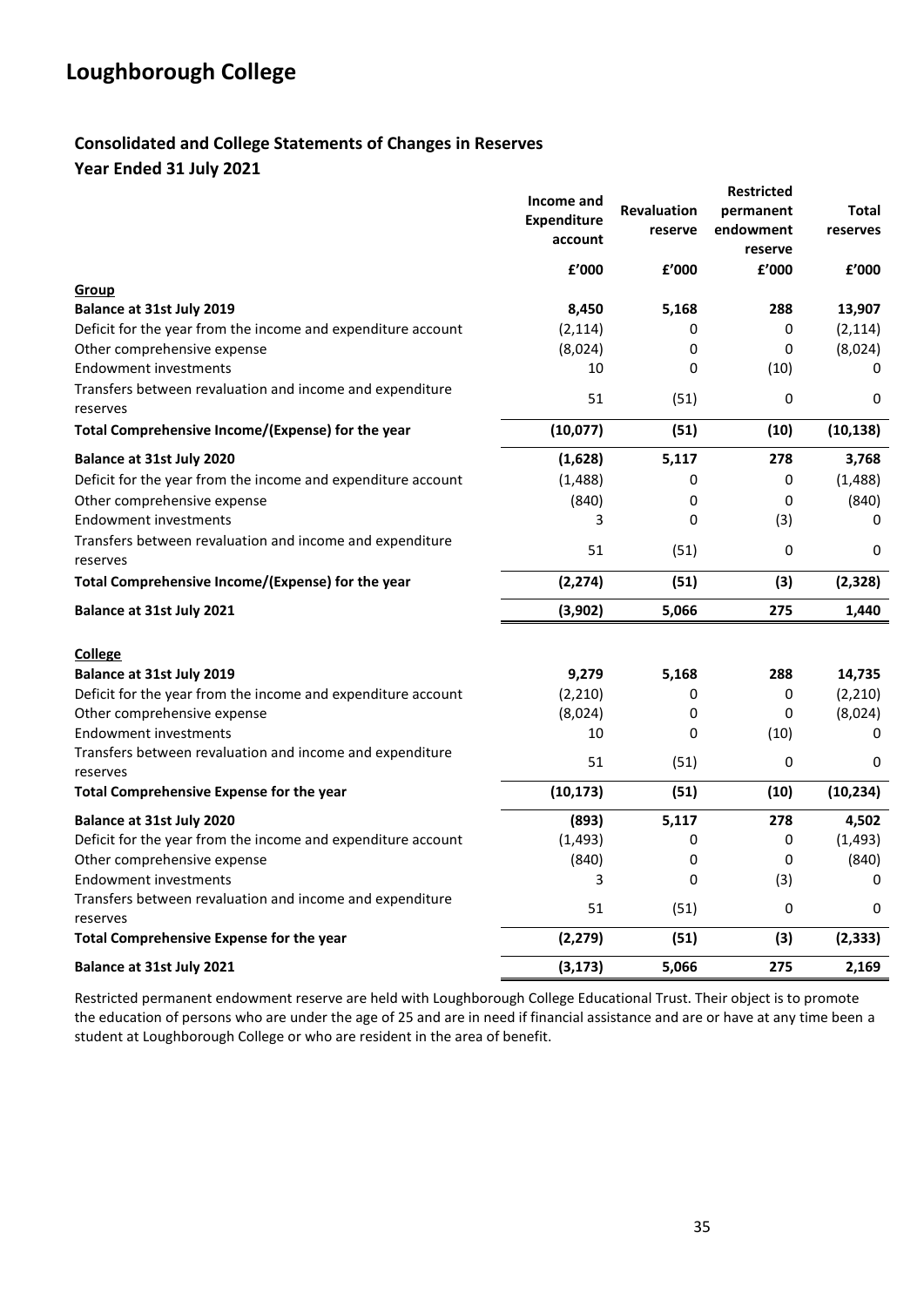## **Consolidated and College Balance Sheets as at 31 July 2021**

|                                                                   | <b>Note</b> | Group<br>2021<br>£'000 | College<br>2021<br>£'000 | Group<br>2020<br>£'000 | <b>College</b><br>2020<br>£'000 |
|-------------------------------------------------------------------|-------------|------------------------|--------------------------|------------------------|---------------------------------|
| <b>Non Current Assets</b>                                         |             |                        |                          |                        |                                 |
| <b>Tangible Fixed Assets</b>                                      | 12          | 45,982                 | 46,856                   | 45,565                 | 46,440                          |
| Investments                                                       | 13          | 275                    | 275                      | 278                    | 278                             |
|                                                                   |             | 46,257                 | 47,131                   | 45,843                 | 46,718                          |
| <b>Current Assets</b>                                             |             |                        |                          |                        |                                 |
| <b>Stocks</b>                                                     |             | 8                      | 8                        | 9                      | 9                               |
| <b>Trade and Other Receivables</b>                                | 14          | 1,064                  | 1,219                    | 935                    | 1,165                           |
| Cash and Cash Equivalents                                         | 20          | 6,460                  | 6,103                    | 3,765                  | 3,372                           |
|                                                                   |             | 7,532                  | 7,330                    | 4,710                  | 4,546                           |
| Less: Creditors-                                                  |             |                        |                          |                        |                                 |
| <b>Amounts Falling Due Within One Year</b>                        | 16          | (6,008)                | (5,951)                  | (4, 218)               | (4, 191)                        |
| <b>Net Current Assets</b>                                         |             | 1,524                  | 1,379                    | 492                    | 355                             |
| <b>Total Assets less Current Liabilities</b><br>Less: Creditors - |             | 47,781                 | 48,510                   | 46,336                 | 47,073                          |
| Amounts Falling Due After More Than One Year<br><b>Provisions</b> | 17          | (19, 563)              | (19, 563)                | (18,500)               | (18, 500)                       |
| <b>Defined Benefit Obligations</b>                                | 19, 25      | (26, 282)              | (26, 282)                | (23, 550)              | (23, 550)                       |
| <b>Other Provisions</b>                                           | 19          | (496)                  | (496)                    | (519)                  | (519)                           |
| <b>Total Net Assets</b>                                           |             | 1,440                  | 2,169                    | 3,768                  | 4,504                           |
| <b>Restricted Reserves</b>                                        |             |                        |                          |                        |                                 |
| Income & Expenditure Account -<br><b>Endowment Reserve</b>        |             | 275                    | 275                      | 278                    | 278                             |
| <b>Total Restricted Reserves</b>                                  |             | 275                    | 275                      | 278                    | 278                             |
| <b>Unrestricted Reserves</b>                                      |             |                        |                          |                        |                                 |
| Income and Expenditure Account                                    |             | (3,902)                | (3, 173)                 | (1,628)                | (893)                           |
| <b>Revaluation Reserve</b>                                        |             | 5,067                  | 5,067                    | 5,118                  | 5,118                           |
| <b>Total Unrestricted Reserves</b>                                |             | 1,165                  | 1,894                    | 3,490                  | 4,225                           |
| <b>Total Reserves</b>                                             |             | 1,440                  | 2,169                    | 3,768                  | 4,504                           |

The financial statements on pages 32 to 65 were approved and authorised for issue by the Corporation on 15<sup>th</sup> December 2021 and were signed on its behalf on that date by:

Wendy Coy (Dec 15, 2021, 7:56pm) Jo Maher (Dec 15, 2021, 7:57pm)

**Wendy Coy Jo Maher**

 $JQ\!\!\!\!/P$ 

**Chair of Governors Chief Executive Officer**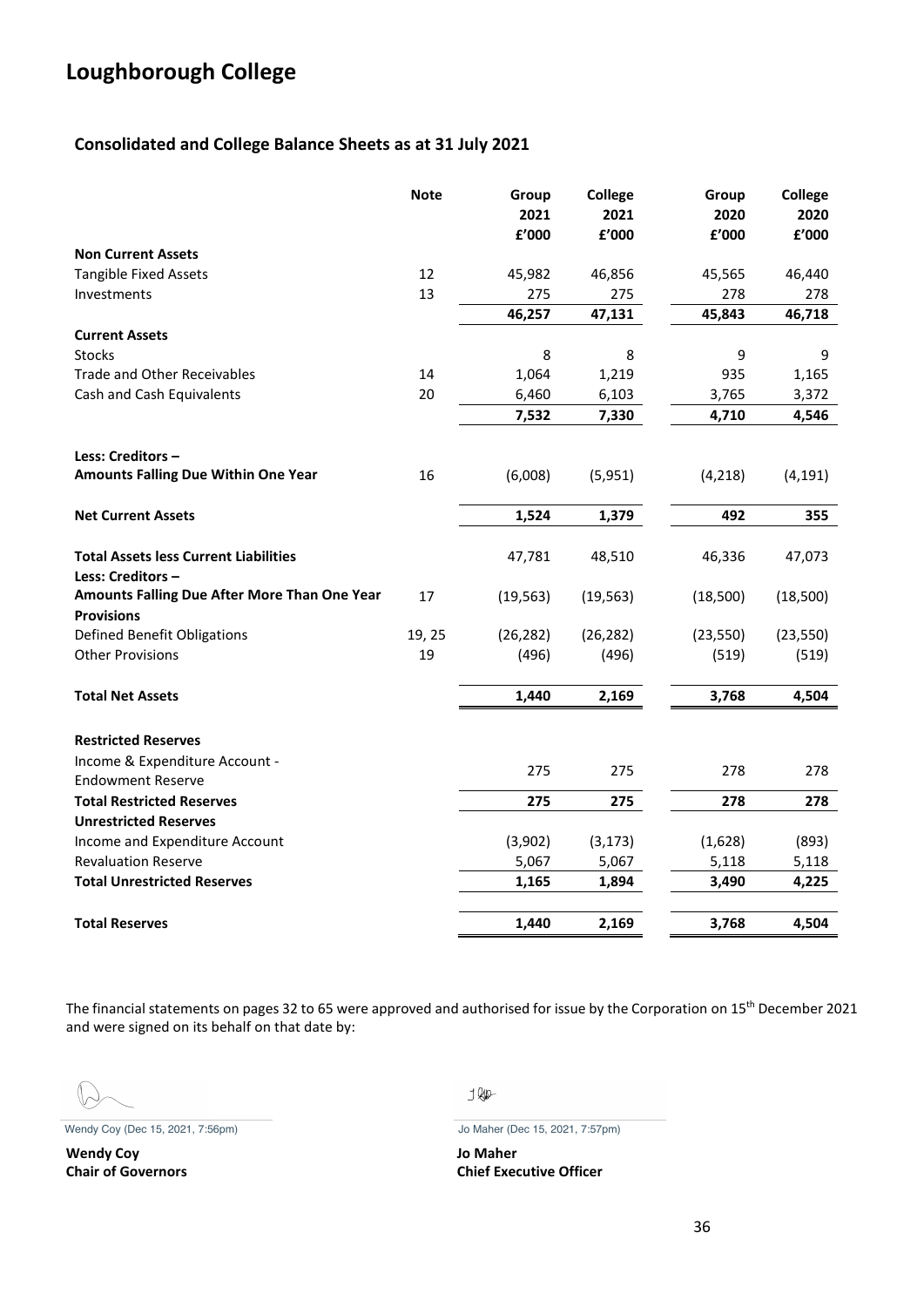## **Consolidated Statement of Cash Flows Year ended 31 July 2021**

|                                                         | <b>Note</b> | 2021<br>£'000 | 2020<br>£'000 |
|---------------------------------------------------------|-------------|---------------|---------------|
| Cash inflow from operating activities                   |             |               |               |
| Deficit for the Year                                    |             | (1,488)       | (2, 114)      |
| Adjustment for non-cash items                           |             |               |               |
| Depreciation                                            |             | 1,992         | 1,938         |
| Decrease/(Increase) in Stocks                           |             | 2             | (2)           |
| (Increase)/Decrease in Debtors                          |             | (129)         | (34)          |
| Increase/(Decrease) in Creditors Due Within One Year    |             | 1,790         | (207)         |
| Increase/(Decrease) in Creditors Due After One Year     |             | 894           | (431)         |
| (Decrease)/Increase in Provisions                       |             | (23)          | 8             |
| Decrease in Endowments                                  |             | 3             | 9             |
| Pensions Costs less Contributions Payable               |             | 1,892         | 1,768         |
| Taxation                                                |             | 0             | 0             |
| <b>Adjustment for Investing or Financing Activities</b> |             |               |               |
| Investment Income                                       |             | (0)           | (2)           |
| Interest Payable                                        |             | 184           | 553           |
| <b>Taxation Paid</b>                                    |             | 0             | 0             |
| Loss on Sale of Fixed Assets                            |             | 9             | 5             |
| <b>Net Cash Flow from Operating Activities</b>          |             | 5,126         | 1,491         |
| <b>Cash Flows from Investing Activities</b>             |             |               |               |
| Proceeds from Sale of Fixed Assets                      |             | 0             | 0             |
| Disposal of Non-Current Asset Investments               |             | 0             | 0             |
| Investment Income                                       |             | 0             | 2             |
| <b>Withdrawal of Deposits</b>                           |             | 0             | 0             |
| <b>New Deposits</b>                                     |             | 0             | 0             |
| Payments Made to Acquire Fixed Assets                   |             | (2, 418)      | (590)         |
| <b>Total Investing Activities</b>                       |             | (2, 418)      | (588)         |
| <b>Cash Flows from Financing Activities</b>             |             |               |               |
| <b>Interest Paid</b>                                    |             | (182)         | (551)         |
| Interest Element of Finance Lease Rental Payments       |             | (2)           | (2)           |
| <b>New Secured Loans</b>                                |             | 0             | 6,000         |
| New Rolling Credit Facility                             |             | 500           | 0             |
| Repayments of Amounts Borrowed                          |             | (300)         | (5, 749)      |
| Capital Element of Finance Lease Rental Payments        |             | (31)          | (31)          |
| <b>Total Financing Activities</b>                       |             | (15)          | (333)         |
| Increase in Cash and Cash Equivalents in the Year       |             | 2,693         | 571           |
|                                                         |             |               |               |
| Cash and Cash Equivalents at Beginning of the Year      | 20          | 3,768         | 3,197         |
| Cash and Cash Equivalents at End of the Year            | 20          | 6,461         | 3,768         |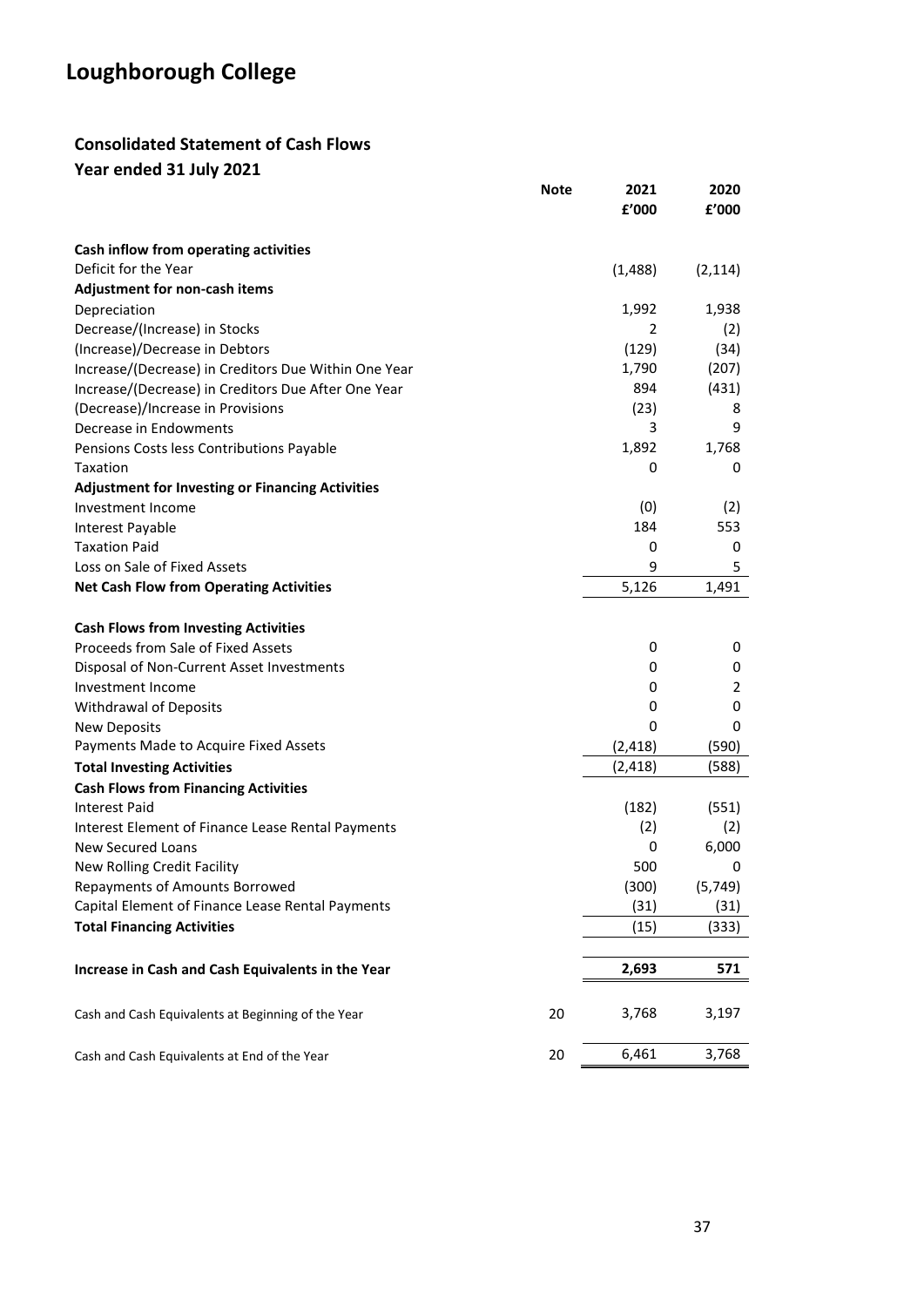## **Notes to the Statements**

### **1 Statement of accounting policies and estimation techniques**

The following accounting policies have been applied consistently in dealing with items which are considered material in relation to the financial statements.

#### **General information**

Loughborough College is a corporation established under the Further & Higher Education Act 1992 as an English general college of further education.

The address of the College's principal place of business is given on page 2. The nature of the College's operations is set out in the Member's Report.

#### **Basis of preparation**

These financial statements have been prepared in accordance with the *Statement of Recommended Practice: Accounting for Further and Higher Education 2019 (FE & HE SORP 2019)*, the *College Accounts Direction for 2020 to 2021, and Regulatory Advice 9: Accounts Directions issued by the Office for Students* and in accordance with Financial Reporting Standard 102 – *"The Financial Reporting Standard applicable in the United Kingdom and Republic of Ireland"* (FRS 102). The College is a public benefit entity and has therefore applied the relevant public benefit requirements of FRS 102.

The preparation of financial statements in compliance with FRS 102 requires the use of certain critical accounting estimates. It also requires management to exercise judgement in applying the College's accounting policies.

#### **Basis of accounting**

The financial statements are prepared in accordance with the historical cost convention as modified by the use of previous valuations as deemed cost at transition for certain non-current assets.

The principal accounting policies applied in the preparation of these consolidated and separate financial statements are set out below. These policies have been applied consistently to all the years presented, unless otherwise stated.

The consolidated financial statements are presented in sterling which is also the functional currency of the College.

Monetary amounts in these financial statements are rounded to the nearest whole £1,000, except where otherwise indicated.

#### **Basis of consolidation**

The consolidated financial statements include the College and its subsidiary, The Leicestershire College Limited, controlled by the Group. Control is achieved where the Group has the power to govern the financial and operating policies of an entity so as to obtain benefits from its activities. Intra-group sales and profits are eliminated fully on consolidation. In accordance with FRS 102, the activities of the student union have not been consolidated because the College does not control those activities. All financial statements are made up to 31 July 2021.

#### **Going concern**

At the time of approving the financial statements, the governors have a reasonable expectation that the college has adequate resources to continue in operational existence for the foreseeable future. Thus, the governors continue to adopt the going concern basis of accounting in preparing the financial statements. Following the uncertainty presented by Covid 19, management has reassessed the going concern assumption and confirm that it remains appropriate based on the strong cash and net asset position, excluding long term pension liabilities, which enables it to meet its liabilities as they fall due.

The College currently has £6.125m of unsecured loans outstanding with bankers on terms negotiated in 2020. The terms of the existing agreements are for 20 years. The College's forecasts and financial projections indicate that it will be able to operate within this existing facility and covenants for the foreseeable future.

The trustees make this assessment in respect of a period of at least one year from the date of authorisation for issue of the financial statements and have concluded that the trust has adequate resources to continue in operational existence for the foreseeable future and there are no material uncertainties about the college's ability to continue as a going concern. Thus they continue to adopt the going concern basis of accounting in preparing the financial statements.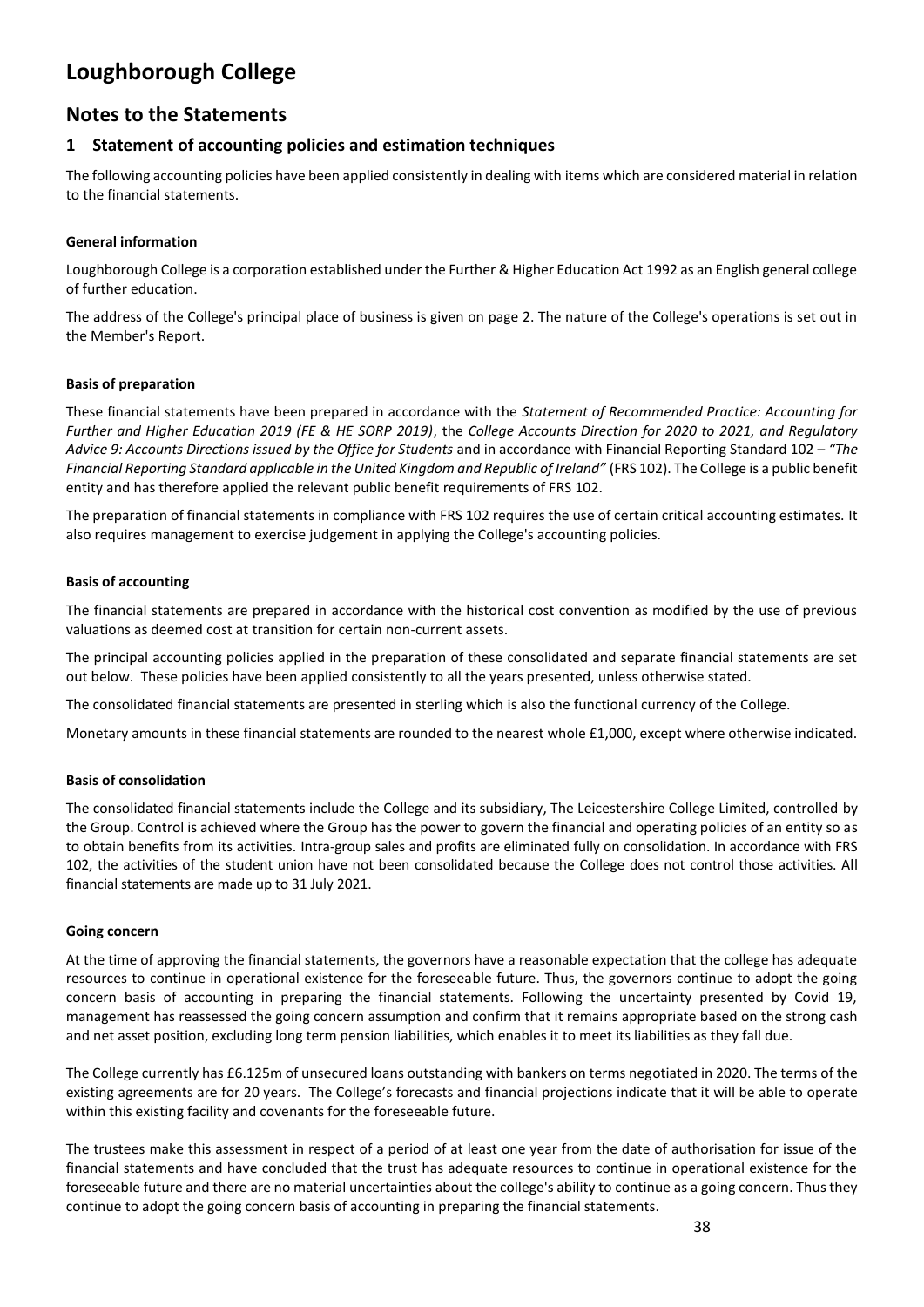# **Notes to the Statements (continued)**

## **1 Statement of accounting policies and estimation techniques (continued)**

### **Recognition of income**

### *Revenue grant funding*

Government revenue grants include funding body recurrent grants and other grants and are accounted for under the accrual model as permitted by FRS 102. Funding body recurrent grants are measured in line with best estimates for the period of what is receivable and depend on the particular income stream involved. Any under achievement for the Adult Skills Budget is adjusted for and reflected in the level of recurrent grant recognised in the income and expenditure account. The final grant income is normally determined with the conclusion of the year end reconciliation process with the funding body following the year end, and the results of any funding audits. 16-18 learner-responsive funding is not normally subject to reconciliation and is therefore not subject to contract adjustments.

The recurrent grant from OfS represents the funding allocations attributable to the current financial year and is credited direct to the Statement of Comprehensive Income.

Where part of a government grant is deferred, the deferred element is recognised as deferred income within creditors and allocated between creditors due within one year and creditors due after more than one year as appropriate.

Grants (including research grants) from non-government sources are recognised in income when the College is entitled to the income and performance related conditions have been met. Income received in advance of performance related conditions being met is recognised as deferred income within creditors on the balance sheet and released to income as the conditions are met. Income received in advance of performance related conditions being met is recognised as deferred income within the creditors on the balance sheet and released to income as conditions are met.

### *Capital grant funding*

Government capital grants are capitalised, held as deferred income and recognised in income over the expected useful life of the asset, under the accrual model as permitted by FRS 102. Other capital grants are recognised in income when the College is entitled to the funds subject to any performance related conditions being met.

#### *Fee income*

Income from tuition fees is stated gross of any expenditure which is not a discount and is recognised in the period for which it is received.

#### *Investment Income*

All income from short-term deposits is credited to the income and expenditure account in the period in which it is earned on a receivable basis.

#### *Agency Arrangements*

The College acts as an agent in the collection and payment of certain discretionary support funds. Related payments received from the funding bodies and subsequent disbursements to students are excluded from the income and expenditure of the College where the College is exposed to minimal risk or enjoys minimal economic benefit related to the transaction.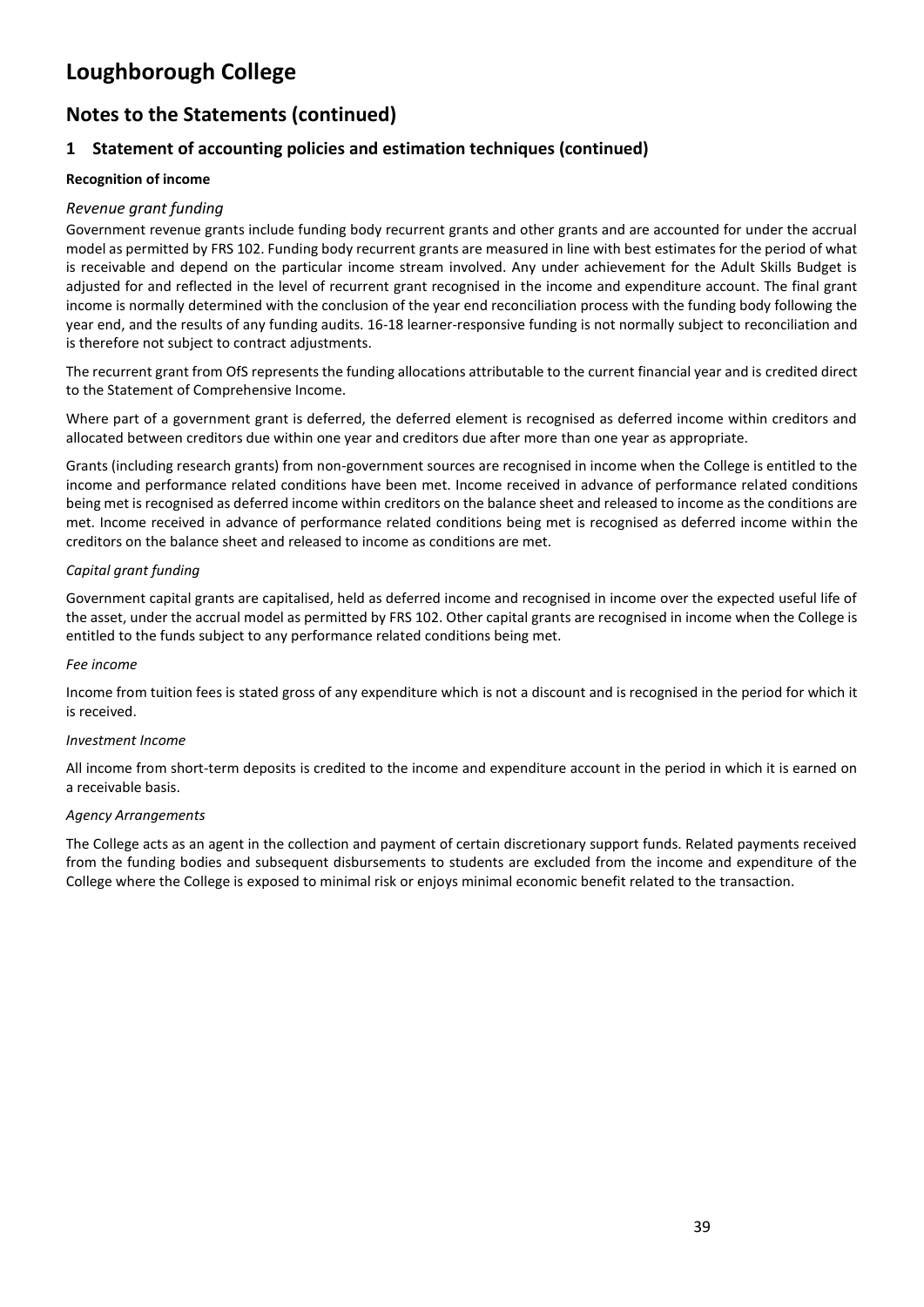# **Notes to the Statements (continued)**

## **1 Statement of accounting policies and estimation techniques (continued)**

### **Accounting for post-employment benefits**

Post-employment benefits to employees of the College are principally provided by the Teachers' Pension Scheme (TPS) and the Local Government Pension Scheme (LGPS). These are defined benefit plans, which are externally funded and contracted out of the State Second Pension.

### *Teachers' Pension Scheme (TPS)*

The TPS is an unfunded scheme. Contributions to the TPS are calculated so as to spread the cost of pensions over employees' working lives with the College in such a way that the pension cost is a substantially level percentage of current and future pensionable payroll. The contributions are determined by qualified actuaries on the basis of valuations using a prospective benefit method. The TPS is a multi-employer scheme and there is insufficient information available to use defined benefit accounting. The TPS is therefore treated as a defined contribution plan and the contributions recognised as an expense in the income statement in the periods during which services are rendered by employees.

#### *Leicestershire County Council Local Government Pension Scheme (LGPS)*

The LGPS is a funded scheme. The assets of the LGPS are measured using closing fair values. LGPS liabilities are measured using the projected unit credit method and discounted at the current rate of return on a high quality corporate bond of equivalent term and currency to the liabilities. The actuarial valuations are obtained at least triennially and are updated at each balance sheet date. The amounts charged to operating surplus are the current service costs and the costs of scheme introductions, benefit changes, settlements and curtailments. They are included as part of staff costs as incurred. Net interest on the net defined benefit liability/asset is also recognised in the Statement of Comprehensive Income and comprises the interest cost on the defined benefit obligation and interest income on the scheme assets, calculated by multiplying the fair value of the scheme assets at the beginning of the period by the rate used to discount the benefit obligations. The difference between the interest income on the scheme assets and the actual return on the scheme assets is recognised in interest and other finance costs.

Actuarial gains and losses are recognised immediately in actuarial gains and losses.

#### **Short Term Employment Benefits**

Short term employment benefits such as salaries and compensated absences (holiday pay) are recognised as an expense in the year in which the employees render service to the College. Any unused benefits are accrued and measured as the additional amount the College expects to pay as a result of the unused entitlement.

#### **Enhanced Pensions**

The actual cost of any enhanced ongoing pension to a former member of staff is paid by the College annually. An estimate of the expected future cost of any enhancement to the ongoing pension of a former member of staff is charged in full to the College's income in the year that the member of staff retires. In subsequent years a charge is made to provisions in the balance sheet using the enhanced pension spreadsheet provided by the funding bodies.

#### **Subsidiary Pension Scheme**

The company operates a defined contribution pension scheme. The assets of the scheme are held separately from those of the company in an independently administered fund. The pensions cost charge represents contributions payable by the company to the existing scheme.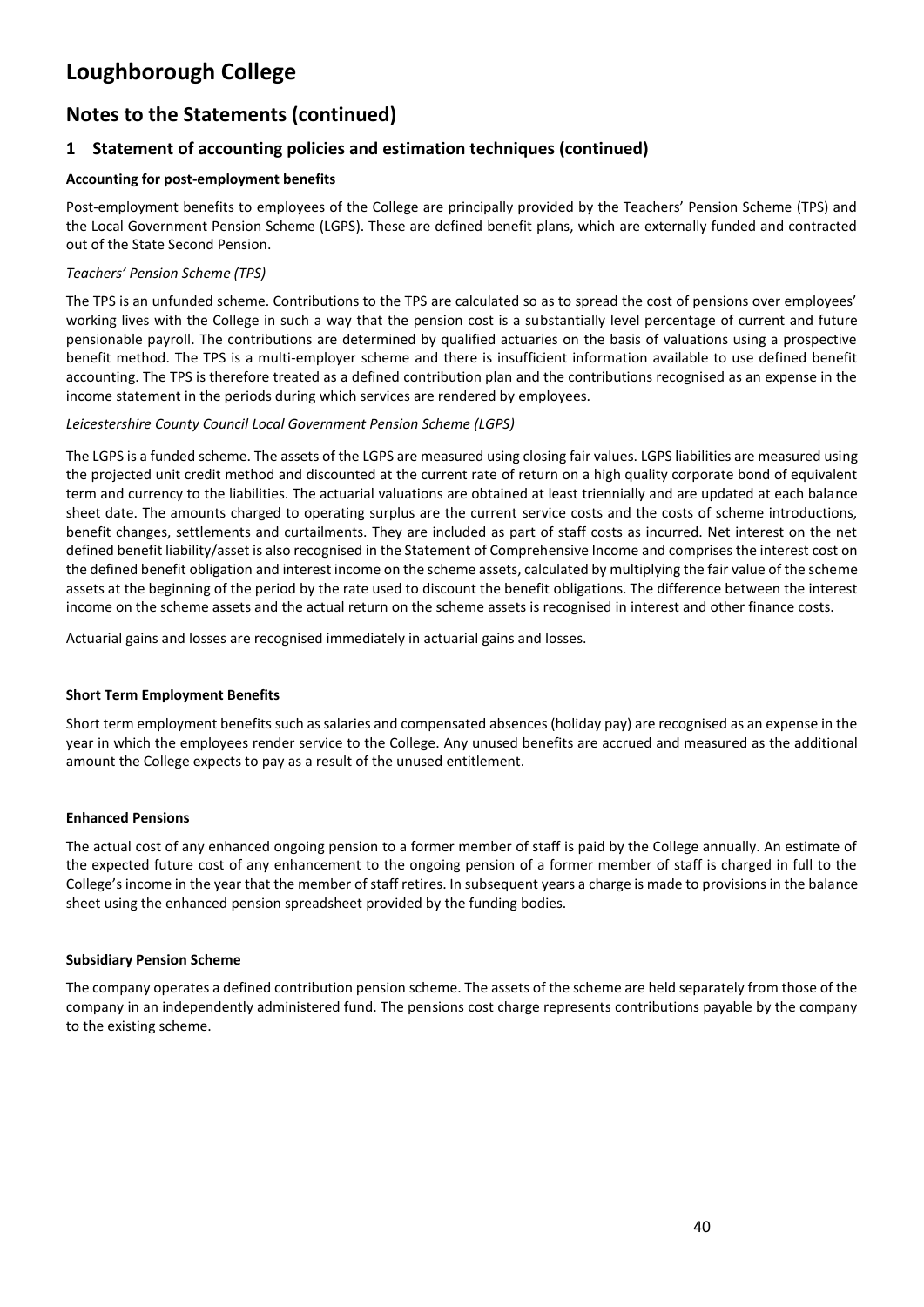# **Notes to the Statements (continued)**

## **1 Statement of accounting policies and estimation techniques (continued)**

### **Non-current Assets - Tangible fixed assets**

Tangible fixed assets are stated at cost / deemed cost less accumulated depreciation and accumulated impairment losses. Certain items of fixed assets that had been revalued to fair value on or prior to the date of transition to the 2015 FE HE SORP, are measured on the basis of deemed cost, being the revalued amount at the date of that revaluation.

Where parts of a fixed asset have different useful lives, they are accounted for as separate items of fixed assets.

#### *Land and buildings*

Freehold buildings are depreciated on a straight line basis over their expected useful lives as follows:

- New buildings 45 to 50 years
- Major refurbishments 10 to 30 years

Freehold land is not depreciated as it is considered to have an infinite useful life.

Freehold buildings are depreciated over their expected useful economic life to the College of between 45 to 50 years. The College has a policy of depreciating major adaptations to buildings over the period of their useful economic life of between 10 and 30 years.

A review for impairment of a fixed asset is carried out if events or changes in circumstances indicate that the carrying amount of any fixed asset may not be recoverable.

On adoption of FRS 102, the College followed the transitional provision to retain the book value of land and buildings, which were revalued in 1996, as deemed cost but not to adopt a policy of revaluations of these properties in the future.

#### *Assets under construction*

Assets under construction are accounted for at cost, based on the value of architects' certificates and other direct costs, incurred to 31 July. They are not depreciated until they are brought into use.

#### *Subsequent expenditure on existing fixed assets*

Where significant expenditure is incurred on tangible fixed assets after initial purchase it is charged to income in the period it is incurred, unless it increases the future benefits to the College, in which case it is capitalised and depreciated on the relevant basis.

#### *Equipment*

Equipment costing less than £1,000 per individual item is recognised as expenditure in the period of acquisition. All other equipment is capitalised at cost.

Capitalised equipment is depreciated on a straight-line basis over its remaining useful economic life as follows:

- technical equipment 2 to 10 years
- motor vehicles 5 years
- computer equipment 3 years
- furniture, fixtures and fittings 2 to 10 years

A review for impairment of a fixed asset is carried out if events or changes in circumstances indicate that the carrying value of any fixed asset may not be recoverable. Shortfalls between carrying value of fixed assets and their recoverable amounts are recognised as impairments. Impairment losses are recognised in the Statement of Comprehensive Income and Expenditure.

#### **Borrowing costs**

Borrowing costs are recognised as expenditure in the period in which they are incurred.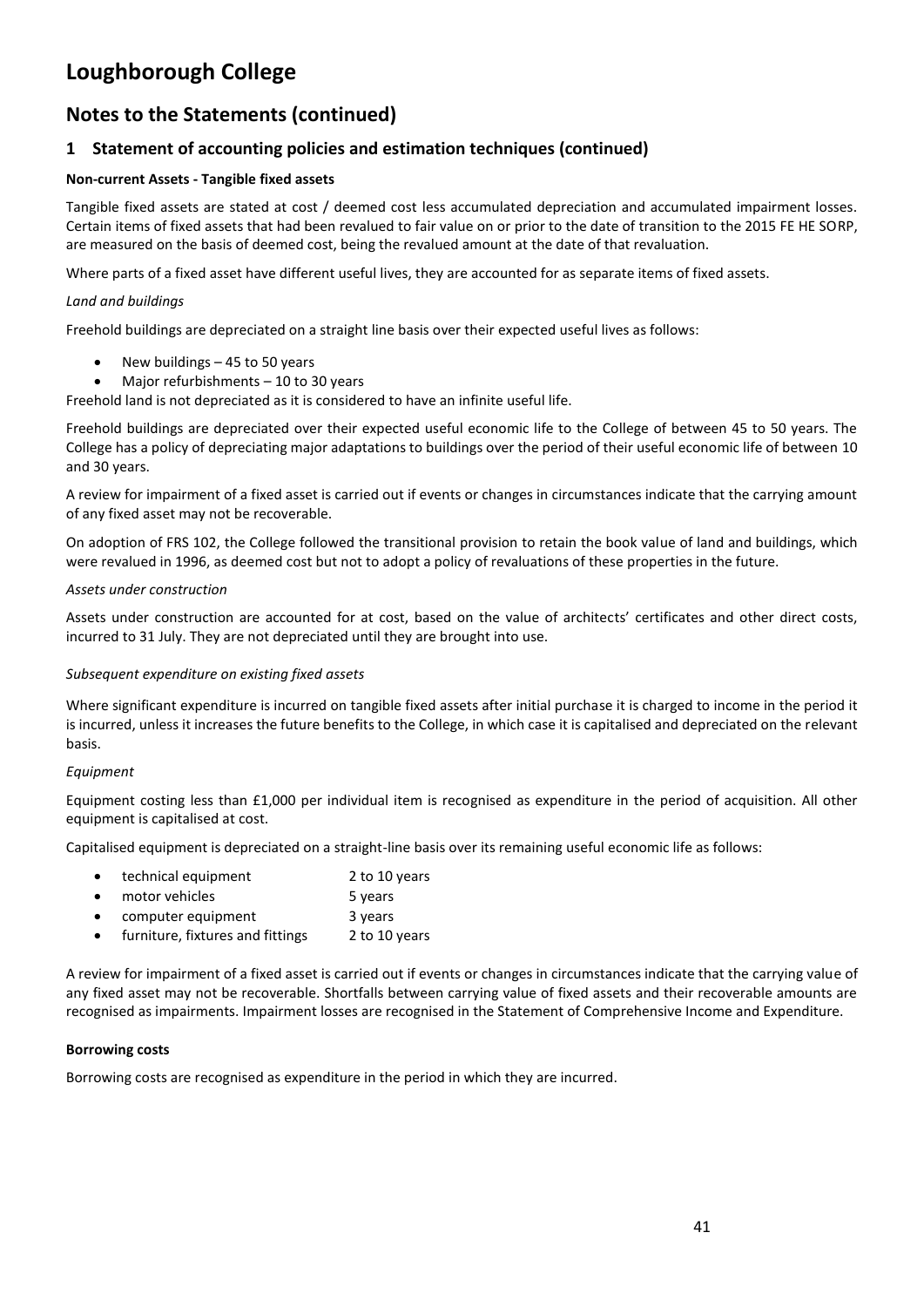# **Notes to the Statements (continued)**

## **1 Statement of accounting policies and estimation techniques (continued)**

#### **Leased assets**

Costs in respect of operating leases are charged on a straight-line basis over the lease term to the Statement of Comprehensive Income and Expenditure. Any lease premiums or incentives relating to leases signed after  $1<sup>st</sup>$  August 2014 are spread over the minimum lease term. The College has taken advantage of the transitional exemptions in FRS 102 and has retained the policy of spreading lease premiums and incentives to the date of the first market rent review for leases signed before 1<sup>st</sup> August 2014.

Leasing agreements which transfer to the College substantially all the benefits and risks of ownership of an asset are treated as finance leases.

Assets held under finance leases are recognised initially at the fair value of the leased asset (or, if lower, the present value of minimum lease payments) at the inception of the lease. The corresponding liability to the lessor is included in the balance sheet as an obligation under finance leases. Assets held under finance leases are included in tangible fixed assets and depreciated and assessed for impairment losses in the same way as owned assets.

Minimum lease payments are apportioned between the finance charge and the reduction of the outstanding liability. The finance charges are allocated over the period of the lease in proportion to the capital element outstanding.

#### **Investments**

#### *Investments in subsidiaries*

Investments in subsidiaries are accounted for at cost less impairment in the individual financial statements.

#### *Other investments*

Listed investments held as non-current assets and current asset investments, which may include listed investments, are stated at fair value, with movements recognised in Comprehensive Income. Investments comprising unquoted equity instruments are measured at fair value, estimated using a valuation technique.

#### **Inventories**

Inventories are stated at the lower of their cost and net realisable value, being selling price less costs to complete and sell. Where necessary, provision is made for obsolete, slow-moving and defective items.

#### **Cash and cash equivalents**

Cash includes cash in hand, deposits repayable on demand and overdrafts. Deposits are repayable on demand if they are in practice available within 24 hours without penalty.

Cash equivalents are short term, highly liquid investments that are readily convertible to known amounts of cash with insignificant risk of change in value. An investment qualifies as a cash equivalent when it has maturity of 3 months or less from the date of acquisition.

#### **Financial liabilities and equity**

Financial liabilities and equity are classified according to the substance of the financial instrument's contractual obligations, rather than the financial instrument's legal form.

All loans, investments and short term deposits held by the Group are classified as basic financial instruments in accordance with FRS 102. These instruments are initially recorded at the transaction price less any transaction costs (historical cost). FRS 102 requires that basic financial instruments are subsequently measured at amortised cost, however the Group has calculated that the difference between the historical cost and amortised cost basis is not material and so these financial instruments are stated on the balance sheet at historical cost. Loans and investments that are payable or receivable within one year are not discounted.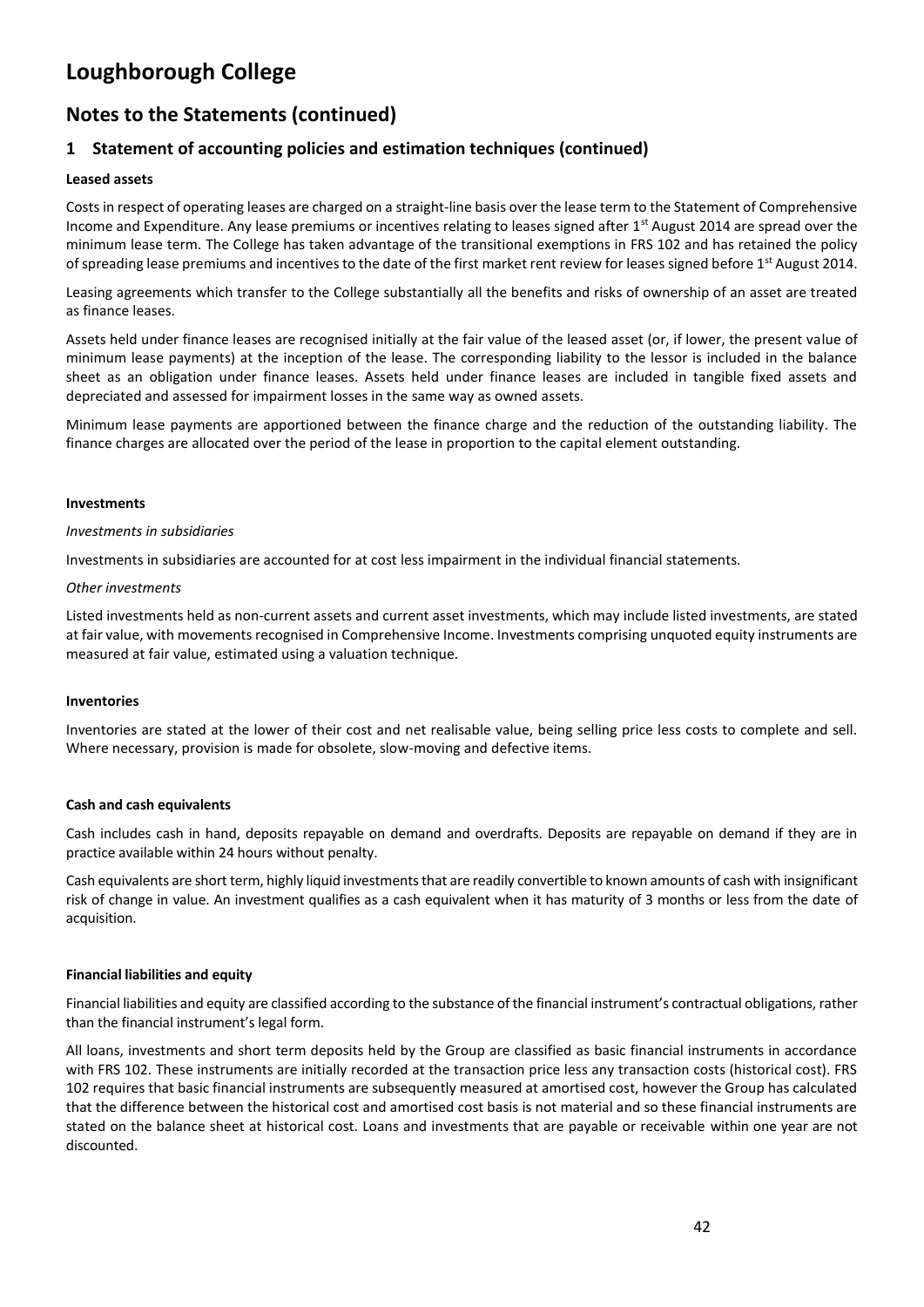# **Notes to the Statements (continued)**

## **1 Statement of accounting policies and estimation techniques (continued)**

### **Foreign currency translation**

Transactions denominated in foreign currencies are recorded using the rate of exchange ruling at the date of the transaction. Monetary assets and liabilities denominated in foreign currencies are translated at the rates of exchange ruling at the end of the financial period with all resulting exchange differences being taken to income in the period in which they arise.

#### **Taxation**

The College is considered to pass the tests set out in Paragraph 1 Schedule 6 Finance Act 2010 and therefore it meets the definition of a charitable company for UK corporation tax purposes. Accordingly, the College is potentially exempt from taxation in respect of income or capital gains received within categories covered by sections 478-488 of the Corporation Tax Act 2010 or Section 256 of the Taxation of Chargeable Gains Act 1992, to the extent that such income or gains are applied exclusively to charitable purposes.

The College is partially exempt in respect of Value Added Tax, so that it can only recover the VAT charged on its inputs. Irrecoverable VAT on inputs is included in the costs of such inputs and added to the cost of tangible fixed assets as appropriate, where the inputs themselves are tangible fixed assets by nature.

The College's subsidiary companies are subject to corporation tax and VAT in the same way as any commercial organisation.

#### **Provisions and contingent liabilities**

Provisions are recognised when:

- the College has a present legal or constructive obligation as a result of a past event;
- it is probable that a transfer of economic benefit will be required to settle the obligation; and
- a reliable estimate can be made of the amount of the obligation.

Where the effect of the time value of money is material, the amount expected to be required to settle the obligation is recognised at present value using a pre-tax discount rate. The unwinding of the discount is recognised as a finance cost in the statement of comprehensive income in the period it arises.

A contingent liability arises from a past event that gives the College a possible obligation whose existence will only be confirmed by the occurrence or otherwise of uncertain future events not wholly within the control of the College. Contingent liabilities also arise in circumstances where a provision would otherwise be made but either it is not probable that an outflow of resources will be required or the amount of the obligation cannot be measured reliably.

Contingent liabilities are not recognised in the balance sheet but are disclosed in the notes to the financial statements.

#### **Agency arrangements**

The College acts as an agent in the collection and payment of discretionary support funds. Related payments received from the funding bodies and subsequent disbursements to students are excluded from the income and expenditure of the College where the College is exposed to minimal risk or enjoys minimal economic benefit related to the transaction.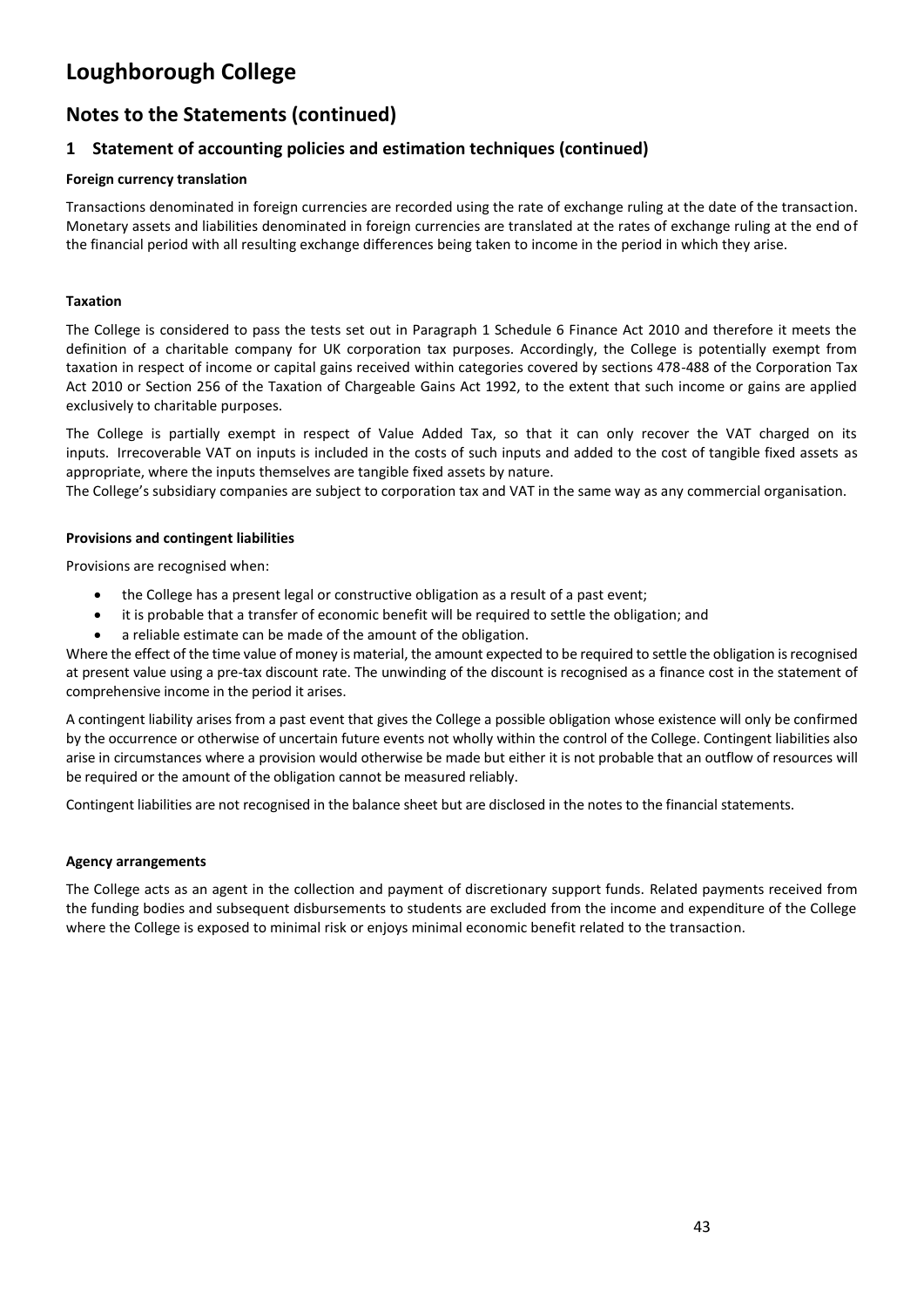# **Notes to the Statements (continued)**

## **1 Statement of accounting policies and estimation techniques (continued)**

### **Judgements in applying accounting policies and key sources of estimation uncertainty**

In preparing these financial statements, management have made the following judgements:

- Determine whether leases entered into by the College either as a lessor or a lessee are operating or finance leases. These decisions depend on an assessment of whether the risks and rewards of ownership have been transferred from the lessor to the lessee on a lease by lease basis.
- Determine whether there are indicators of impairment of the College's tangible assets, including goodwill. Factors taken into consideration in reaching such a decision include the economic viability and expected future financial performance of the asset and where it is a component of a larger cash-generating unit, the viability and expected future performance of that unit.

*Other key sources of estimation uncertainty*

• *Tangible fixed assets*

Tangible fixed assets, other than investment properties, are depreciated over their useful lives taking into account residual values, where appropriate. The actual lives of the assets and residual values are assessed annually and may vary depending on a number of factors. In re-assessing asset lives, factors such as technological innovation and maintenance programmes are taken into account. Residual value assessments consider issues such as future market conditions, the remaining life of the asset and projected disposal values.

• *Local Government Pension Scheme*

The present value of the Local Government Pension Scheme defined benefit liability depends on a number of factors that are determined on an actuarial basis using a variety of assumptions. The assumptions used in determining the net cost (income) for pensions include the discount rate. Any changes in these assumptions, which are disclosed in note 25, will impact the carrying amount of the pension liability. Furthermore, a roll forward approach which projects results from the latest full actuarial valuation performed at 31 March 2019 has been used by the actuary in valuing the pensions liability at 31 July 2020. Any differences between the figures derived from the roll forward approach and a full actuarial valuation would impact on the carrying amount of the pension liability.

### **Impairment of Fixed Assets**

A review for impairment of a fixed asset is carried out if events or changes in circumstances indicate that the carrying amount of any fixed asset may not be recoverable.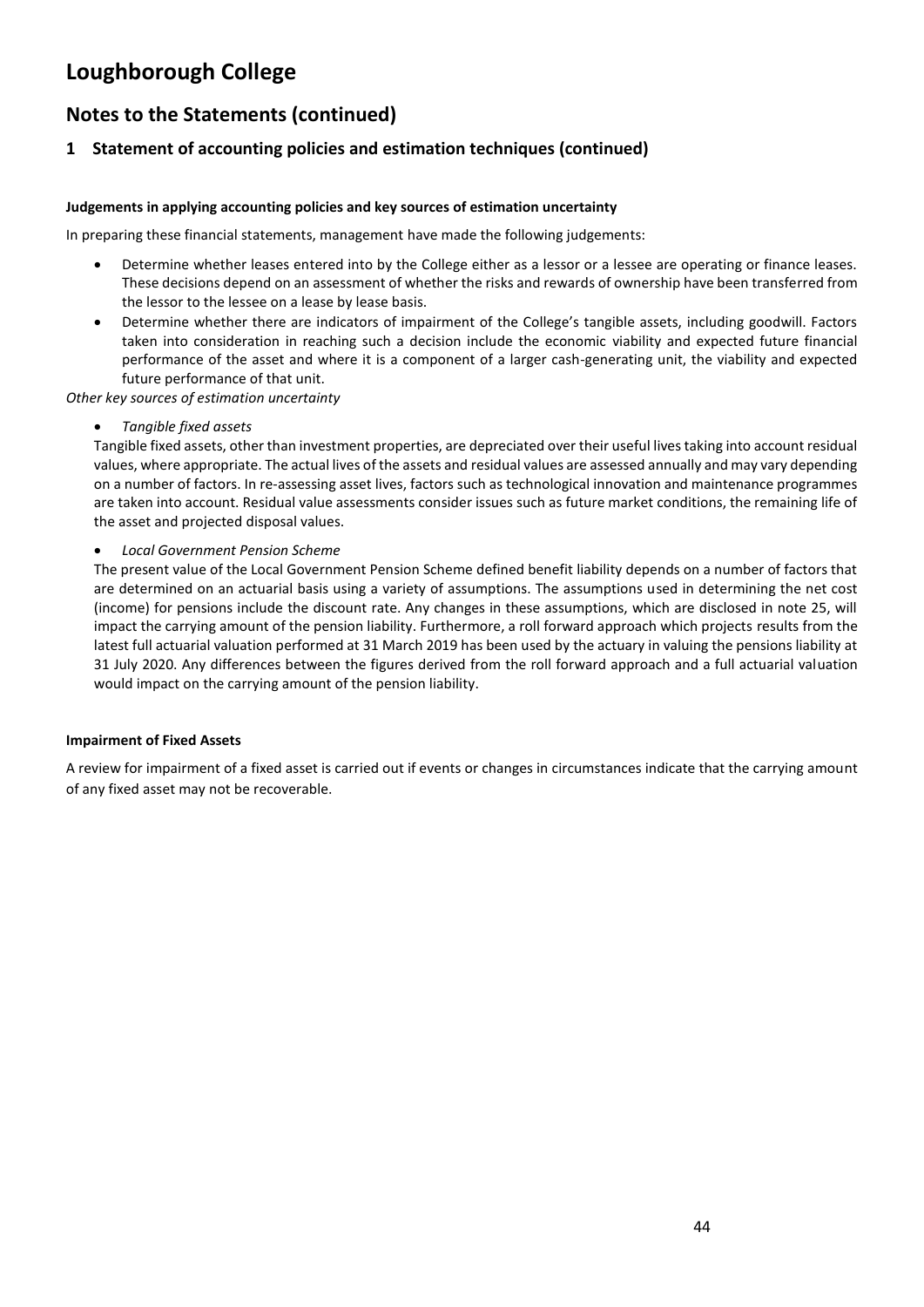## **Notes to the Statements (continued)**

## **1 Statement of accounting policies and estimation techniques (continued)**

#### **Financial instruments**

The Group has chosen to adopt Sections 11 and 12 of FRS 102 in respect of financial instruments.

• *Financial assets*

Basic financial assets, including trade and other receivables, cash and bank, are initially recognised at transaction price, unless the arrangement constitutes a financing transaction, where the transaction is measured at the present value of the future receipts discounted at a market rate of interest. Such assets are subsequently carried at amortised cost using the effective interest method.

At the end of each reporting period financial assets measured at amortised cost are assessed for objective evidence of impairment. If an asset is impaired the impairment loss is the difference between the carrying amount and the present value of the estimated cash flows discounted at the asset's original effective interest rate. The impairment loss is recognised in the Statements of Comprehensive Income and Expenditure.

If there is a decrease in the impairment loss arising from an event occurring after the impairment was recognised, the impairment is reversed. The reversal is such that the current carrying amount does not exceed what the carrying amount would have been had the impairment not previously been recognised. The impairment reversal is recognised in the Statements of Comprehensive Income and Expenditure.

Other financial assets, including investments in equity instruments which are not subsidiaries, associates or joint ventures, are initially measured at fair value, which is normally the transaction price. Such assets are subsequently carried at fair value and the changes in fair value are recognised in the Statements of Comprehensive Income and Expenditure, except that investments in equity instruments that are not publicly traded and whose fair values cannot be measured reliably are measured at cost less impairment.

Financial assets are derecognised when (a) the contractual rights to the cash flows from the asset expire or are settled, or (b) substantially all the risks and rewards of the ownership of the asset are transferred to another party or (c) despite having retained some significant risks and rewards of ownership, control of the asset has been transferred to another party who has the practical ability to unilaterally sell the asset to an unrelated third party without imposing additional restrictions.

### • *Financial liabilities*

Basic financial liabilities, including trade and other payables, bank loans, loans from fellow Group companies and preference shares that are classified as debt, are initially recognised at transaction price, unless the arrangement constitutes a financing transaction, where the debt instrument is measured at the present value of the future receipts discounted at a market rate of interest. Debt instruments are subsequently carried at amortised cost, using the effective interest rate method.

Fees paid on the establishment of loan facilities are recognised as transaction costs of the loan to the extent that it is probable that some or all of the facility will be drawn down. In this case, the fee is deferred until the draw-down occurs. To the extent there is no evidence that it is probable that some or all of the facility will be drawn down, the fee is capitalised as a pre-payment for liquidity services and amortised over the period of the facility to which it relates.

Trade payables are obligations to pay for goods or services that have been acquired in the ordinary course of business from suppliers. Accounts payable are classified as current liabilities if payment is due within one year or less. If not, they are presented as non-current liabilities. Trade payables are recognised initially at transaction price and subsequently measured at amortised cost using the effective interest method.

Financial liabilities are derecognised when the liability is extinguished, that is when the contractual obligation is discharged, cancelled or expires.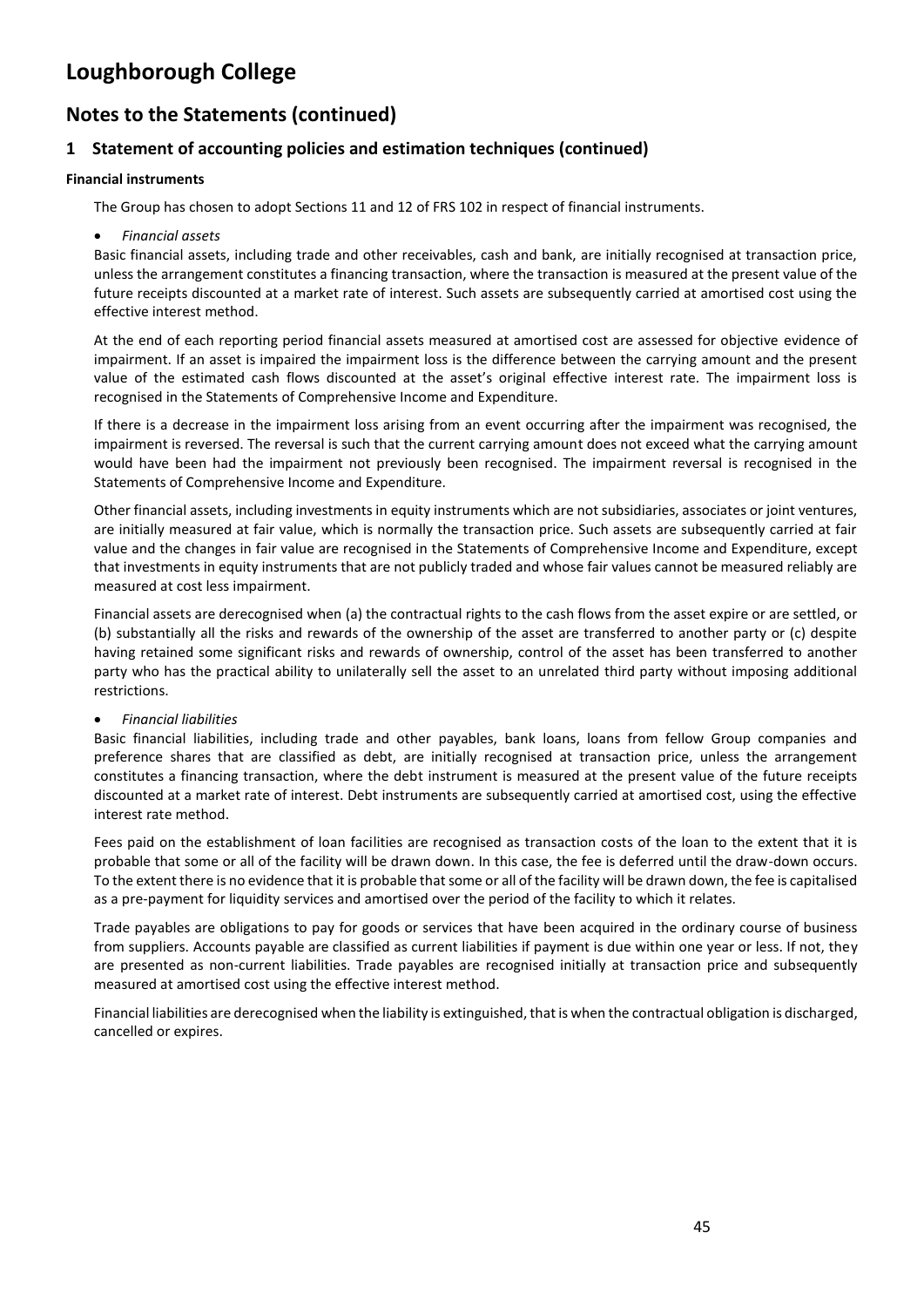## **Notes to the Statements (continued)**

#### **2 Funding Body Grants**

|                                                         | <b>Year Ended 31 July</b> |         | <b>Year Ended 31 July</b> |                |
|---------------------------------------------------------|---------------------------|---------|---------------------------|----------------|
|                                                         | 2021                      | 2021    | 2020                      | 2020           |
|                                                         | Group                     | College | Group                     | <b>College</b> |
|                                                         | £'000                     | £'000   | £'000                     | £'000          |
| <b>Recurrent Grants</b>                                 |                           |         |                           |                |
| Education and Skills Funding Agency - Adult             | 1,121                     | 1,121   | 1,282                     | 1,282          |
| Education and Skills Funding Agency - 16-18             | 21,236                    | 21,236  | 18,150                    | 18,150         |
| Education and Skills Funding Agency - Apprenticeships   | 2,124                     | 2,124   | 2,212                     | 2,212          |
| <b>Office for Students</b>                              | 338                       | 338     | 390                       | 390            |
| <b>Total Recurrent Grants</b>                           | 24,819                    | 24,819  | 22,034                    | 22,034         |
| <b>Specific Grants</b>                                  |                           |         |                           |                |
| Education and Skills Funding Agency - Loans to Learners | 357                       | 357     | 297                       | 297            |
| Releases of Government Capital Grants                   | 504                       | 504     | 481                       | 481            |
| Teacher Pension Scheme grant                            | 554                       | 554     | 453                       | 453            |
| Provider Relief Scheme*                                 | 25                        | 25      | 37                        | 37             |
| 16 to 19 Tuition Fund                                   | 289                       | 289     | 0                         | 0              |
| T Level Early Adopter Development Fund                  | 140                       | 140     | 0                         | 0              |
| Coronavirus Mass Testing grant                          | 55                        | 55      | 0                         | 0              |
| <b>Total Specific Grants</b>                            | 1,924                     | 1,924   | 1,268                     | 1,268          |
| <b>Total Funding Body Grants</b>                        | 26,743                    | 26,743  | 23,302                    | 23,302         |

\* Under the provider relief scheme, the corporation received funding of £25,005 from the ESFA. This amount was fully spent in the year. (2020 £36,506)

#### **3 Tuition Fees and Education Contracts**

|                                          | <b>Year Ended 31 July</b> |                           | <b>Year Ended 31 July</b> |                           |
|------------------------------------------|---------------------------|---------------------------|---------------------------|---------------------------|
|                                          | 2021                      | 2021                      | 2020                      | 2020                      |
|                                          | Group                     | College                   | Group                     | College                   |
|                                          | £'000                     | £'000                     | f'000                     | f'000                     |
| <b>Apprenticeship Contracts</b>          | 30                        | 30                        | 37                        | 37                        |
| Fees for FE Loan Supported Courses       | 52                        | 52                        | 79                        | 79                        |
| Fees for HE Loan Supported Courses       | 5,217                     | 5,217                     | 5,031                     | 5,031                     |
| <b>International Students Fees</b>       | 309                       | 309                       | 565                       | 565                       |
| Total                                    | 5,608                     | 5,608                     | 5,712                     | 5,712                     |
| <b>Other Grants and Contracts</b><br>4a) |                           |                           |                           |                           |
|                                          |                           | <b>Year Ended 31 July</b> |                           | <b>Year Ended 31 July</b> |
|                                          | 2021                      | 2021                      | 2020                      | 2020                      |
|                                          | Group                     | College                   | Group                     | College                   |
|                                          | f'000                     | f'000                     | £'000                     | f'000                     |
| Coronavirus Job Retention Scheme grant** | 148                       | 126                       | 154                       | 118                       |
| Total                                    | 148                       | 126                       | 154                       | 118                       |

\*\* The corporation furloughed some staff under the government's Coronavirus Job Retention Scheme, from Catering; International administration; Commercial Nursery; Commercial Gym and Spa. The funding received of £147,610 relates to staff costs which are included within the staff costs note as appropriate. (2020 £153,714)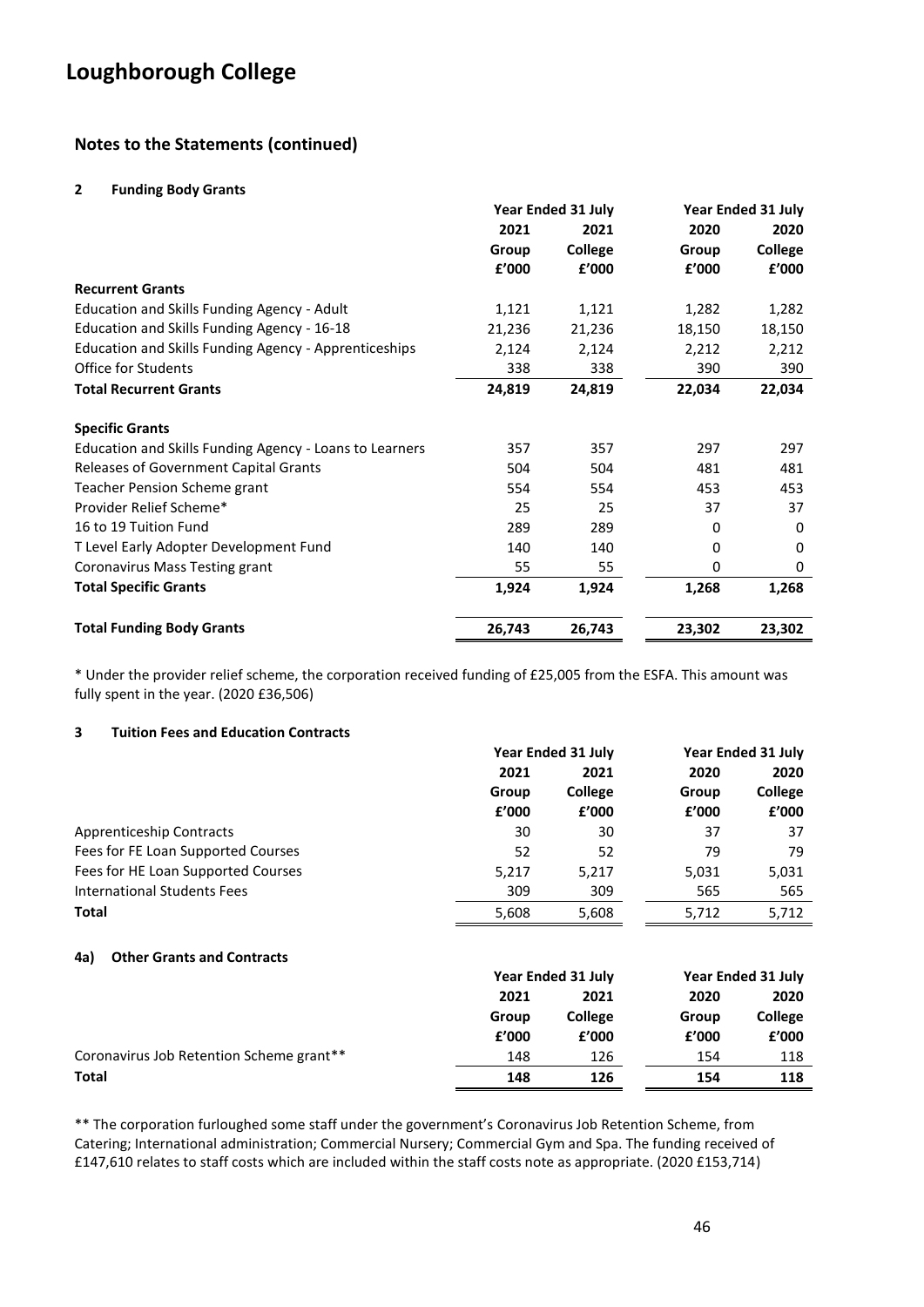## **Notes to the Statements (continued)**

#### **4b) Total Grant and Fee Income**

|                                                              | Year Ended 31 July |                | Year Ended 31 July |         |
|--------------------------------------------------------------|--------------------|----------------|--------------------|---------|
|                                                              | 2021               | 2021           | 2020               | 2020    |
|                                                              | Group              | <b>College</b> | Group              | College |
|                                                              | f'000              | f'000          | f'000              | f'000   |
| Grant Income from OfS                                        | 338                | 338            | 390                | 390     |
| <b>Grant Income from Other Bodies</b>                        | 26,405             | 26,405         | 22,912             | 22,912  |
| <b>Total Grants</b>                                          | 26.743             | 26.743         | 23,302             | 23,302  |
| Fee Income from Non-Qualifying Courses<br>(exclusive of VAT) | 5,608              | 5,608          | 5,712              | 5,712   |
| <b>Total Tuition Fees and Education</b><br><b>Contracts</b>  | 5,608              | 5,608          | 5,712              | 5,712   |
| <b>Total Grant and Fee Income</b>                            | 32,351             | 32,351         | 29,014             | 29,014  |

### **5 Other Income**

|                                     | Year Ended 31 July |         | <b>Year Ended 31 July</b> |         |
|-------------------------------------|--------------------|---------|---------------------------|---------|
|                                     | 2021               | 2021    |                           | 2020    |
|                                     | Group              | College | Group                     | College |
|                                     | £'000              | £'000   | f'000                     | £'000   |
| Catering and Residences             | 574                | 574     | 978                       | 978     |
| Other Income Generating Activities* | 1,423              | 1,523   | 1,629                     | 1,700   |
| Other Grant Income                  | 0                  | 0       | 0                         | 0       |
| Non Government Capital Grants       | 4                  | 4       | 16                        | 16      |
| Miscellaneous Income                | 542                | 540     | 813                       | 809     |
| <b>Total</b>                        | 2,543              | 2,641   | 3,436                     | 3,503   |
|                                     |                    |         |                           |         |

| * College figure includes Subsidiary Undertakings of: | 100 |  |
|-------------------------------------------------------|-----|--|
|-------------------------------------------------------|-----|--|

#### **6 Investment Income**

|                                |           | Year Ended 31 July |       | Year Ended 31 July |       |                |       |                |
|--------------------------------|-----------|--------------------|-------|--------------------|-------|----------------|-------|----------------|
|                                |           | 2021<br>2021       |       | 2020               | 2020  |                |       |                |
|                                |           | Group              |       |                    |       | <b>College</b> | Group | <b>College</b> |
|                                |           | £'000              | £'000 | f'000              | f'000 |                |       |                |
| Other Investment Income        |           | 0                  | 0     |                    |       |                |       |                |
| Net Interest on Pension Scheme | (note 25) | 0                  |       | 0                  | 0     |                |       |                |
| <b>Total</b>                   |           | 0                  | 0     |                    |       |                |       |                |
|                                |           |                    |       |                    |       |                |       |                |

### **7 Donations and Endowments**

|                        |                      | Year Ended 31 July |       | Year Ended 31 July |  |      |
|------------------------|----------------------|--------------------|-------|--------------------|--|------|
|                        | 2021<br>2021<br>2020 |                    |       |                    |  | 2020 |
|                        | Group                | College            | Group | College            |  |      |
|                        | £'000                | f'000              | f'000 | £'000              |  |      |
| Unrestricted Donations | 0                    |                    |       |                    |  |      |
| <b>Total</b>           | 0                    |                    |       |                    |  |      |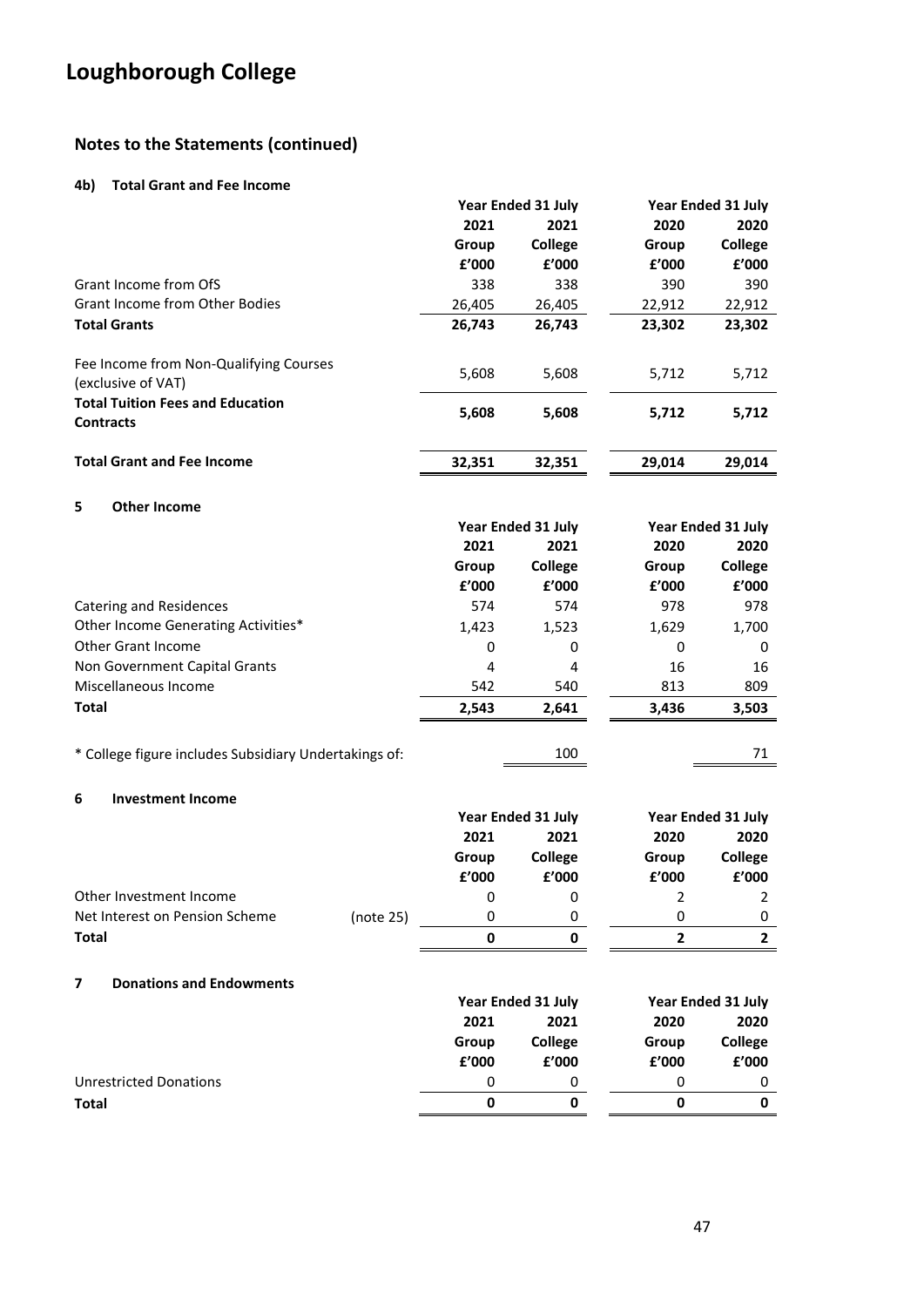## **Notes to the Statements (continued)**

### **8 Staff Costs**

The average number of persons (including key management personnel) employed by the College during the year, expressed as average headcount and calculated on a monthly basis, was:

|                                          | Year Ended 31 July |                           | <b>Year Ended 31 July</b> |                           |
|------------------------------------------|--------------------|---------------------------|---------------------------|---------------------------|
|                                          | 2021               | 2021                      | 2020                      | 2020                      |
|                                          | Group              | College                   | Group                     | <b>College</b>            |
|                                          | No.                | No.                       | No.                       | No.                       |
| <b>Teaching Staff</b>                    | 418                | 398                       | 427                       | 426                       |
| Non Teaching Staff                       | 335                | 237                       | 328                       | 249                       |
|                                          | 752                | 635                       | 755                       | 675                       |
| <b>Staff Costs for the Above Persons</b> |                    |                           |                           |                           |
|                                          |                    | <b>Year Ended 31 July</b> |                           | <b>Year Ended 31 July</b> |
|                                          | 2021               | 2021                      | 2020                      | 2020                      |
|                                          | Group              | College                   | Group                     | College                   |
|                                          | f'000              | f'000                     | £'000                     | f'000                     |
| Wages and Salaries                       | 16,668             | 14,895                    | 15,873                    | 14,728                    |
| Social Security Costs                    | 1,447              | 1,335                     | 1,414                     | 1,343                     |
| <b>Other Pension Costs</b>               | 4,590              | 4,552                     | 4,527                     | 4,497                     |
| <b>Payroll Sub Total</b>                 | 22,705             | 20,782                    | 21,814                    | 20,568                    |
| <b>Contracted out Staffing Services</b>  | 685                | 685                       | 620                       | 620                       |
|                                          | 23,390             | 21,467                    | 22,434                    | 21,188                    |

There were no fundamental restructuring costs, contractual or non contractual, during the year. (2020 zero)

#### **Salary Sacrifice**

The Corporation has the following salary sacrifice arrangements in place: Child Care Vouchers, Cycle Scheme, Holiday Plus, Scottish Widows Pension Scheme

#### **Key Management Personnel**

Key management personnel are those persons having authority and responsibility for planning, directing and controlling the activities of the College and are represented by the College Executive Team which comprises the Principal and Chief Executive, Vice Principals, Assistant Principals and Director of Governance and Legal. Staff costs include compensation paid to key management personnel for loss of office.

### **Emoluments of Key Management Personnel, Accounting Officer and other Higher Paid Staff**

|                                                                                 | 31 July<br>2021<br>No. | 31 July<br>2020<br>No. |
|---------------------------------------------------------------------------------|------------------------|------------------------|
| The Number of Key Management Personnel Including the Accounting Officer<br>was: |                        | 6                      |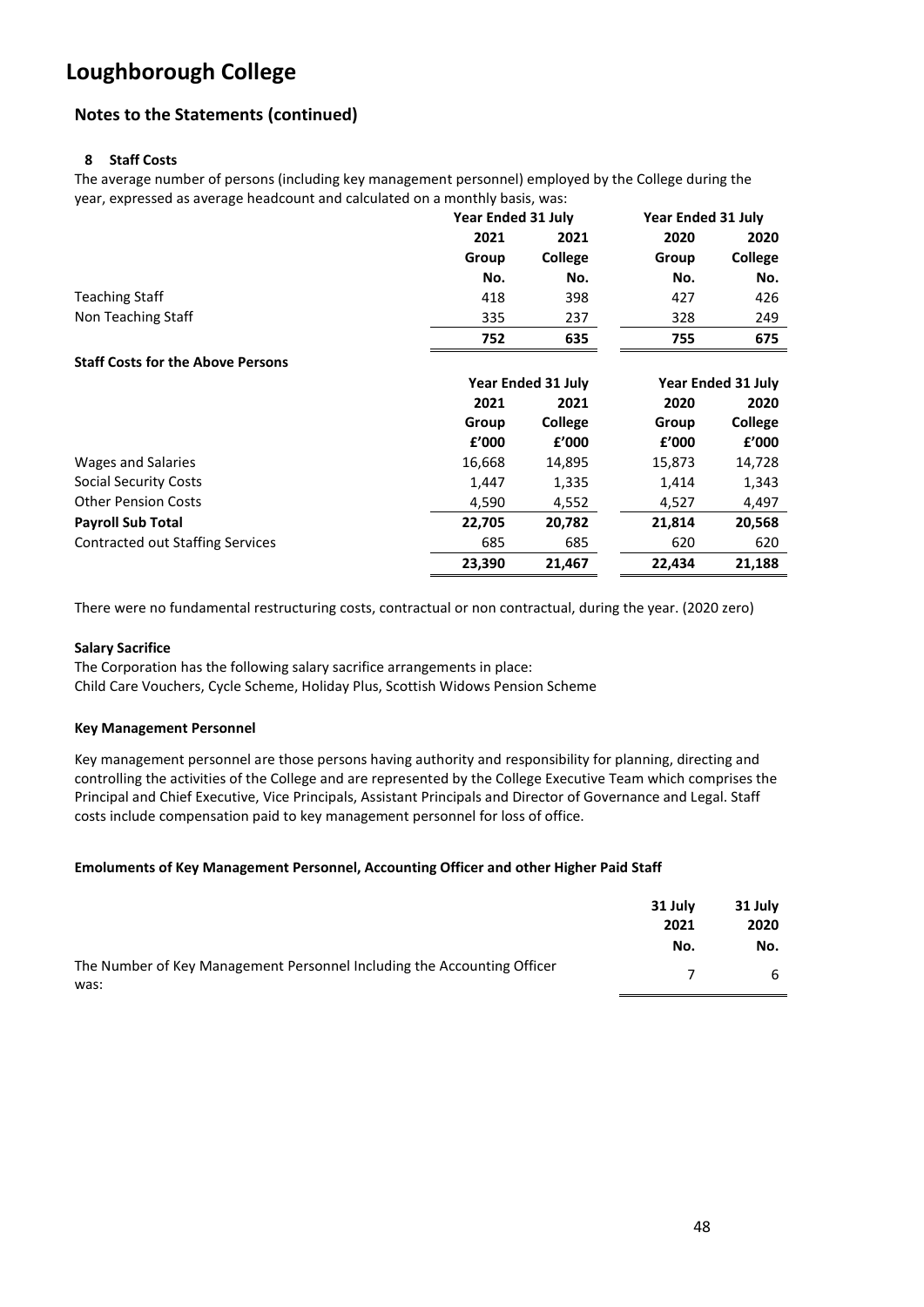## **Notes to the Statements (continued)**

### **8 Staff Costs (continued)**

The number of key management personnel and other staff who received annual emoluments, excluding pension contributions and employer's national insurance but including benefits in kind, in the following ranges was:

|                           | Key management personnel |                 | <b>Other staff</b> |                 |
|---------------------------|--------------------------|-----------------|--------------------|-----------------|
|                           | <b>Year Ended</b>        |                 | <b>Year Ended</b>  |                 |
|                           | 31 July<br>2021          | 31 July<br>2020 | 31 July<br>2021    | 31 July<br>2020 |
|                           | No.                      | No.             | No.                | No.             |
| £60,000 to £65,000 p.a.   |                          |                 |                    |                 |
| £65,001 to £70,000 p.a.   |                          |                 |                    | 0               |
| £70,001 to £75,000 p.a.   |                          |                 |                    | 0               |
| £75,001 to £80,000 p.a.   | 0                        |                 |                    | 0               |
| £80,001 to £85,000 p.a.   | 3                        |                 |                    | 0               |
| £85,001 to £90,000 p.a.   | o                        |                 |                    | 0               |
| £90,001 to £145,000 p.a.  | 0                        |                 |                    | 0               |
| £145,001 to £150,000 p.a. |                          |                 |                    |                 |
|                           |                          | 6               |                    |                 |

*Where bandings have zero staff, they have been consolidated.*

| Key Management Personnel Emoluments are made up as follows: |         | <b>Year Ended</b> |
|-------------------------------------------------------------|---------|-------------------|
|                                                             | 31 July | 31 July           |
|                                                             | 2021    | 2020              |
|                                                             | f'000   | £'000             |
| Salaries- Gross of Salary Sacrifice and Waived              | 592     | 455               |
| Social Security Costs                                       | 73      | 57                |
| Benefits in Kind                                            | 0       | 0                 |
|                                                             | 665     | 512               |
| <b>Pension Contributions</b>                                | 130     | 98                |
| <b>Total Emoluments</b>                                     | 795     | 610               |

There were no amounts due to key management personnel that were waived in the year.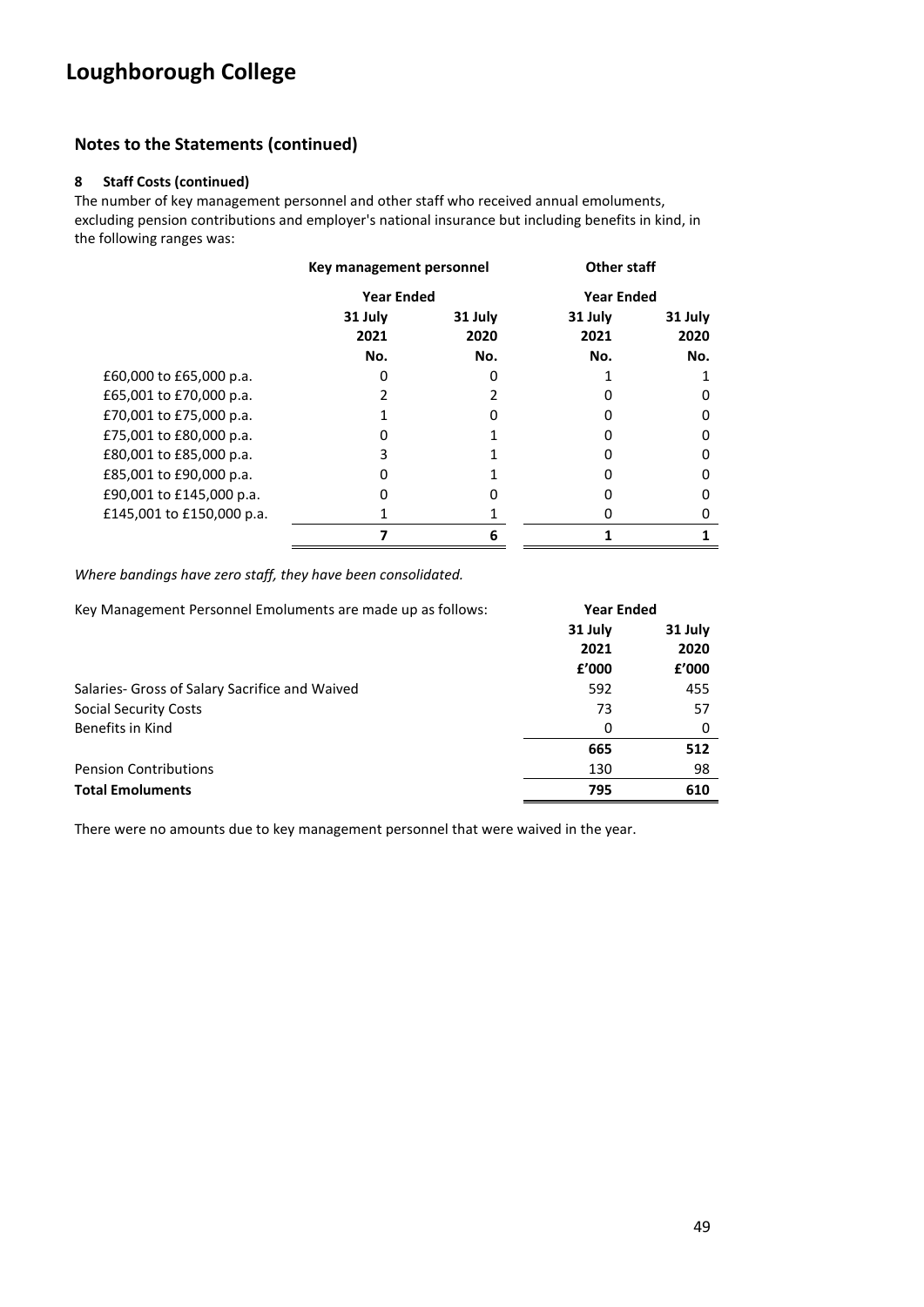## **Notes to the Statements (continued)**

### **8 Staff Costs (continued)**

The emoluments on page 49 include amounts payable to the Accounting Officer (who is also the highest paid officer) of:

|                              | <b>Year Ended</b><br>31 July<br>2021           | <b>Year Ended</b><br>31 July<br>2020           |                                |                                                |              |
|------------------------------|------------------------------------------------|------------------------------------------------|--------------------------------|------------------------------------------------|--------------|
|                              | <b>Principal and</b><br><b>Chief Executive</b> | <b>Principal and</b><br><b>Chief Executive</b> | <b>Acting</b><br>Principal     | <b>Principal and</b><br><b>Chief Executive</b> | <b>Total</b> |
|                              |                                                | (1 Aug 2019 to<br>7 Feb 2020)                  | (8 Feb 2020 to<br>19 Apr 2020) | (From<br>20 April 2020)                        |              |
|                              | £'000                                          | £'000                                          | £'000                          | £'000                                          | £'000        |
| <b>Salaries</b>              | 150                                            | 80                                             | 25                             | 42                                             | 147          |
| Benefits in Kind             | 0                                              | 0                                              | 0                              | 0                                              | 0            |
|                              | 150                                            | 80                                             | 25                             | 42                                             | 147          |
| <b>Social Security Costs</b> | 20                                             | 10                                             | 3                              | 5                                              | 18           |
| <b>Pension Contributions</b> | 36                                             | 17                                             | 4                              | 10                                             | 31           |

In February 2020 The College appointed an Acting Principal who replaced the Principal and Chief Executive. In April 2020 The College appointed a new Principal and Chief Executive who replaced the Acting Principal.

The governing body adopted the HE Remuneration Code in June 2018, and assesses senior pay in line with the principles of the Code. The subsequent AoC Senior Staff Remuneration Code is based on the HE Remuneration Code, and the two Codes are broadly equivalent.

The remuneration package of key management staff, including the Chief Executive, is subject to annual review by the Remuneration Committee of the governing body who use benchmarking information to provide objective guidance.

The Chief Executive reports to the Chair of Governing Body who undertakes an annual review of their performance against the College's overall objectives using both qualitative and quantitative measures of performance.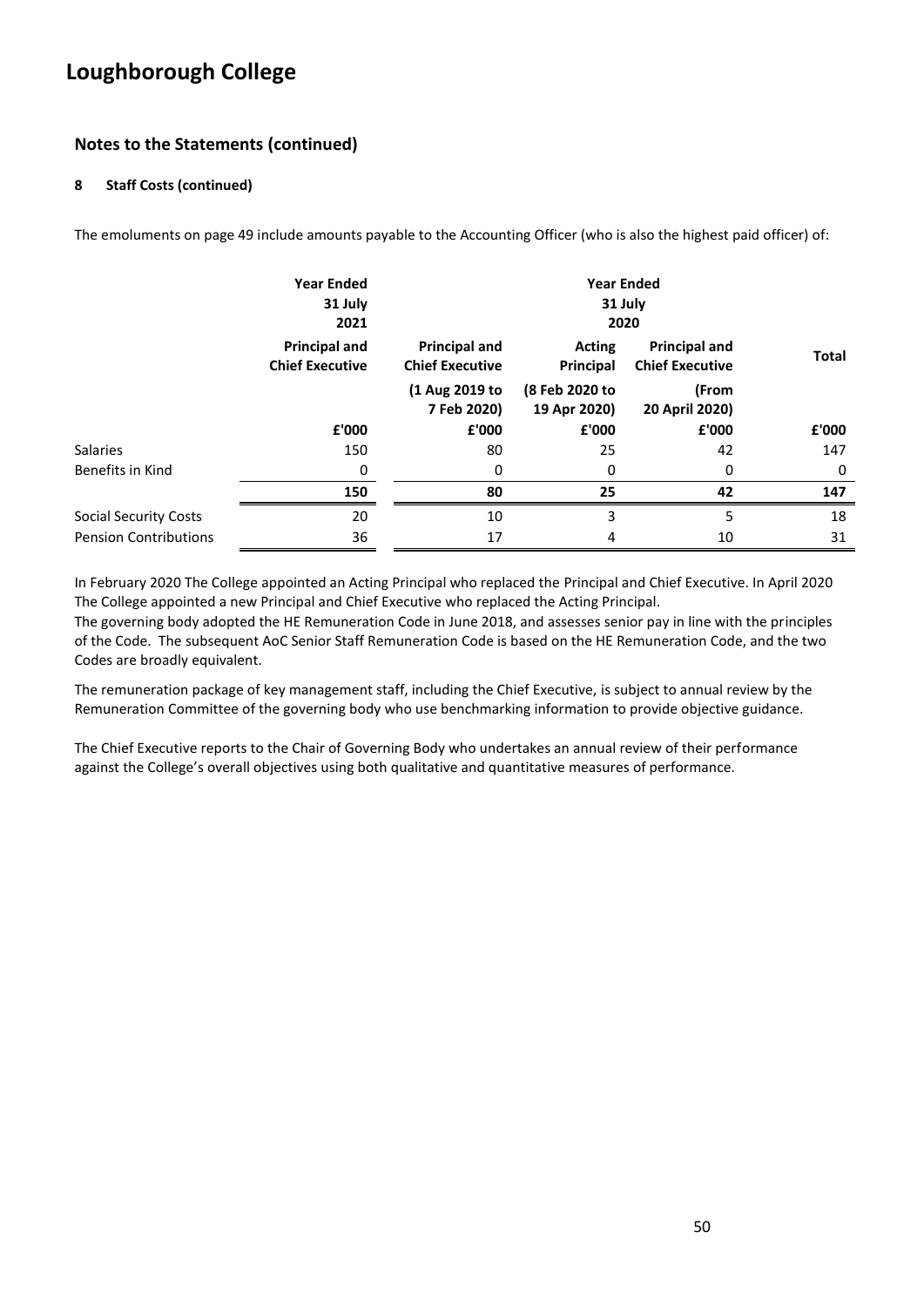## **Notes to the Statements (continued)**

### **8 Staff Costs (continued)**

Relationship of Principal/Chief Executive pay and remuneration expressed as a multiple

|                                                                                              | <b>Year Ended</b> |         |
|----------------------------------------------------------------------------------------------|-------------------|---------|
|                                                                                              | 31 July           | 31 July |
|                                                                                              | 2021              | 2020    |
| Principal and Chief Executive (1 Aug 2019 to 7 Feb 2020)                                     |                   |         |
| Principal's basic salary (annualised) as a multiple of the median of all staff               |                   | 6.3     |
| Principal and CEO's total remuneration (annualised) as a multiple of the median of all staff |                   | 6.3     |
| Acting Principal (8 Feb 2020 to 19 Apr 2020)                                                 |                   |         |
| Principal's basic salary (annualised) as a multiple of the median of all staff               |                   | 5.2     |
| Principal and CEO's total remuneration (annualised) as a multiple of the median of all staff |                   | 5.2     |
| <b>Principal and Chief Executive (From 20 April 2020)</b>                                    |                   |         |
| Principal's basic salary (annualised) as a multiple of the median of all staff               |                   | 6.1     |
| Principal and CEO's total remuneration (annualised) as a multiple of the median of all staff |                   | 6.1     |
| Total                                                                                        |                   |         |
| Principal's basic salary as a multiple of the median of all staff                            | 6.0               | 6.0     |
| Principal and CEO's total remuneration as a multiple of the median of all staff              | 6.0               | 6.0     |

### **Compensation for Loss of Office Paid to Former Key Management Personnel**

The severance payments are approved by the College's remuneration committee. There were no payments in the current financial year (2020 £10,000).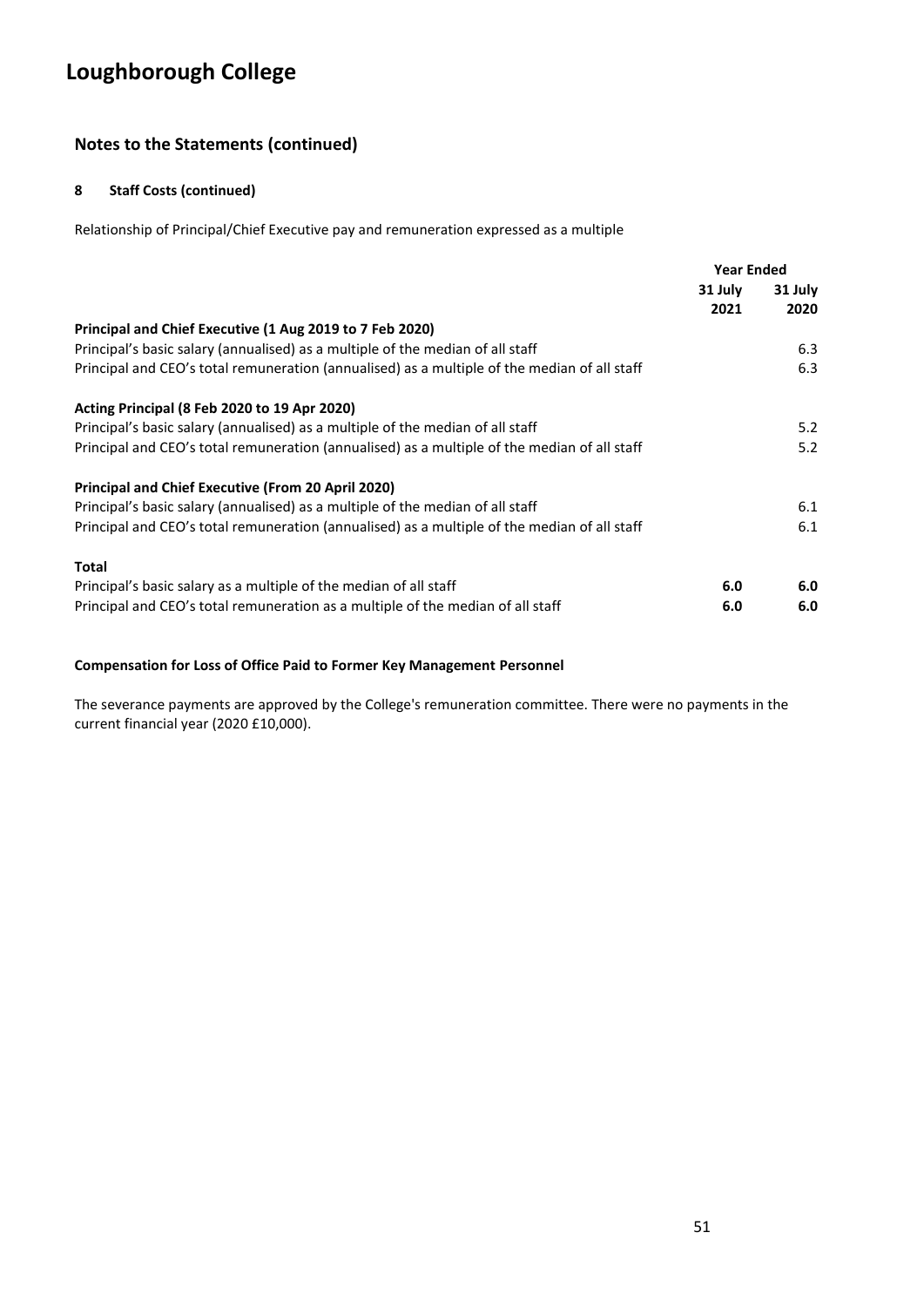## **Notes to the Statements (continued)**

#### **9 Other Operating Expenses**

|                       |         | <b>Year Ended</b> |         | <b>Year Ended</b> |  |
|-----------------------|---------|-------------------|---------|-------------------|--|
|                       | 31 July | 31 July           | 31 July | 31 July           |  |
|                       | 2021    | 2021              | 2020    | 2020              |  |
|                       | Group   | <b>College</b>    | Group   | College           |  |
|                       | £'000   | £'000             | £'000   | £'000             |  |
| <b>Teaching Costs</b> | 3,988   | 3,988             | 3,234   | 3,234             |  |
| Non Teaching Costs *  | 4,499   | 6,509             | 4,364   | 5,740             |  |
| <b>Premises Costs</b> | 2,124   | 2,118             | 1,879   | 1,874             |  |
| <b>Total</b>          | 10,611  | 12,615            | 9,477   | 10,847            |  |
|                       |         |                   |         |                   |  |

\* College figure includes Subsidiary Undertakings of: 2,126 1,402

| <b>Other Operating Expenses Include:</b>                               |         | <b>Year Ended</b><br><b>Year Ended</b> |         |         |
|------------------------------------------------------------------------|---------|----------------------------------------|---------|---------|
|                                                                        | 31 July | 31 July                                | 31 July | 31 July |
|                                                                        | 2021    | 2021                                   | 2020    | 2020    |
|                                                                        | Group   | <b>College</b>                         | Group   | College |
|                                                                        | £'000   | £'000                                  | £'000   | f'000   |
| Auditors' Remuneration:                                                |         |                                        |         |         |
| <b>Financial Statements Audit</b>                                      | 51      | 43                                     | 39      | 31      |
| Independent Assurance                                                  | 22      | 22                                     | 46      | 46      |
| Other Services Provided by the Financial Statements<br><b>Auditors</b> | 0       | 0                                      | 0       | 0       |
| Other Services Provided by the Internal Auditors                       | 0       | 0                                      | 0       | 0       |
| Losses on Disposal of Tangible Fixed Assets (where not<br>material)    | 0       | 0                                      | 0       | 0       |
| Depreciation                                                           | 1,992   | 1,992                                  | 1,938   | 1,938   |
| Hire of Assets Under Operating Leases                                  | 57      | 57                                     | 57      | 57      |
| Payments to Subcontractors and Partners                                | 3,988   | 3,988                                  | 3,234   | 3,234   |

### **9a Office for Students, Access and Participation - College only**

|                               | <b>Year Ended</b> |         |         | <b>Year Ended</b> |  |
|-------------------------------|-------------------|---------|---------|-------------------|--|
|                               | 31 July           | 31 July | 31 July | 31 July           |  |
|                               | 2021              | 2021    | 2020    | 2020              |  |
|                               | Group             | College | Group   | College           |  |
|                               | £'000             | £'000   | £'000   | £'000             |  |
| Access investment             | 62                | 62      | 34      | 34                |  |
| Financial support to students | 72                | 72      | 80      | 80                |  |
| <b>Disability Support</b>     | 0                 | 0       | 0       | 0                 |  |
| Research and evaluation       | 5                 | 5       | 0       | 0                 |  |
|                               | 139               | 139     | 114     | 114               |  |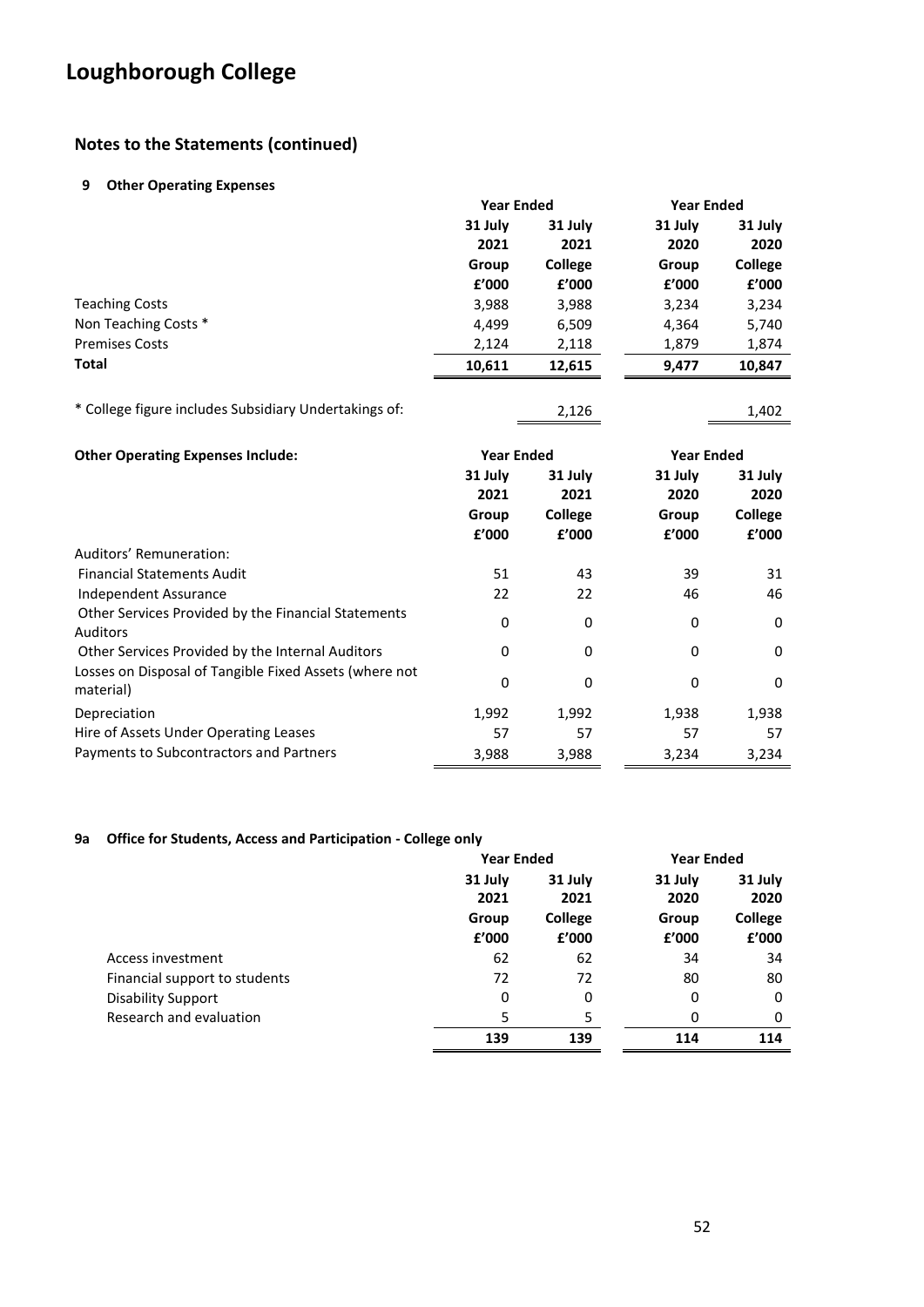### **Notes to the Statements (continued)**

### **10 Interest and Other Finance Costs - Group Only**

|                                                     | <b>Year Ended</b> |       |  |
|-----------------------------------------------------|-------------------|-------|--|
|                                                     | 31 July           |       |  |
|                                                     | 2021              | 2020  |  |
|                                                     | f'000             | f'000 |  |
| On Bank Loans, Overdrafts and Other Loans*          | 182               | 551   |  |
|                                                     | 182               | 551   |  |
| On Finance Leases                                   |                   |       |  |
| Net Interest on Defined Pension Liability (note 25) | 341               | 305   |  |
| <b>Total</b>                                        | 525               | 858   |  |

\*2020 figure includes £389,552 in relation to the legal, professional and break costs moving loan facilities from Lloyds and Barclays to Santander

#### **11 Taxation - Group Only**

|                                                                                  | <b>Year Ended</b> |         |
|----------------------------------------------------------------------------------|-------------------|---------|
|                                                                                  | 31 July           | 31 July |
|                                                                                  | 2021              | 2020    |
|                                                                                  | £'000             | f'000   |
| United Kingdom Corporation Tax                                                   | 0                 |         |
| Provision for Deferred Corporation Tax in the Accounts of the Subsidiary Company | 0                 |         |
| <b>Total</b>                                                                     | ŋ                 |         |

The members do not believe that the College was liable for any corporation tax arising out of its activities during either year.

### **12 Tangible Fixed Assets - (Group)**

|                                     | Land and<br><b>Buildings</b> | Equipment | <b>Assets</b><br><b>Under</b><br><b>Construction</b> | <b>Total</b> |
|-------------------------------------|------------------------------|-----------|------------------------------------------------------|--------------|
|                                     | Freehold                     |           |                                                      |              |
|                                     | f'000                        | £'000     | £'000                                                | £'000        |
| <b>Cost or Valuation</b>            |                              |           |                                                      |              |
| At 1 August 2020                    | 64,224                       | 2,761     | $\Omega$                                             | 66,985       |
| Additions                           | 1,214                        | 1,064     | 139                                                  | 2,418        |
| <b>Transfers</b>                    | 0                            | 0         | 0                                                    | 0            |
| <b>Disposals</b>                    | (618)                        | (486)     | 0                                                    | (1, 104)     |
| At 31 July 2021                     | 64,820                       | 3,339     | 139                                                  | 68,299       |
| <b>Accumulated Depreciation</b>     |                              |           |                                                      |              |
| At 1 August 2020                    | 19,502                       | 1,917     | 0                                                    | 21,419       |
| Charge for the Year                 | 1,521                        | 471       | 0                                                    | 1,992        |
| <b>Transfers</b>                    | 35                           | (35)      | 0                                                    | 0            |
| Elimination in Respect of Disposals | (609)                        | (486)     | 0                                                    | (1,094)      |
| At 31 July 2021                     | 20,449                       | 1,867     | 0                                                    | 22,317       |
| Net Book Value at 31 July 2021      | 44,371                       | 1,472     | 139                                                  | 45,982       |
| Net Book Value at 31 July 2020      | 44,722                       | 844       | 0                                                    | 45,566       |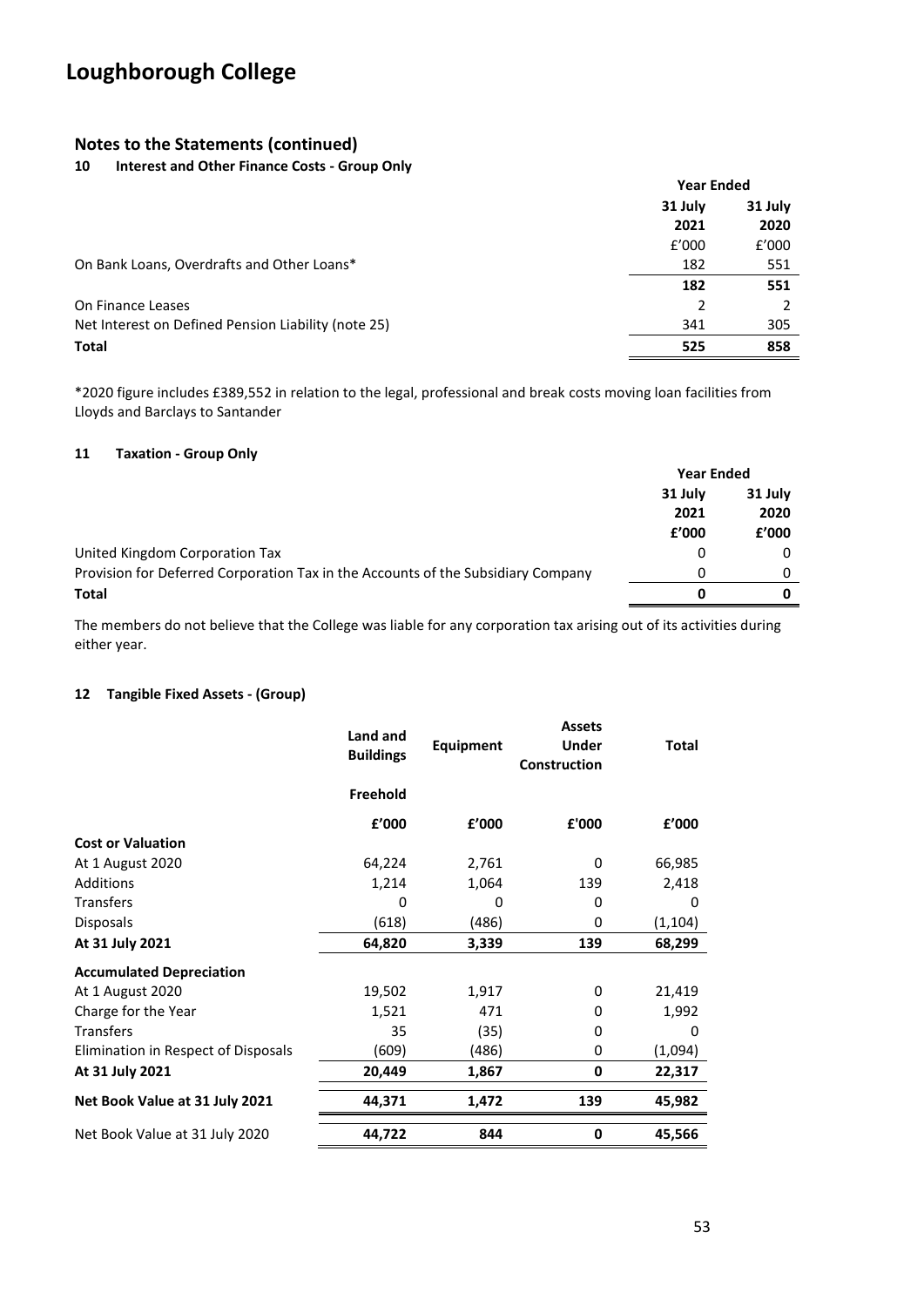## **Notes to the Statements (continued)**

### **12 Tangible Fixed Assets (continued) - (College only)**

|                                               | Land and<br><b>Buildings</b> | <b>Equipment</b> | <b>Assets</b><br><b>Under</b><br>Construction | <b>Total</b> |
|-----------------------------------------------|------------------------------|------------------|-----------------------------------------------|--------------|
|                                               | Freehold                     |                  |                                               |              |
|                                               | £'000                        | £'000            | £'000                                         | £'000        |
| <b>Cost or Valuation</b>                      |                              |                  |                                               |              |
| At 1 August 2020                              | 64,763                       | 2,743            | 0                                             | 67,506       |
| Additions                                     | 1,214                        | 1,064            | 139                                           | 2,417        |
| <b>Transfers</b>                              | 0                            | 0                | 0                                             | 0            |
| <b>Disposals</b>                              | (618)                        | (486)            | 0                                             | (1, 104)     |
| At 31 July 2021                               | 65,359                       | 3,321            | 139                                           | 68,819       |
| <b>Accumulated Depreciation</b>               |                              |                  |                                               |              |
| At 1 August 2020                              | 19,164                       | 1,902            | 0                                             | 21,066       |
| Charge for the Year                           | 1,521                        | 471              | 0                                             | 1,992        |
| <b>Transfers</b>                              | 35                           | (35)             | 0                                             | 0            |
| Elimination in Respect of<br><b>Disposals</b> | (609)                        | (486)            | 0                                             | (1,095)      |
| At 31 July 2021                               | 20,111                       | 1,852            | 0                                             | 21,963       |
| Net Book Value at 31 July 2021                | 45,248                       | 1,469            | 139                                           | 46,856       |
| Net Book Value at 31 July 2020                | 45,599                       | 841              | 0                                             | 46,440       |

The cost and net book value of the College's land and buildings is higher than that of the Group because in 2016, certain property owned by a previous subsidiary undertaking (that was subsequently liquidated), was transferred to the College at a cost that reflected fair value at that date. The amounts in the Group continue to reflect the original cost to the Group.

The net book value of equipment includes an amount of £77,153 (2018/19 – £114,300) in respect of assets held under finance leases. The depreciation charge on these assets for the year was £37,148 (2018/19 – £37,147).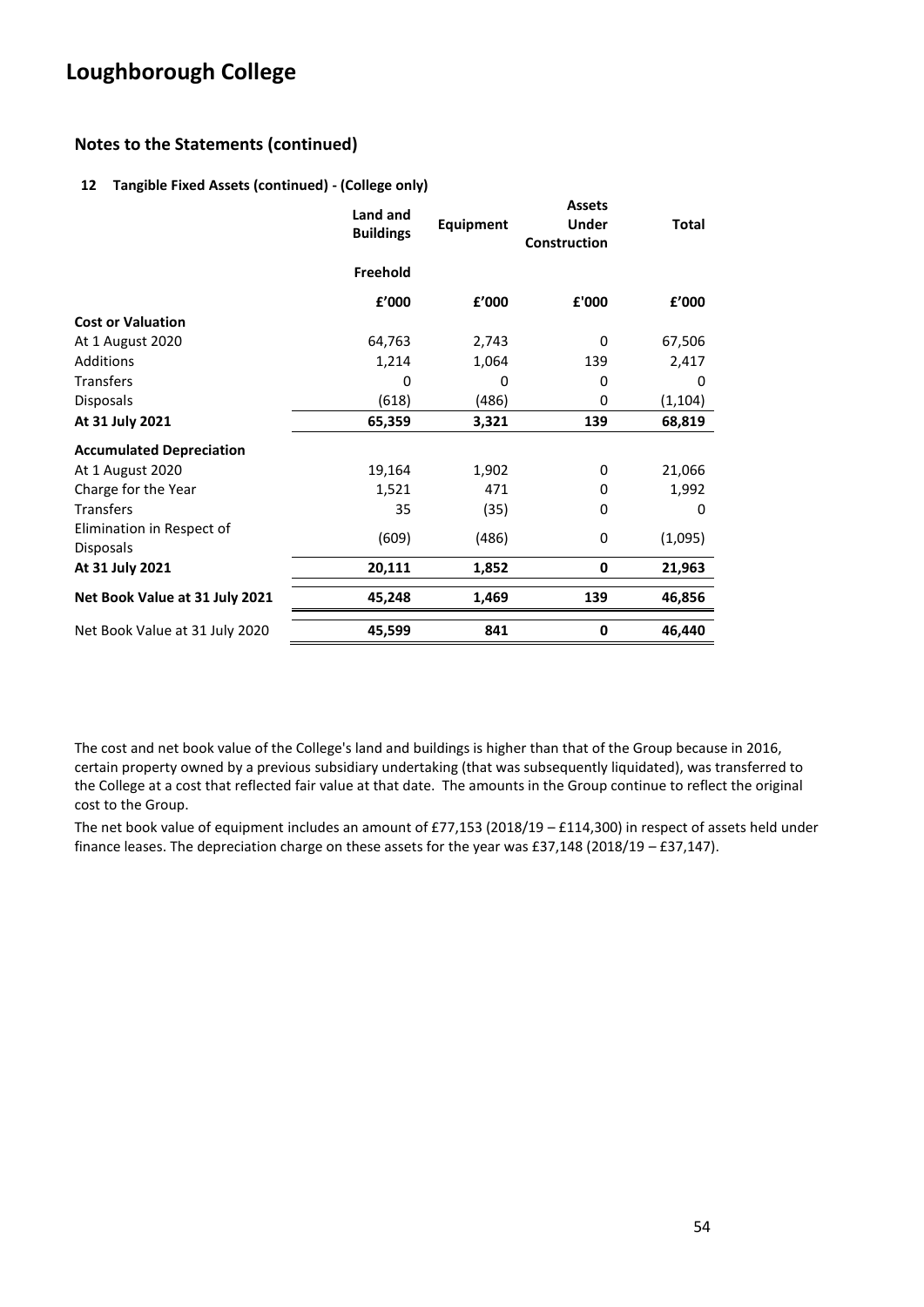## **Notes to the Statements (continued)**

### **13 Non Current Investments - Group & College**

|                                            | 2021  | 2020  |
|--------------------------------------------|-------|-------|
|                                            | f'000 | f'000 |
| <b>Investments in Subsidiary Companies</b> | 0     |       |
| <b>Other Non Current Investments</b>       | 275   | 278   |
| <b>Total</b>                               | 275   | 278   |

The Leicestershire College Limited was set up in 2016/17 and is incorporated in England and Wales. Loughborough College holds 100% of the ordinary share capital. The registered office address is Loughborough College, Radmoor Road, Loughborough, LE11 3BT.

#### **14 Trade and Other Receivables**

|                                      | 2021  | 2021    | 2020  | 2020    |
|--------------------------------------|-------|---------|-------|---------|
|                                      | Group | College | Group | College |
|                                      | f'000 | f'000   | f'000 | f'000   |
| Amounts Falling Due Within One Year: |       |         |       |         |
| <b>Trade Receivables</b>             | 204   | 204     | 163   | 163     |
| Amounts Owed by Group Undertakings:  |       |         |       |         |
| Subsidiary Undertakings              | 0     | 155     | 0     | 232     |
| Prepayments and Accrued Income       | 860   | 860     | 772   | 770     |
| Amounts Owed by the ESFA             | 0     | 0       | 0     | 0       |
| <b>Total</b>                         | 1.064 | 1,219   | 935   | 1,165   |

Amounts owed by group undertakings are trading balances repayable on demand and are non-interest bearing.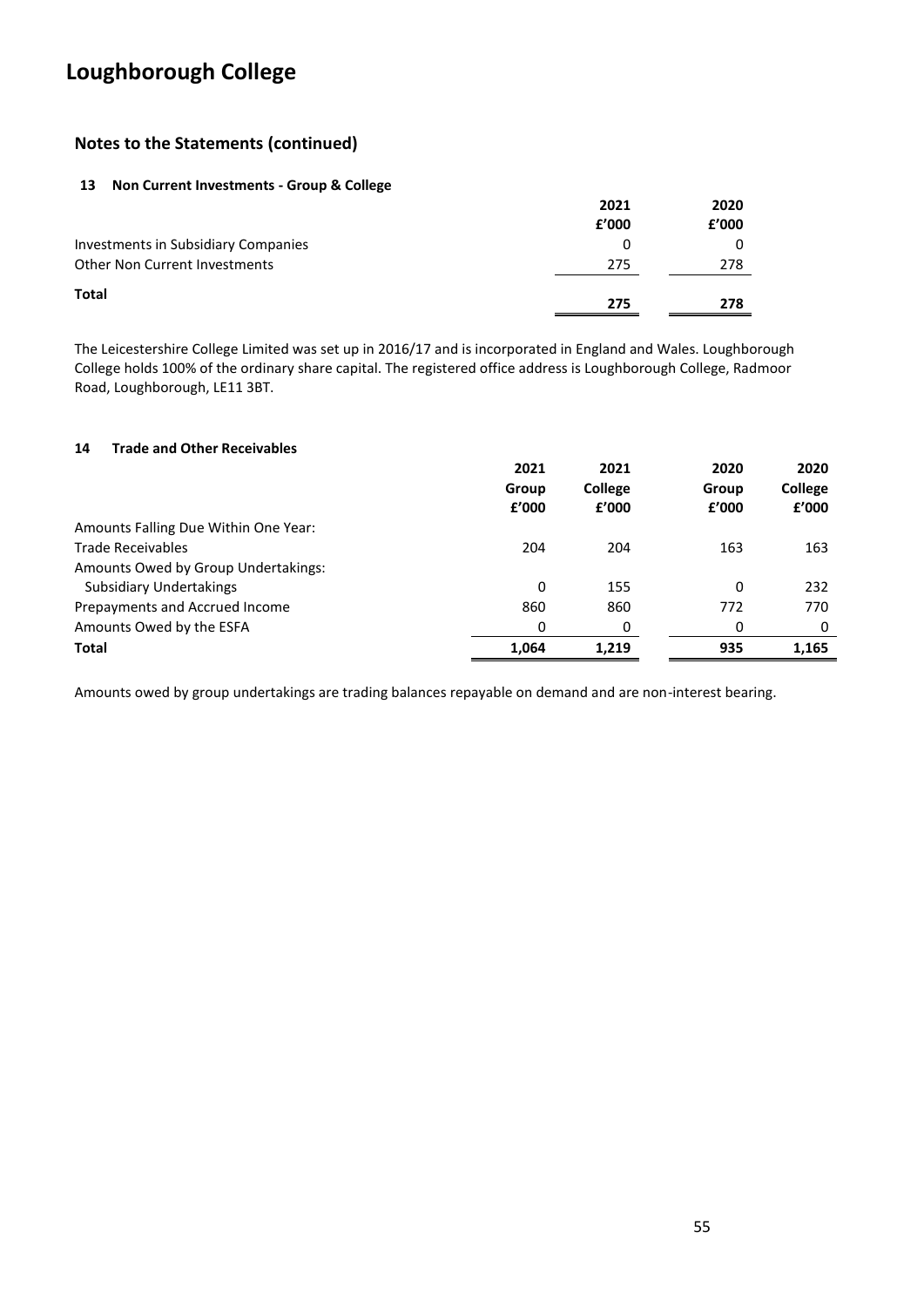## **Notes to the Statements (continued)**

#### **15 Current Investments**

|                            | 31 July | 31 July        | 31 July | 31 July        |
|----------------------------|---------|----------------|---------|----------------|
|                            | 2021    | 2021           | 2020    | 2020           |
|                            | Group   | <b>College</b> | Group   | <b>College</b> |
|                            | £'000   | £'000          | £'000   | £'000          |
| <b>Short Term Deposits</b> | 0       |                | 0       | 0              |
| <b>Total</b>               | 0       |                |         |                |

Deposits are held with banks operating in the London market and licensed by the Financial Conduct Authority with more than three months maturity at the balance sheet date. The interest rates for these deposits are fixed for the duration of the deposit at time of placement.

#### **16 Creditors - Amounts Falling Due Within One Year**

|                                         | 31 July | 31 July        | 31 July | 31 July |
|-----------------------------------------|---------|----------------|---------|---------|
|                                         | 2021    | 2021           | 2020    | 2020    |
|                                         | Group   | <b>College</b> | Group   | College |
|                                         | £'000   | £'000          | £'000   | £'000   |
| <b>Bank Loans and Overdrafts</b>        | 300     | 300            | 300     | 300     |
| <b>Obligations Under Finance Leases</b> | 31      | 31             | 31      | 31      |
| <b>Trade Pavables</b>                   | 1,133   | 1,123          | 481     | 474     |
| Amounts Owed to Group Undertakings:     |         |                |         |         |
| Subsidiary Undertakings                 | 0       | 0              | 0       | 0       |
| <b>Corporation Tax</b>                  | 0       | 0              | 0       | 0       |
| Other Taxation and Social Security      | 714     | 675            | 677     | 647     |
| <b>Accruals and Deferred Income</b>     | 2,887   | 2,880          | 2,284   | 2,299   |
| <b>Holiday Accrual</b>                  | (1)     | (2)            | 21      | 16      |
| Deferred Income - Capital Grants        | 550     | 550            | 424     | 424     |
| Amounts Owed to the ESFA                | 394     | 394            | 0       | 0       |
| Total                                   | 6,008   | 5,951          | 4,218   | 4,191   |

Amounts owed by group undertakings are trading balances repayable on demand and are non-interest bearing.

#### **17 Creditors - Amounts Falling Due After More Than One Year**

|                                         | 31 July<br>2021 | 31 July<br>2021         | 31 July<br>2020 | 31 July<br>2020         |
|-----------------------------------------|-----------------|-------------------------|-----------------|-------------------------|
|                                         | Group<br>£'000  | <b>College</b><br>f'000 | Group<br>f'000  | <b>College</b><br>£'000 |
| <b>Bank Loans</b>                       | 5,825           | 5,825                   | 5,625           | 5,625                   |
| <b>Obligations Under Finance Leases</b> | 31              | 31                      | 62              | 62                      |
| Deferred Income - Capital Grants        | 13,707          | 13,707                  | 12,813          | 12,813                  |
| <b>Total</b>                            | 19,563          | 19,563                  | 18,500          | 18,500                  |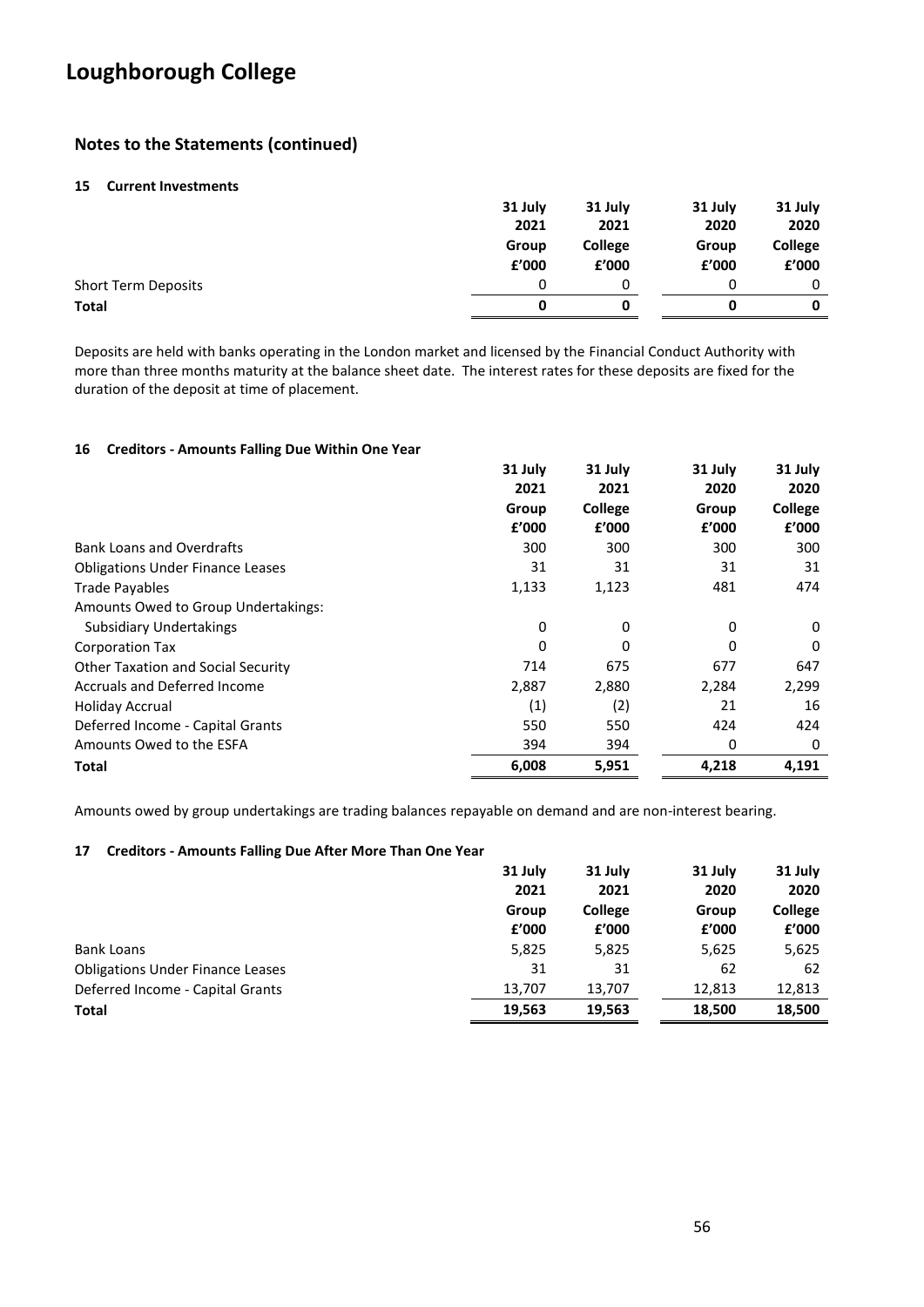## **Notes to the Statements (continued)**

#### **18 Maturity of Debt**

#### **(a) Bank Loans and Overdrafts**

Bank Loans and Overdrafts are Repayable as Follows:

|                            | 31 July | 31 July        | 31 July | 31 July        |
|----------------------------|---------|----------------|---------|----------------|
|                            | 2021    | 2021           | 2020    | 2020           |
|                            | Group   | <b>College</b> | Group   | <b>College</b> |
|                            | f'000   | f'000          | £'000   | £'000          |
| In One Year or Less        | 300     | 300            | 300     | 300            |
| Between One and Two Years  | 310     | 310            | 300     | 300            |
| Between Two and Five Years | 988     | 988            | 900     | 900            |
| In Five Years or More      | 4.527   | 4,527          | 4.425   | 4,425          |
| <b>Total</b>               | 6,125   | 6,125          | 5,925   | 5,925          |

The current bank loan was used to refinance the indebtness of the previous borrowers. The loan is for £6m and repayable over 20 years at 3 month LIBOR (migration to SONIA by the end of September 2021, due to cessation of LIBOR contracts) + 2.95% interest.

An additional bank loan of £0.5m was taken as part of a Rolling Credit Facility and was used to support ongoing capital projects. This facility is interest only until April 2023

#### **(b) Finance leases**

The net finance lease obligations to which the institution is committed are:

|                            | 31 July | 31 July        | 31 July | 31 July |
|----------------------------|---------|----------------|---------|---------|
|                            | 2021    | 2021           | 2020    | 2020    |
|                            | Group   | <b>College</b> | Group   | College |
|                            | £'000   | £'000          | £'000   | £'000   |
| In One Year or Less        | 31      | 31             | 31      | 31      |
| Between Two and Five Years | 31      | 31             | 62      | 62      |
| In Five Years or More      | 0       | n              | 0       | 0       |
| <b>Total</b>               | 62      | 62             | 93      | 93      |

Finance lease obligations are secured on the assets to which they relate. The carrying value is £151,000 There are no contingent rents or subleasing arrangements.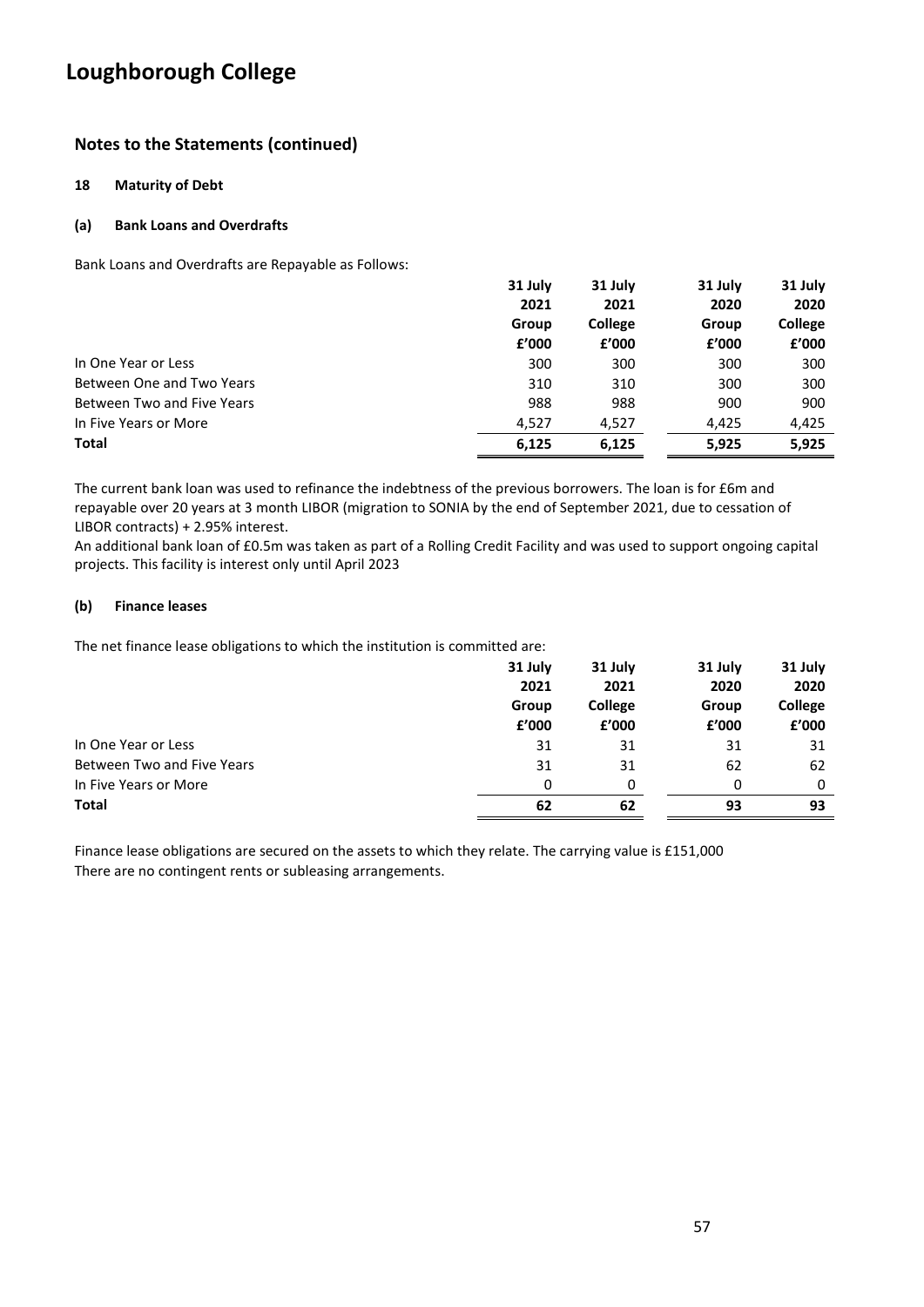## **Notes to the Statements (continued)**

#### **19 Provisions**

|                                                    | <b>Group and College</b>                               |                      |                                    |       |              |
|----------------------------------------------------|--------------------------------------------------------|----------------------|------------------------------------|-------|--------------|
|                                                    | <b>Defined</b><br><b>Benefit</b><br><b>Obligations</b> | <b>Restructuring</b> | <b>Enhanced</b><br><b>Pensions</b> | Other | <b>Total</b> |
|                                                    | £'000                                                  | £'000                | f'000                              | £'000 | f'000        |
| At 1 August 2020                                   | 23,550                                                 | 0                    | 519                                | 0     | 24,069       |
| Expenditure in the Period                          | 0                                                      | 0                    | (23)                               | 0     | (23)         |
| Transferred from Income and Expenditure<br>Account | 2,732                                                  | 0                    | 0                                  | 0     | 2,732        |
| At 31 July 2021                                    | 26,282                                                 | 0                    | 496                                | 0     | 26,778       |

#### **20 Notes to Cash Flow Statement**

| <b>Analysis of Change in Net funds</b> |  |  |  |  |
|----------------------------------------|--|--|--|--|
|----------------------------------------|--|--|--|--|

| Group                     | At 1 August | Cash         | Other          | At 31 July |
|---------------------------|-------------|--------------|----------------|------------|
|                           | 2020        | <b>Flows</b> | <b>Changes</b> | 2021       |
|                           | £'000       | £'000        | £'000          | £'000      |
| Cash and Cash Equivalents | 3,765       | 2,695        | 0              | 6,460      |
| Overdrafts                | 0           | 0            | 0              | 0          |
|                           | 3,765       | 2,695        | 0              | 6,460      |
| <b>Bank Loans</b>         | (5, 925)    | (200)        | 0              | (6, 125)   |
| <b>Finance Leases</b>     | (93)        | 31           | 0              | (62)       |
| <b>Net Debt</b>           | (2, 253)    | 2,526        | $\mathbf 0$    | 273        |
| <b>College</b>            | At 1 August | Cash         | Other          | At 31 July |
|                           | 2020        | <b>Flows</b> | <b>Changes</b> | 2021       |
|                           | £'000       | £'000        | £'000          | £'000      |
| Cash and Cash Equivalents | 3,372       | 2,731        | 0              | 6,103      |
| Overdrafts                | 0           | 0            | 0              | 0          |
|                           | 3,372       | 2,731        | 0              | 6,103      |
| <b>Bank Loans</b>         | (5, 925)    | (200)        | 0              | (6, 125)   |
| <b>Finance Leases</b>     | (93)        | 31           | 0              | (62)       |
| <b>Net Debt</b>           | (2,646)     | 2,562        | 0              | (84)       |

#### **21 Capital Commitments**

|                                       | <b>Group and College</b> |       |
|---------------------------------------|--------------------------|-------|
|                                       | 2021                     | 2020  |
|                                       | £'000                    | £'000 |
| Commitments Contracted for at 31 July | 165                      |       |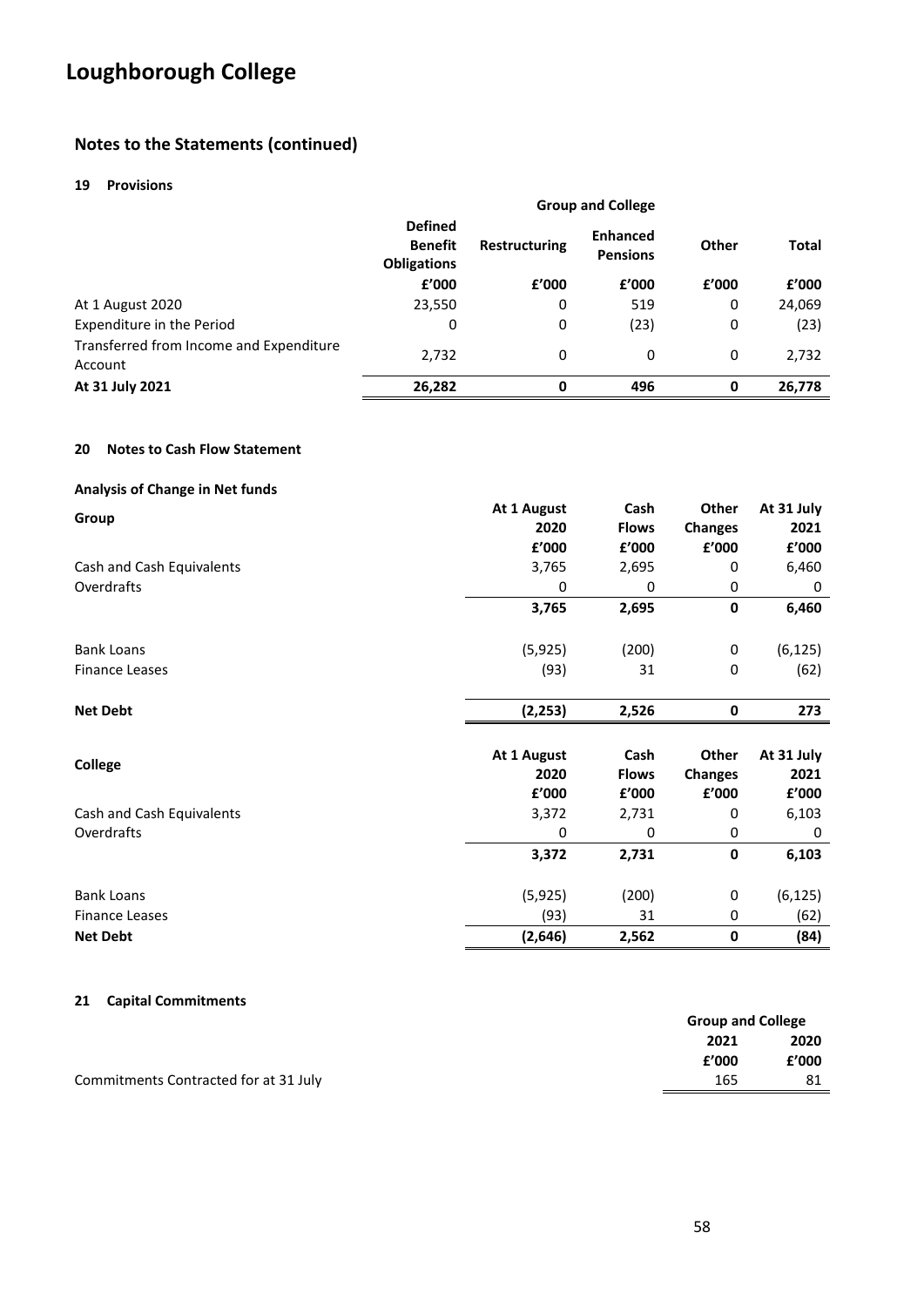## **Notes to the Statements (continued)**

#### **22 Lease Obligations - Group and College**

At 31 July the Group and College had minimum lease payments under non-cancellable operating leases as follows:

|                                                   | 31 July<br>2021<br>£'000 | 31 July<br>2020<br>f'000 |
|---------------------------------------------------|--------------------------|--------------------------|
| <b>Future Minimum Lease Payments Due</b>          |                          |                          |
| <b>Land and Buildings</b>                         |                          |                          |
| Not Later Than One Year                           | 0                        | $\Omega$                 |
| Later Than One Year and Not Later Than Five Years | 0                        | 0                        |
| Later than Five Years                             | 0                        | 0                        |
|                                                   | 0                        | 0                        |
| <b>Other</b>                                      |                          |                          |
| Not Later Than One Year                           | 57                       | 57                       |
| Later Than One Year and Not Later Than Five Years | 97                       |                          |
| Later than Five Years                             | 0                        | 0                        |
|                                                   | 154                      | 64                       |
| <b>Total Lease Payments Due</b>                   | 154                      | 64                       |

The impact of these lease payments on the Income and Expenditure account was £57,000

### **23 Contingent Liabilities - Group and College**

There are no events during the reporting period (2020 Nil).

### **24 Events after the balance sheet date - Group and College**

There are no adjusting/ non-adjusting events after the reporting period.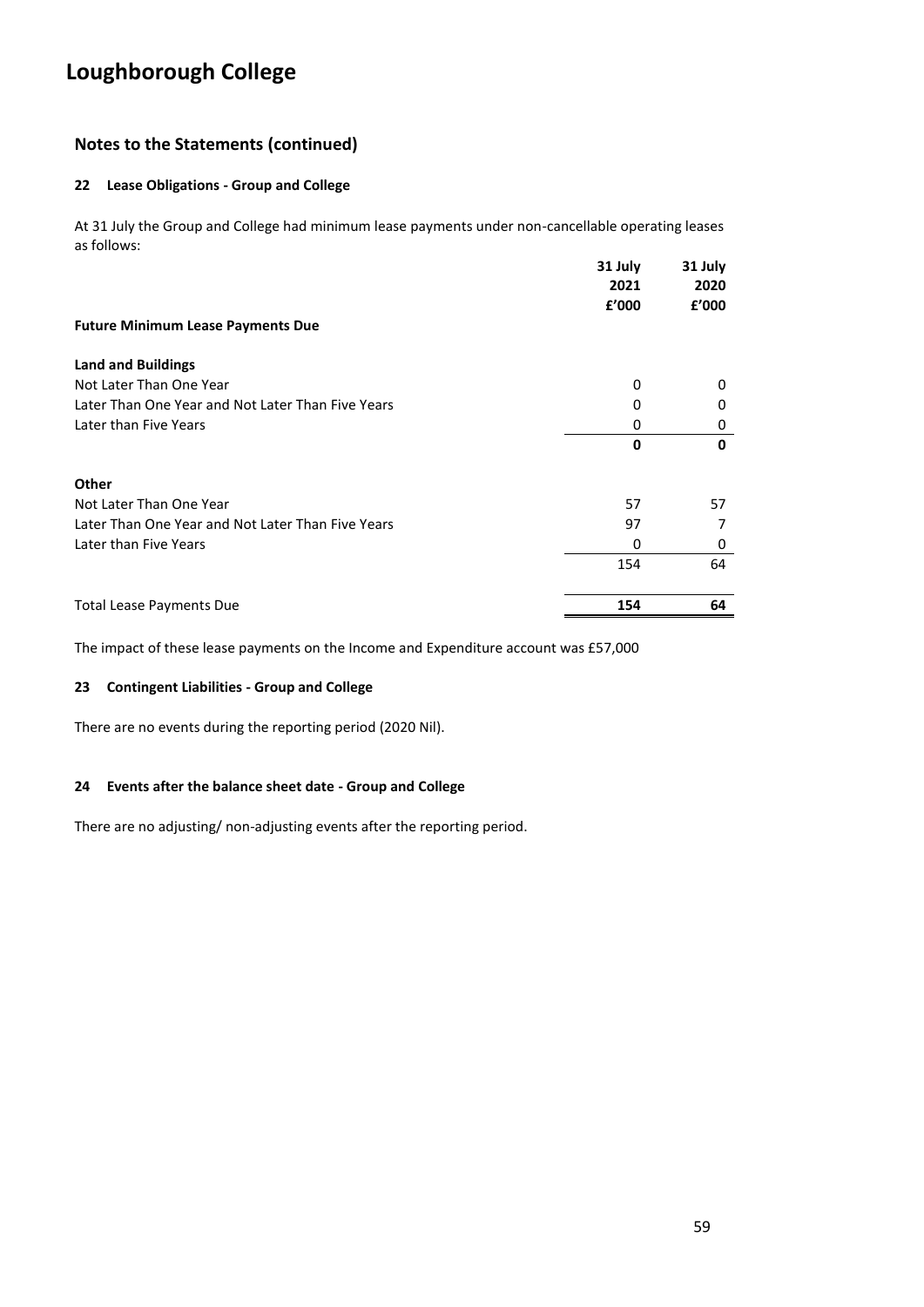## **Notes to the Statements (continued)**

### **25 Defined benefit obligations - Group and College**

| <b>Total Pension Cost for the Year</b>                          |       | Year<br>Ended 31<br><b>July 2021</b><br>£'000 |       | Year<br>Ended 31<br><b>July 2020</b><br>£'000 |
|-----------------------------------------------------------------|-------|-----------------------------------------------|-------|-----------------------------------------------|
| Teachers' Pension Scheme: Contributions Paid                    |       | 1,794                                         |       | 1,698                                         |
| Scottish Widows Pension Scheme: Contributions Paid              |       | 108                                           |       | 70                                            |
| Local Government Pension Scheme:                                |       |                                               |       |                                               |
| <b>Contributions Paid</b>                                       | 1,280 |                                               | 1,329 |                                               |
| FRS 102 (28) Charge                                             | 1,551 |                                               | 1,463 |                                               |
| Charge to the Statement of Comprehensive Income                 |       | 2,831                                         |       | 2,792                                         |
| Enhanced Pension Charge to Statement of Comprehensive<br>Income |       | 23                                            |       | (8)                                           |
| <b>Total Pension Cost for the Year</b>                          |       | 4,756                                         |       | 4,552                                         |

All items relate to the college other than the Scottish Widows Pension Scheme.

#### *FRS 102 (28)*

The College's employees belong to two principal post-employment benefit plans: the Teachers' Pension Scheme England and Wales (TPS) for academic and related staff; and the Leicestershire Local Government Pension Scheme (LGPS) for non-teaching staff. Both are multi-employer defined-benefit plans.

Under the definitions set out in FRS 102 (28.11), the TPS is a multi-employer pension scheme. The College is unable to identify its share of the underlying assets and liabilities of the scheme.

Accordingly, the College has taken advantage of the exemption in FRS 102 and has accounted for its contributions to the scheme as if it were a defined-contribution plan. The College has set out above the information available on the plan and the implications for the College in terms of the anticipated contribution rates.

#### **Local Government Pension Scheme**

The LGPS is a funded defined-benefit plan, with the assets held in separate funds administered by Leicestershire County Council. The total contribution made for the year ended 31 July 2021 was £1,657,000, of which employer's contributions totalled £1,280,000 and employees' contributions totalled £377,000.

The agreed contribution rates for future years are 22.0% Y/E 31 March 2020, 22.3% Y/E 31 March 2021 for employers and range from 5.5% to 12.5% for employees, depending on salary.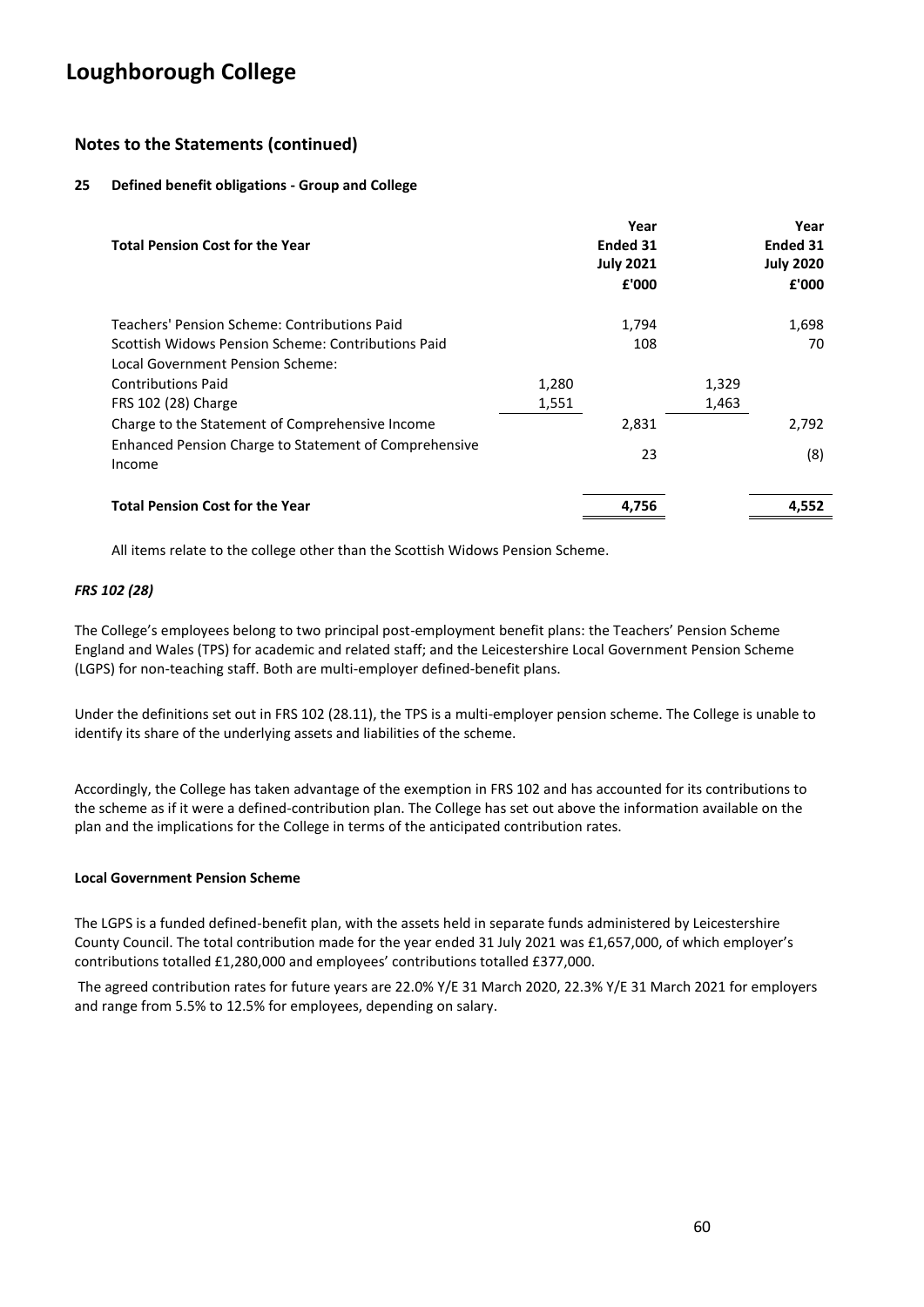## **Notes to the Statements (continued)**

### **25 Defined Benefit Obligations - Group and College (continued)**

### **Local Government Pension Scheme (Continued)**

#### **Principal Actuarial Assumptions**

The following information is based upon a full actuarial valuation of the fund at 31 March 2019 updated to 31 July 2021 by a qualified independent actuary:

|                                             | Year ended | Year ended |  |
|---------------------------------------------|------------|------------|--|
|                                             | 31 July    | 31 July    |  |
|                                             | 2021       | 2020       |  |
| Rate of Increase in Salaries                | 3.30%      | 2.60%      |  |
| Discount Rate for Scheme Liabilities        | 1.60%      | 1.40%      |  |
| Inflation Assumption (CPI)                  | 2.10%      | 2.10%      |  |
| <b>Commutation of Pensions to Lump Sums</b> | 75%        | 75%        |  |

The current mortality assumptions include sufficient allowance for future improvements in mortality rates. The assumed life expectations on retirement age 65 are:

|                      | Year ended | Year ended |  |
|----------------------|------------|------------|--|
|                      | 31 July    | 31 July    |  |
|                      | 2021       | 2020       |  |
|                      | years      | years      |  |
| Retiring Today       |            |            |  |
| Males                | 21.70      | 21.50      |  |
| Females              | 24.20      | 23.80      |  |
| Retiring in 20 Years |            |            |  |
| Males                | 22.60      | 22.20      |  |
| Females              | 25.90      | 25.70      |  |

The college's share of the assets in the plan at the balance sheet date and the expected rates of return were:

|                                 | 31 July        |                   | 31 July        |                   |
|---------------------------------|----------------|-------------------|----------------|-------------------|
|                                 | 2021           |                   | 2020           |                   |
|                                 | Long-term rate |                   | Long-term rate |                   |
|                                 | of return      | <b>Fair Value</b> | of return      | <b>Fair Value</b> |
|                                 | expected       |                   | expected       |                   |
|                                 |                | £'000             |                | £'000             |
| Equities                        | 58.00%         | (15, 244)         | 57.00%         | (13, 424)         |
| <b>Bonds</b>                    | 29.00%         | (7,622)           | 31.00%         | (7, 301)          |
| Property                        | 7.00%          | (1,840)           | 8.00%          | (1,884)           |
| Cash                            | 6.00%          | (1, 577)          | 4.00%          | (942)             |
| Total fair value of plan assets |                | (26, 283)         |                | (23, 551)         |

The amount included in the balance sheet in respect of the defined benefit pension plan and enhanced pensions benefits is as follows:

|                                         | 31 July   | 31 July   |
|-----------------------------------------|-----------|-----------|
|                                         | 2021      | 2020      |
|                                         | f'000     | f'000     |
| Fair Value of Plan Assets               | 41.781    | 33,448    |
| Present Value of Plan Liabilities       | (68,063)  | (56,998)  |
| <b>Net Pensions Liability (Note 19)</b> | (26, 282) | (23, 550) |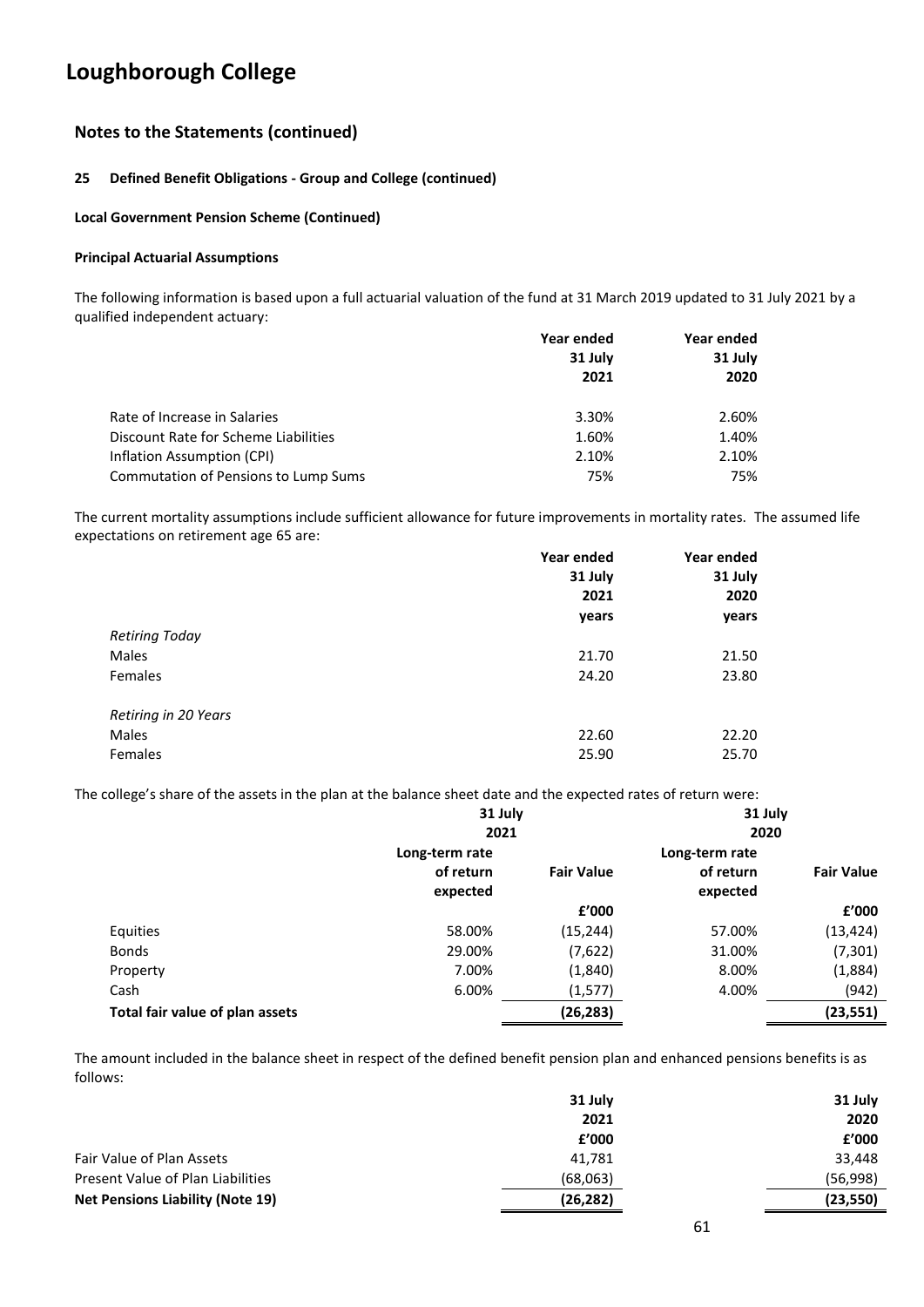## **Notes to the Statements (continued)**

### **25 Defined Benefit Obligations - Group and College (continued)**

**Local Government Pension Scheme (Continued)**

### **Amounts recognised in the Statement of Comprehensive Income in respect of the plan are as follows:**

|                                                                         | 31 July | 31 July  |
|-------------------------------------------------------------------------|---------|----------|
|                                                                         | 2021    | 2020     |
|                                                                         | f'000   | f'000    |
| <b>Amounts Included in Staff Costs</b>                                  |         |          |
| <b>Current Service Cost</b>                                             | 2,831   | 2,791    |
| Past Service Cost                                                       | 0       | 1        |
| <b>Total</b>                                                            | 2,831   | 2,792    |
| Amounts Included in Investment Income                                   |         |          |
|                                                                         |         |          |
| Net Interest Cost                                                       | 341     | 305      |
|                                                                         | 341     | 305      |
| <b>Amounts Recognised in Other Comprehensive Income</b>                 |         |          |
| <b>Return on Pension Plan Assets</b>                                    | 6,954   | (3,763)  |
| Experience Gains Arising on Defined Benefit Obligations                 | 788     | 1,481    |
| Changes in Assumptions Underlying the Present Value of Plan Liabilities | (8,582) | (5, 742) |
| Amount Recognised in Other Comprehensive Income                         | (840)   | (8,024)  |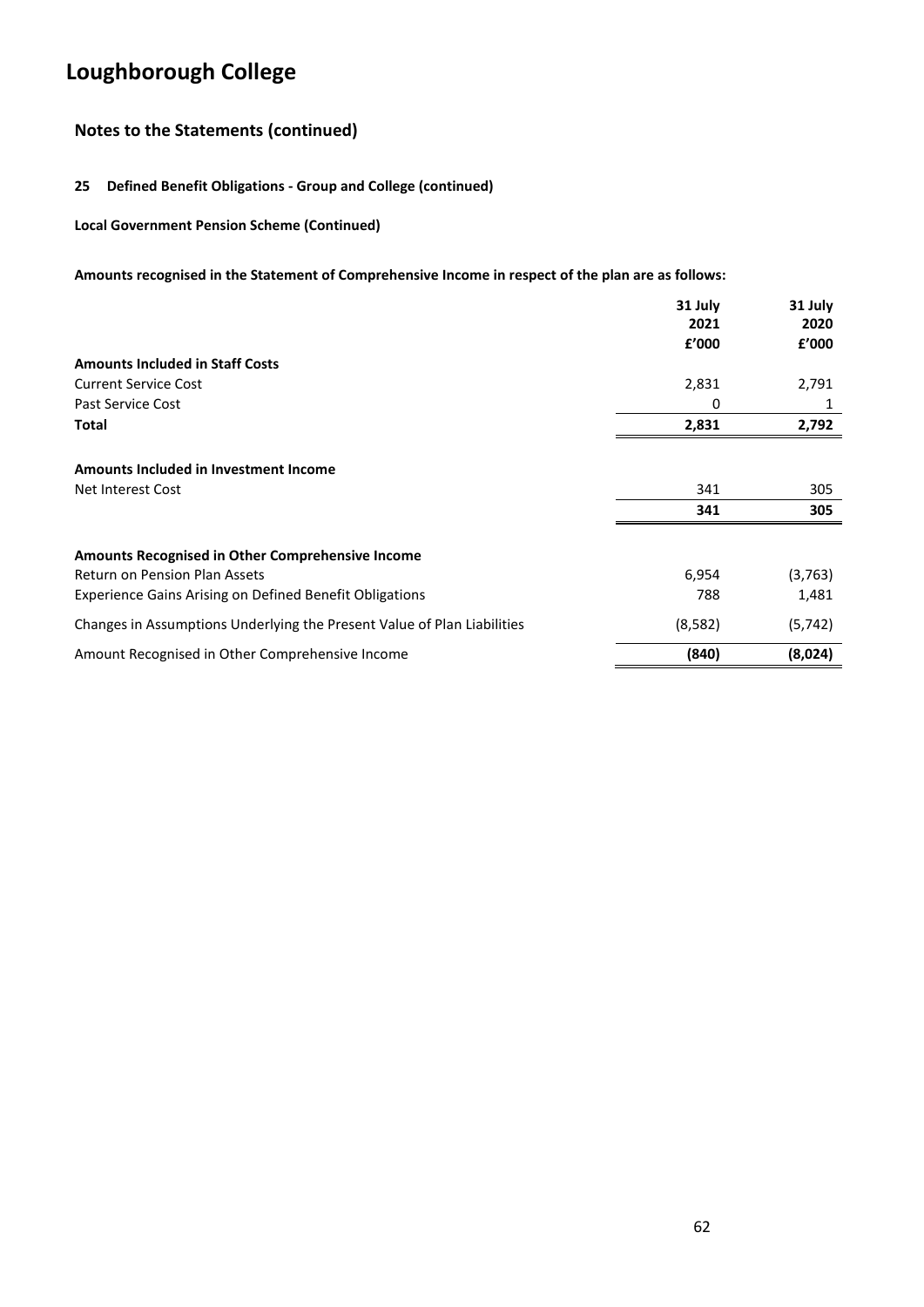## **Notes to the Statements (continued)**

### **25 Defined Benefit Obligations - Group and College (continued) Local Government Pension Scheme (Continued)**

### **Movement in Net Defined Benefit Liability During the Year**

|                                           | <b>Year Ended</b> |           |
|-------------------------------------------|-------------------|-----------|
|                                           | 31 July           | 31 July   |
|                                           | 2021              | 2020      |
|                                           | f'000             | f'000     |
| Deficit in Scheme at 1 August             | (23, 550)         | (13, 758) |
| Movement in Year:                         |                   |           |
| <b>Current Service Cost</b>               | (2,831)           | (2,791)   |
| Past Service Cost                         | 0                 | (1)       |
| Net Interest on the Defined Liability     | (341)             | (305)     |
| <b>Employer Contributions</b>             | 1,280             | 1,329     |
| Actuarial (Loss)/ Gain                    | (840)             | (8,024)   |
| Net Defined Benefit Liability at 31 July  | (26, 282)         | (23,550)  |
| <b>Asset and Liability Reconciliation</b> |                   |           |
|                                           | <b>Year Ended</b> |           |

| 31 July<br>31 July<br>2021<br>2020<br>f'000<br>f'000<br>56,998<br>49,290<br>2,831<br>2,791<br>0<br>815<br>1,062<br>377<br>393<br>(800)<br>(752)<br>8,582<br>5,742<br>(788)<br>(1,481)<br>0<br>0<br>56,998<br>68,063 |                                                                    |  |  |
|---------------------------------------------------------------------------------------------------------------------------------------------------------------------------------------------------------------------|--------------------------------------------------------------------|--|--|
|                                                                                                                                                                                                                     |                                                                    |  |  |
|                                                                                                                                                                                                                     |                                                                    |  |  |
|                                                                                                                                                                                                                     |                                                                    |  |  |
|                                                                                                                                                                                                                     | <b>Changes in the Present Value of Defined Benefit Obligations</b> |  |  |
|                                                                                                                                                                                                                     | Defined Benefit Obligations at Start of Period                     |  |  |
|                                                                                                                                                                                                                     | <b>Current Service Cost</b>                                        |  |  |
|                                                                                                                                                                                                                     | Past Service Cost                                                  |  |  |
|                                                                                                                                                                                                                     | Interest Cost                                                      |  |  |
|                                                                                                                                                                                                                     | Contributions by Scheme Participants                               |  |  |
|                                                                                                                                                                                                                     | <b>Estimated Benefits Paid</b>                                     |  |  |
|                                                                                                                                                                                                                     | <b>Changes in Financial Assumptions</b>                            |  |  |
|                                                                                                                                                                                                                     | <b>Experience Gains on Defined Benefit Obligations</b>             |  |  |
|                                                                                                                                                                                                                     | <b>Curtailments and Settlements</b>                                |  |  |
|                                                                                                                                                                                                                     | Defined Benefit Obligations at End of Period                       |  |  |

| <b>Reconciliation of Assets</b>                     |        |         |
|-----------------------------------------------------|--------|---------|
| <b>Fair Value of Plan Assets at Start of Period</b> | 33.448 | 35,532  |
| Interest on Plan Assets                             | 474    | 757     |
| Contributions by Scheme Participants                | 377    | 393     |
| <b>Employer Contributions</b>                       | 1,280  | 1,329   |
| <b>Estimated Benefits Paid</b>                      | (752)  | (800)   |
| Return on Plan Assets                               | 6.954  | (3,763) |
| <b>Fair Value of Plan Assets at End of Period</b>   | 41,781 | 33,448  |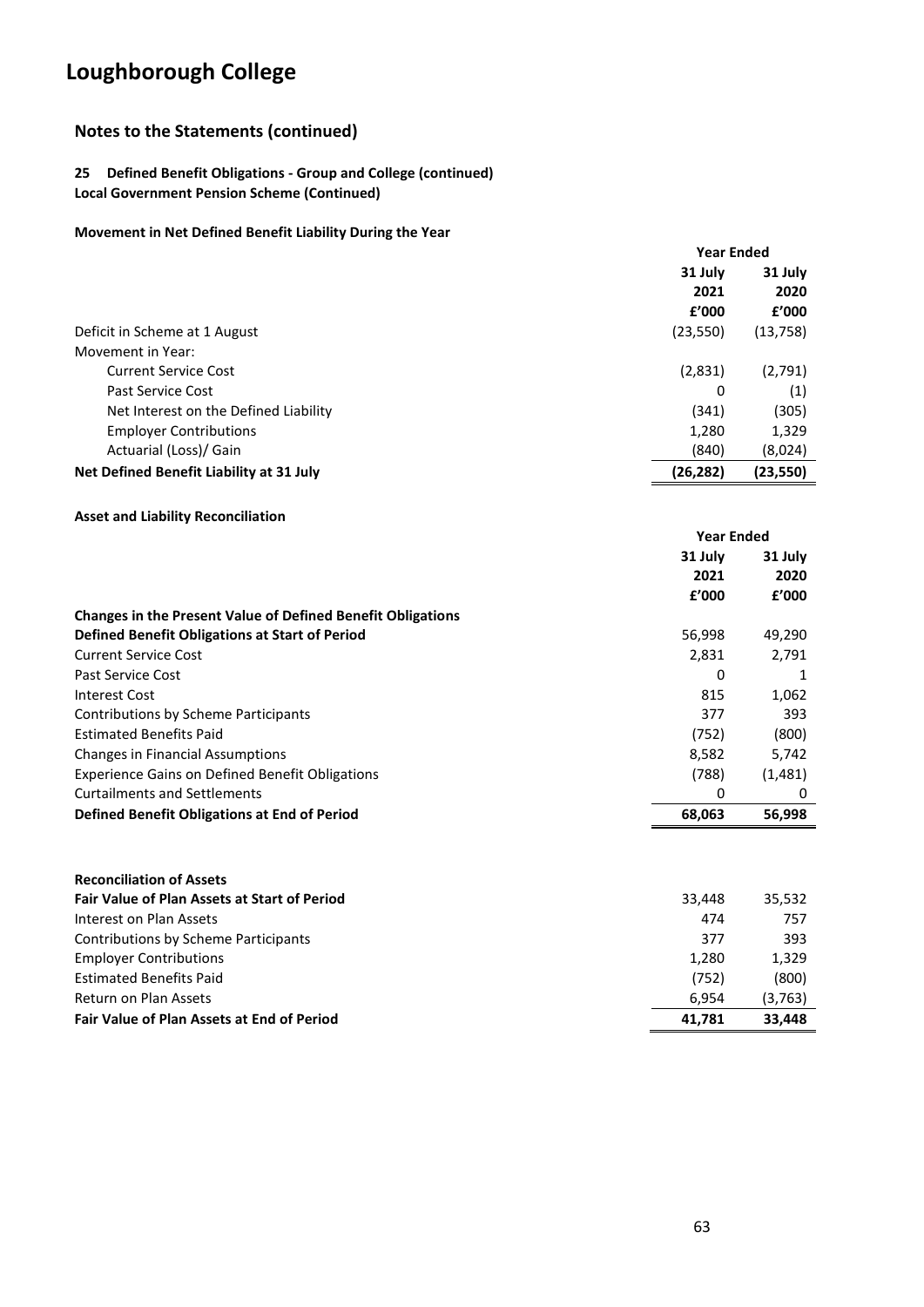## **Notes to the Statements (continued)**

#### **25 Defined Benefit Obligations - Group and College (continued) Local Government Pension Scheme (Continued)**

These financial statements show a past service cost of £0,000 (2020: £1,000) in respect of the McCloud / Sergeant judgement which ruled that the transitional protection for some members of public service schemes implemented when they were reformed constituted age discrimination.

This provision is just under 1% of the total scheme liability as at 31 July 2021.

The calculation of adjustment to past service costs, £7 billion, arising from the outcome of the Court of Appeal judgement is based on a number of key assumptions including:

- the form of remedy adopted
- how the remedy will be implemented
- which members will be affected by the remedy
- the earning assumptions
- the withdrawal assumption

The other financial and demographic assumptions adopted to calculate the past service cost are the same as those used to calculate the overall scheme liability. Adopting different assumptions, or making other adjustments to reflect behavioural changes stemming from the judgement, would be expected to change the disclosed past service cost. Similarly, allowing for variations in individual members' future service or salary progression is expected to produce higher costs. The past service cost is particularly sensitive to the difference between assumed long term general pay growth and the CPI. If the long term salary growth assumptions were 0.5% pa lower, then the past service cost disclosed here would be expected to reduce by 50% and conversely a 0.5% pay increase would increase the estimated cost by 65%.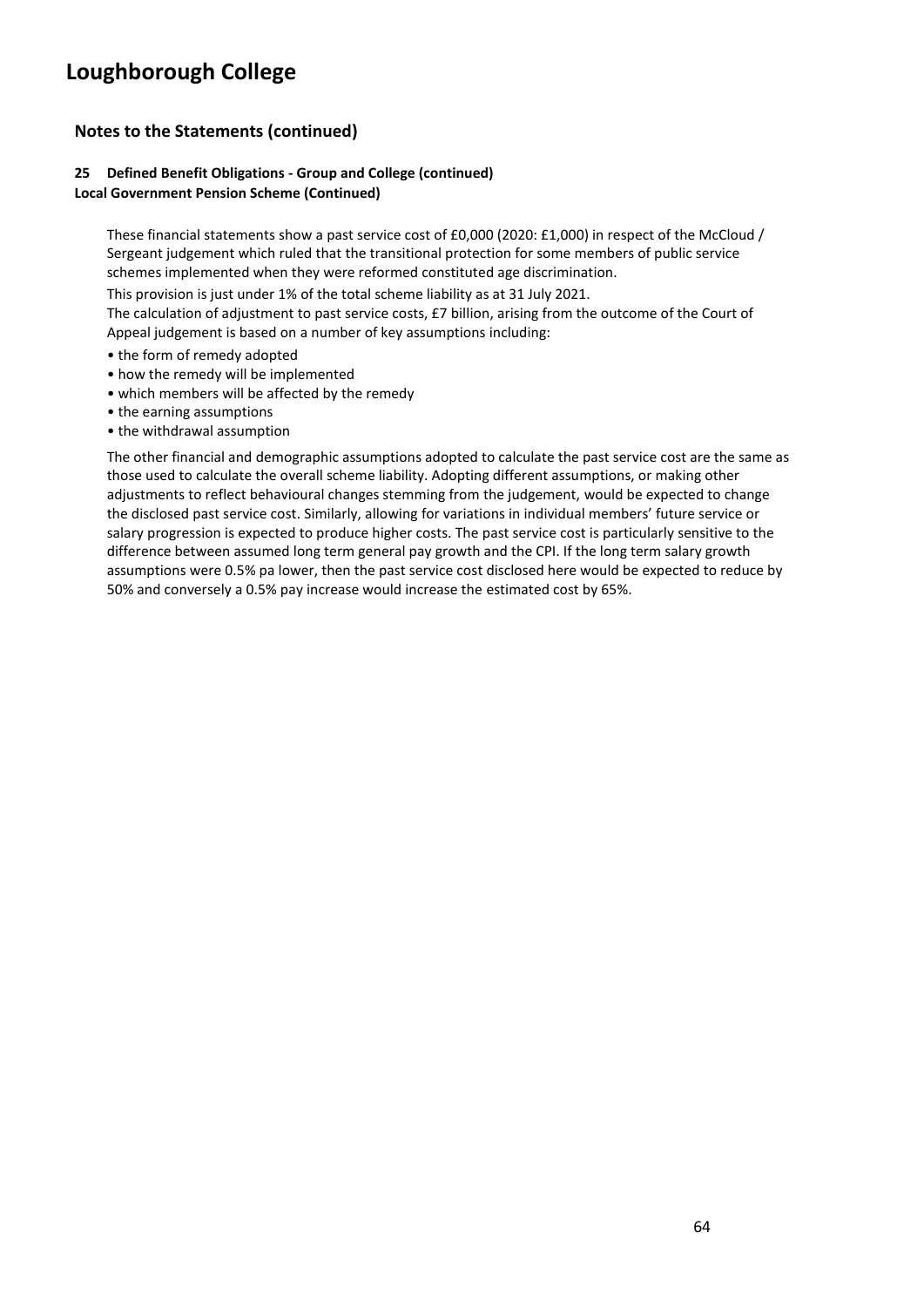### **Notes to the Statements (continued)**

#### **25 Defined Benefit Obligations - Group only (continued)**

#### **Teachers' Pension Scheme**

The Teachers' Pension Scheme (TPS) is a statutory, contributory, defined benefit scheme, governed by the Teachers' Pension Scheme Regulations 2014. These regulations apply to teachers in schools, colleges and other educational establishments. Membership is automatic for teachers and lecturers at eligible institutions. Teachers and lecturers are able to opt out of the TPS.

The TPS is an unfunded scheme and members contribute on a 'pay as you go' basis – these contributions, along with those made by employers, are credited to the Exchequer under arrangements governed by the above Act. Retirement and other pension benefits are paid by public funds provided by Parliament.

Under the definitions set out in FRS 102 (28.11), the TPS is a multi-employer pension plan. The College is unable to identify its share of the underlying assets and liabilities of the plan. Accordingly, the College has taken advantage of the exemption in FRS 102 and has accounted for its contributions to the scheme as if it were a defined-contribution plan. The College has set out above the information available on the plan and the implications for the College in terms of the anticipated contribution rates.

The valuation of the TPS is carried out in line with regulations made under the Public Service Pension Act 2013. Valuations credit the teachers' pension account with a real rate of return assuming funds are invested in notional investments that produce that real rate of return.

The latest actuarial review of the TPS was carried out as at 31 March 2016. The valuation report was published by the Department for Education (the Department in April 2019). The valuation reported total scheme liabilities (pensions currently in payment and the estimated cost of future benefits) for service to the effective date of £218 billion, and notional assets (estimated future contributions together with the notional investments held at the valuation date) of £196 billion giving a notional past service deficit of £22 billion.

As a result of the valuation, new employer contribution rates were set at 23.68% of pensionable pay from September 2019 onwards (compared to 16.48% during 2018/9. DfE has agreed to pay a teacher pension employer contribution grant to cover the additional costs during the 2020-21 academic year.

The next valuation result is due to be implemented from 1 April 2023.

A full copy of the valuation report and supporting documentation can be found on the Teachers' Pension Scheme website.

The pension costs paid to TPS in the year amounted to £1,794,000 (2020: £1,698,000).

#### **Subsidiary Pension Scheme**

The company operates a defined contribution pension scheme. The assets of the scheme are held separately from those of the company in an independently administered fund. The pensions cost charge represents contributions payable by the company to the existing scheme.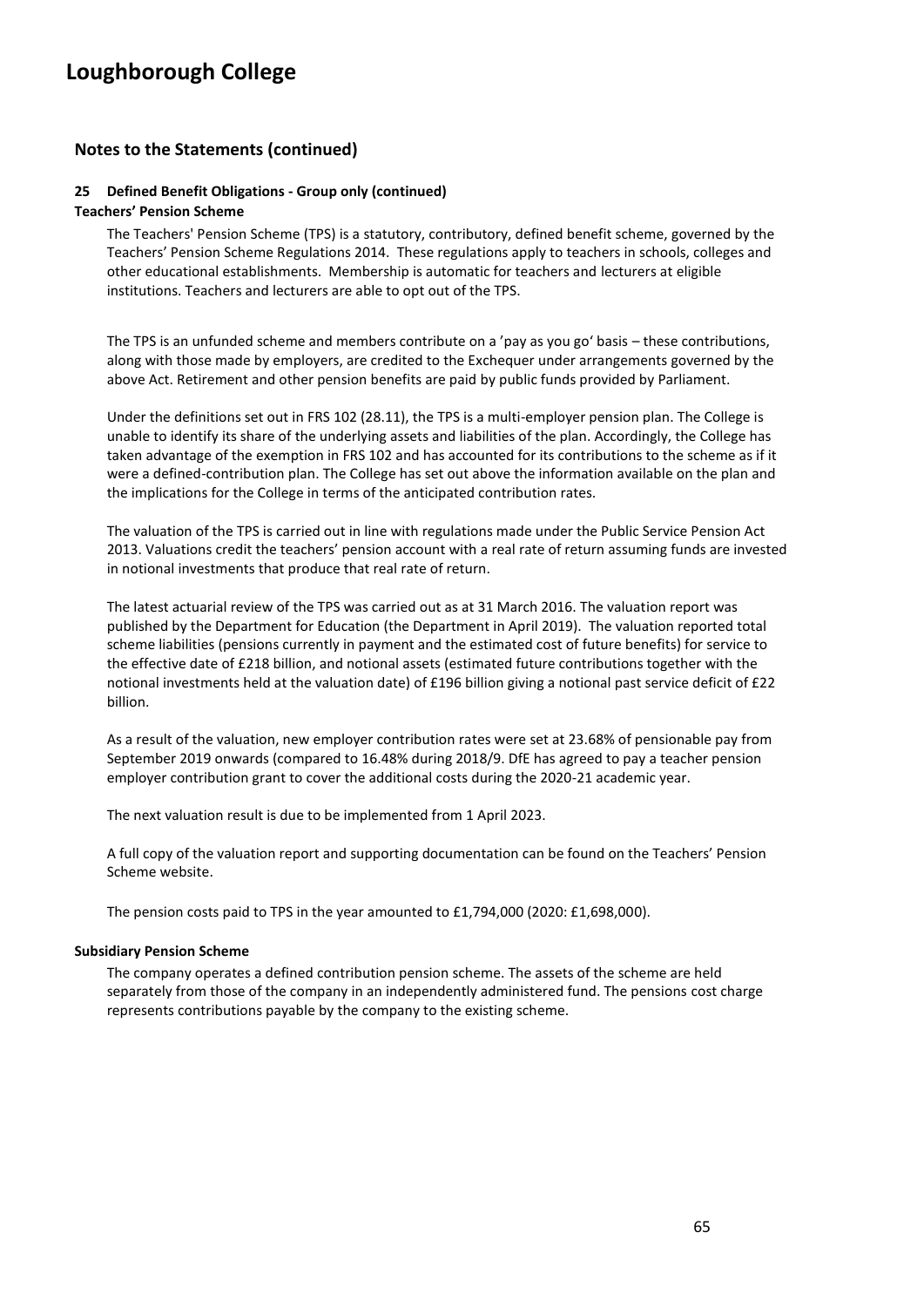## **Notes to the Statements (continued)**

#### **26 Related Party Transactions - Group only**

Owing to the nature of the College's operations and the composition of the board of governors being drawn from local public and private sector organisations, it is inevitable that transactions will take place with organisations in which a member of the board of governors may have an interest. All transactions involving such organisations are conducted at arm's length and in accordance with the College's financial regulations and normal procurement procedures.

The total expenses paid to or on behalf of the Governors during the year was £897; 4 governors (2020: £1,135; 2 governors). This represents travel and subsistence expenses and other out of pocket expenses incurred in attending Governor meetings and charity events in their official capacity.

No governors received any remuneration or waived payments from the College during 2020/21 (£0 for 2019/20). The Chair of the corporation was entitled to £10,000 renumeration for undertaking the role but decided to waive her entitlement to the monies.

Loughborough College wholly owns The Leicestershire College Limited and the principal activity of the company is the provision of support services to Loughborough College.

#### **Company**

Other than the transactions disclosed in the Group note above, the Company's other related party transactions were with its wholly owned subsidiary.

#### **27 Amounts Disbursed as Agent - Group and College**

#### **Learner Support Funds**

|                                                                      | Year ended |          |
|----------------------------------------------------------------------|------------|----------|
|                                                                      | 31 July    | 31 July  |
|                                                                      | 2021       | 2020     |
|                                                                      | f'000      | £'000    |
| Funding Body Grants – Bursary Support                                | 566        | 689      |
| Funding Body Grants - Discretionary Learner Support                  | 0          | 0        |
| Funding Body Grants - Residential Bursaries                          | 0          | $\Omega$ |
| <b>Other Funding Body Grants</b>                                     | 0          | 0        |
| Interest Earned                                                      | 0          | 0        |
|                                                                      | 566        | 689      |
|                                                                      |            |          |
| Disbursed to Students                                                | (393)      | (707)    |
| <b>Administration Costs</b>                                          | (24)       | (31)     |
| Balance (Overspent)/ Underspent as at 31 July, Included in Creditors | 149        | (49)     |

Funding body grants are available solely for students. In the majority of instances, the College only acts as a paying agent. In these circumstances, the grants and related disbursements are therefore excluded from the Statement of Comprehensive Income.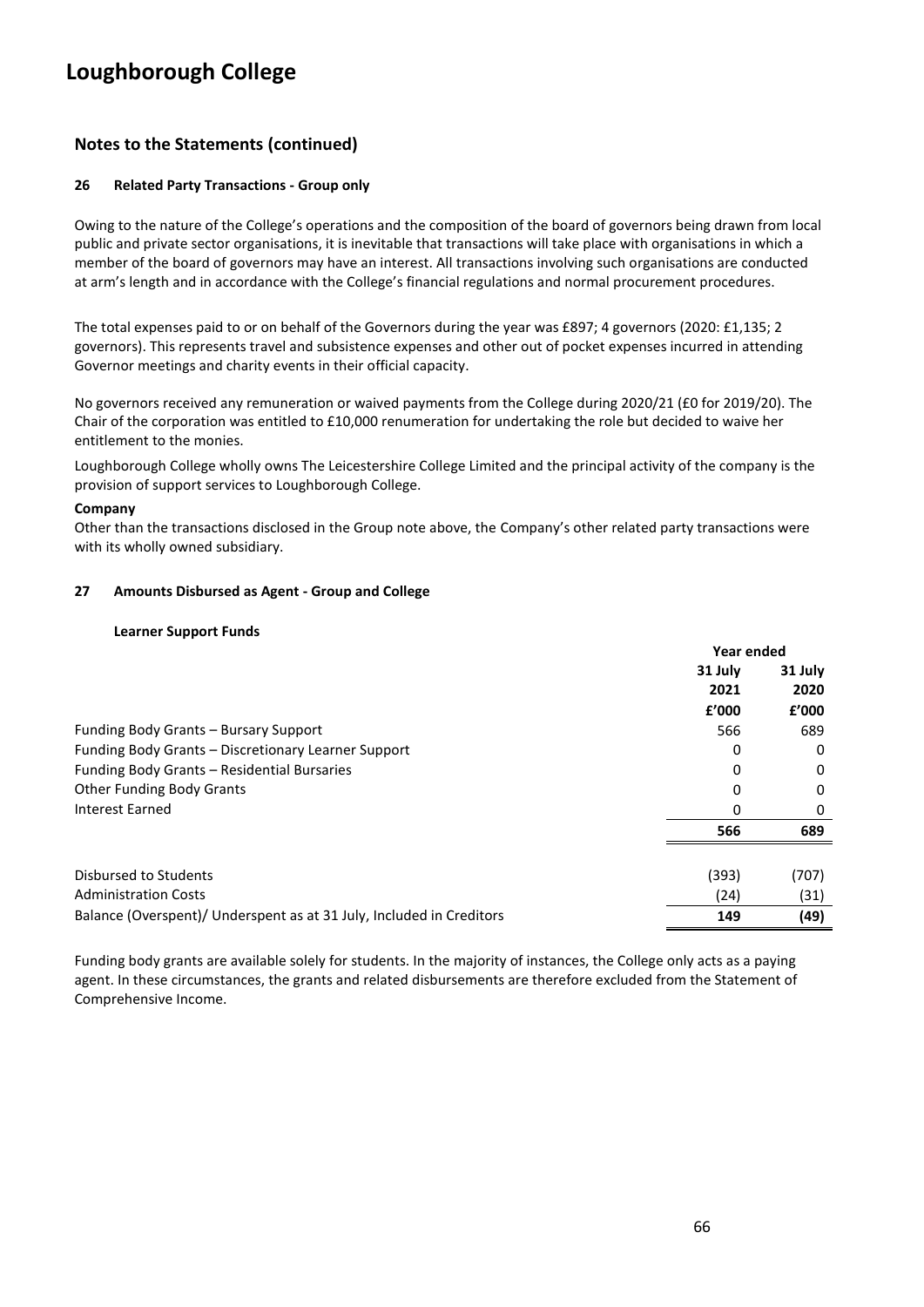

| <b>Issuer</b>      | Loughborough College                                  |
|--------------------|-------------------------------------------------------|
| Document generated | Wed, 15th Dec 2021 19:33:07 UTC                       |
|                    | Document fingerprint 07539eea2082445e9208771f16b3ffce |

### **Parties involved with this document**

| <b>Document processed</b>       | <b>Party + Fingerprint</b>                              |
|---------------------------------|---------------------------------------------------------|
| Wed, 15th Dec 2021 19:52:45 UTC | lan Jones - Signer (b4a8326089428c9dffcd207332025b7c)   |
| Wed, 15th Dec 2021 19:56:01 UTC | Wendy Coy - Signer (0446ae1e3c55fa6954baa5943a3a04d4)   |
| Wed, 15th Dec 2021 19:57:58 UTC | Jo Maher - Signer (374d69d94002cf6b8607fe1674a5df75)    |
| Thu, 16th Dec 2021 9:27:25 UTC  | Paul Oxtoby - Signer (1d72f90c640279b70ab7668bf226d8f9) |
|                                 |                                                         |

# **Audit history log**

| <b>Date</b>                     | <b>Action</b>                                                         |
|---------------------------------|-----------------------------------------------------------------------|
| Thu, 16th Dec 2021 9:27:25 UTC  | The envelope has been signed by all parties. (82.13.11.5)             |
| Thu, 16th Dec 2021 9:27:25 UTC  | Paul Oxtoby signed the envelope. (82.13.11.5)                         |
| Thu, 16th Dec 2021 9:19:51 UTC  | Paul Oxtoby viewed the envelope. (82.13.11.5)                         |
| Thu, 16th Dec 2021 9:19:41 UTC  | Paul Oxtoby viewed the envelope. (45.66.177.206)                      |
| Thu, 16th Dec 2021 7:27:57 UTC  | Paul Oxtoby viewed the envelope. (82.13.11.5)                         |
| Thu, 16th Dec 2021 7:27:52 UTC  | Paul Oxtoby viewed the envelope. (158.46.151.77)                      |
| Wed, 15th Dec 2021 20:29:35 UTC | Paul Oxtoby viewed the envelope. (82.13.11.5)                         |
| Wed, 15th Dec 2021 20:29:27 UTC | Paul Oxtoby viewed the envelope. (121.91.84.72)                       |
| Wed, 15th Dec 2021 19:58:08 UTC | Document emailed to paul.oxtoby@rsmuk.com (3.11.68.73)                |
| Wed, 15th Dec 2021 19:57:58 UTC | Sent the envelope to Paul Oxtoby (paul.oxtoby@rsmuk.com) for signing. |
|                                 | (212.219.246.2)                                                       |
| Wed, 15th Dec 2021 19:57:58 UTC | Jo Maher signed the envelope. (212.219.246.2)                         |
| Wed, 15th Dec 2021 19:56:14 UTC | Jo Maher viewed the envelope. (212.219.246.2)                         |
| Wed, 15th Dec 2021 19:56:02 UTC | Document emailed to jo.maher@loucoll.ac.uk (18.169.106.227)           |
| Wed, 15th Dec 2021 19:56:01 UTC | Sent the envelope to Jo Maher (jo.maher@loucoll.ac.uk) for signing.   |
|                                 | (137.205.213.216)                                                     |
| Wed, 15th Dec 2021 19:56:01 UTC | Wendy Coy signed the envelope. (137.205.213.216)                      |
| Wed, 15th Dec 2021 19:55:02 UTC | Wendy Coy viewed the envelope. (137.205.213.216)                      |
|                                 |                                                                       |